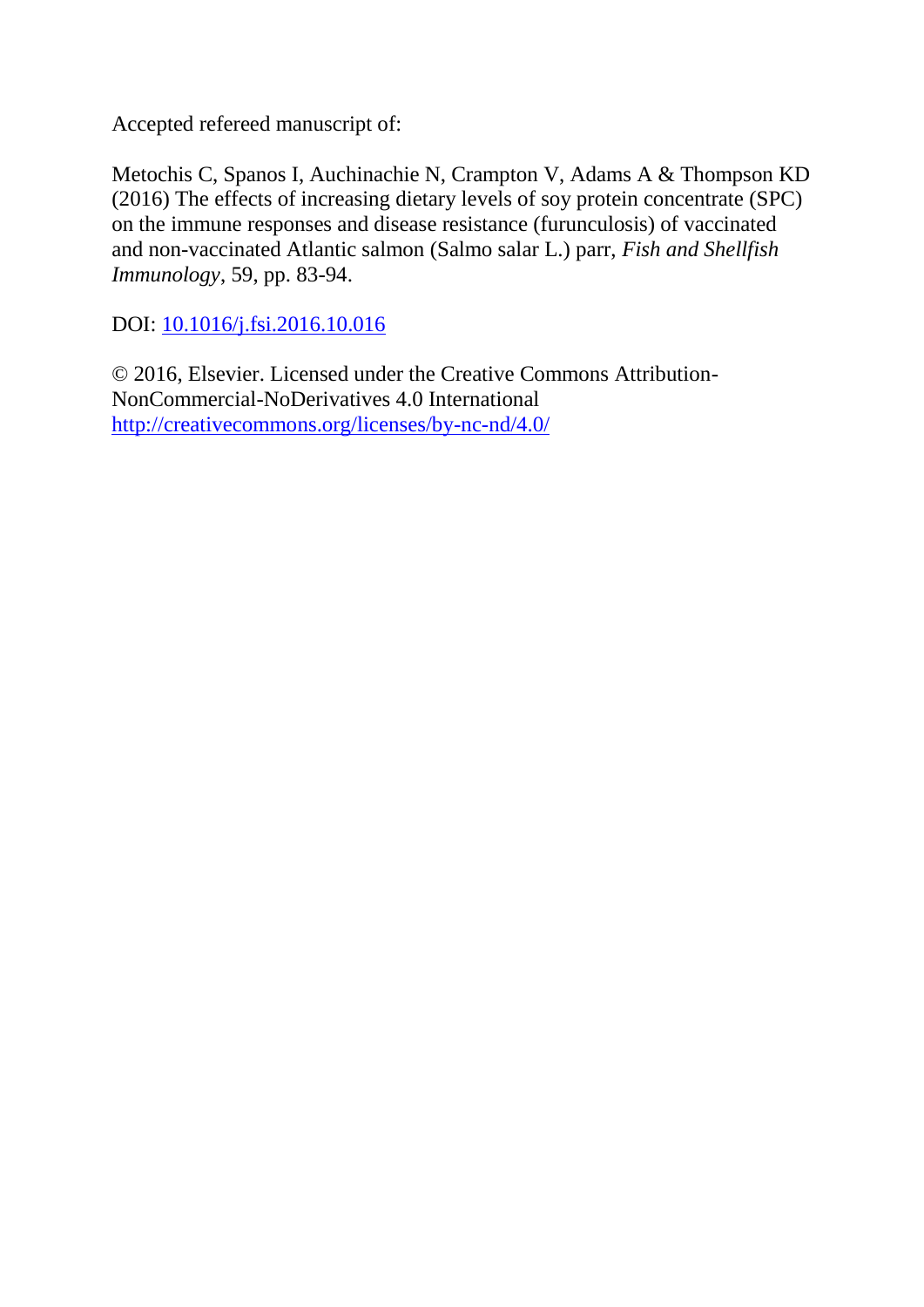| $\mathbf{1}$ | The effects of increasing dietary levels of soy protein concentrate (SPC) on the immune                                                                              |
|--------------|----------------------------------------------------------------------------------------------------------------------------------------------------------------------|
| 2            | responses and disease resistance (furunculosis) of vaccinated and non-vaccinated Atlantic                                                                            |
| 3            | salmon (Salmo salar L.) parr                                                                                                                                         |
| 4            |                                                                                                                                                                      |
| 5            | C. Metochis <sup>1</sup> , I. Spanos <sup>1</sup> , N. Auchinachie <sup>1</sup> , V.O. Crampton <sup>2</sup> , J.G. Bell <sup>1</sup> , A. Adams <sup>1</sup> , K.D. |
| 6            | Thompson <sup>3</sup>                                                                                                                                                |
| 7            |                                                                                                                                                                      |
| 8            | <sup>1</sup> Institute of Aquaculture, School of Natural Sciences, University of Stirling, Stirling FK9                                                              |
| 9            | 4LA, Scotland, UK                                                                                                                                                    |
| 10           | <sup>2</sup> EWOS Innovation, N-4335, Dirdal, Norway                                                                                                                 |
| 11           | <sup>3</sup> Moredun Research Institute, Pentlands Science Park, Bush Loan, Penicuik, UK                                                                             |
| 12           |                                                                                                                                                                      |
| 13           | Corresponding author: Christoforos P. Metochis, Institute of Aquaculture, University of                                                                              |
| 14           | Stirling, Stirling FK9 4LA, UK. Tel: (+44) 1786 466597; Email: c.p.metochis@stir.ac.uk,                                                                              |
| 15           | xristoforosmetoxis@gmail.com                                                                                                                                         |
| 16           | <b>Abbreviations</b>                                                                                                                                                 |
| 17           | AC, alternative complement; ANF, anti-nutrient factors; BSA, bovine serum albumin; CCP,                                                                              |
| 18           | classical complement pathway; dpv, days post vaccination; EAAs, essential amino acids;                                                                               |
| 19           | ELISA, enzyme linked immunosorbent assay; FM, fishmeal; G-CFB, gelatine-complement                                                                                   |
| 20           | fixation buffer; HKM, head kidney macrophages; HSWB, high salt wash buffer; i.p.,                                                                                    |
| 21           | intraperitoneal; LRT, likelihood ratio test; LSWB, low salt wash buffer; PBS, phosphate buffer                                                                       |
| 22           | saline; SRBC, sheep red blood cells; SBM, soybean meal; SPC, soy protein concentrate; TSA,                                                                           |
| 23           | tryptic soy agar; TC, total complement.                                                                                                                              |
| 24           |                                                                                                                                                                      |
|              |                                                                                                                                                                      |

# *Keywords: Atlantic salmon, parr, soy protein concentrate, vaccination, immune function*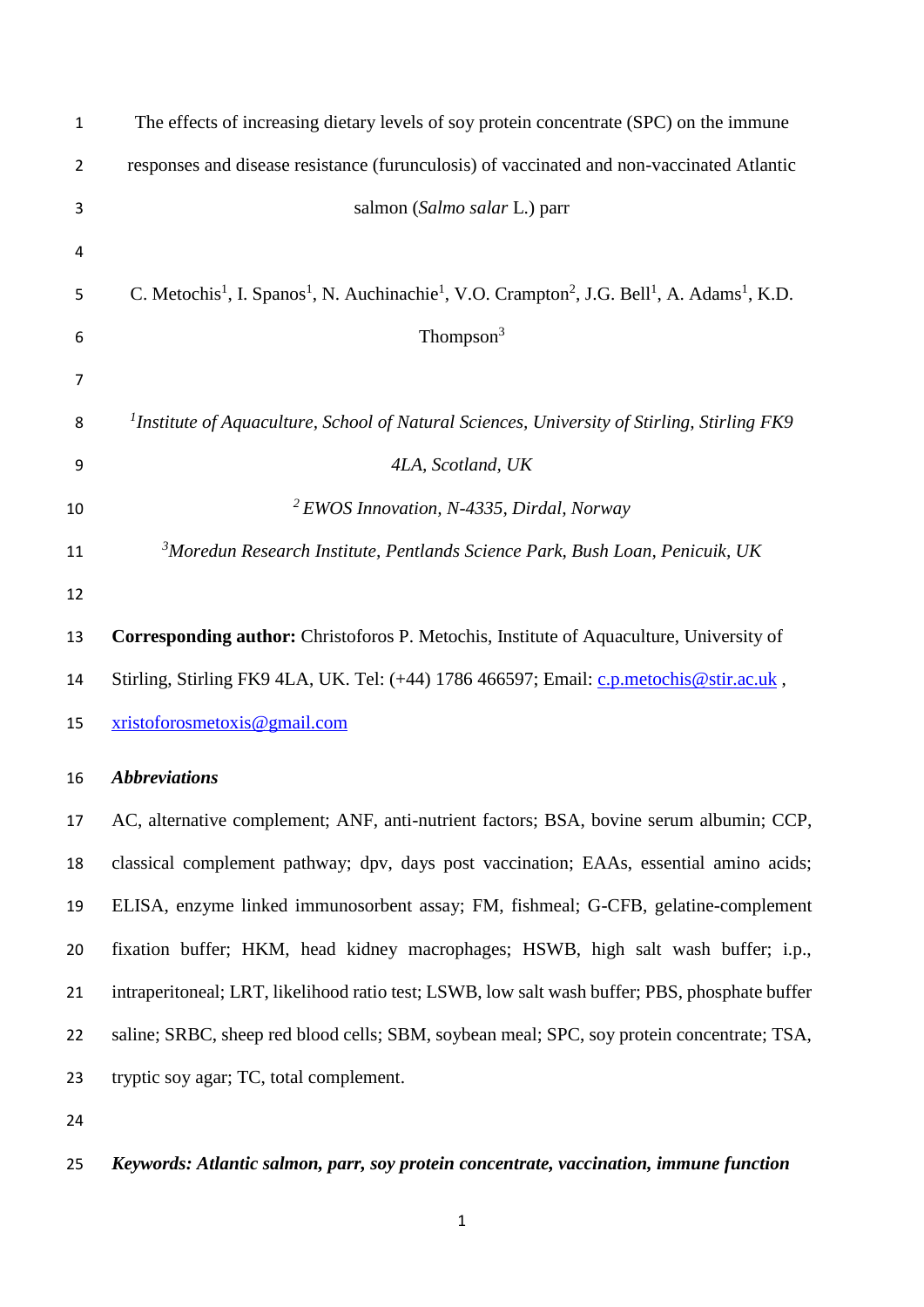### **Abstract**

 Juvenile salmon, with an initial weight of 9g, were fed three experimental diets, formulated to replace 35 (SPC35), 58 (SPC58) and 80 (SPC80) of high quality fishmeal (FM) with soy protein concentrate (SPC) in quadruplicate tanks. Higher dietary SPC inclusion was combined with increased supplementation of methionine, lysine, L-threonine and phosphorus. The experiment was carried out for 177 days. On day 92 salmon in each tank were bulk weighed. Post weighing eighty salmon from each tank were redistributed in two sets of 12 tanks. Salmon from the first set of tanks were vaccinated, while the second group was injected with phosphate buffer saline (PBS). Salmon were sampled on day 92 (pre-vaccination), day 94 (2 days post vaccination [dpv]/PBS injection [dpPBSinj]) and day 154 (62 dpv/dpPBSinj) of the trial for the assessment of their immune responses, prior to the performance of salmon bulk weights for each tank. On day 154, fish from each tank were again bulk weighed and then seventeen salmon per tank were redistributed in two sets of twelve tanks and intra-peritoneally infected with *Aeromonas salmonicida*. At Day 154, SPC80 demonstrated lower performance (weight gain, specific growth rate and thermal growth coefficient and feed conversion ratio) compared to SPC35 salmon. Reduced classical and total complement activities for salmon fed diets with over 58 % of protein from SPC, were demonstrated prior to vaccination. Reduced alternative complement activity was detected for both SPC58 and SPC80 salmon at 2 dpv and for the SPC80 group at 62 dpv. Total and classical complement activities demonstrated no differences among the dietary groups after vaccination. Numerical increases in classical complement activity were apparent upon increased dietary SPC levels. Increased phagocytic activity (% phagocytosis and phagocytic index) was exhibited for the SPC58 group compared to SPC35 salmon at 62 dpPBSinj. No differences in serum lysozyme activity, total IgM, specific antibodies, protein, glucose and HKM respiratory burst were detected among the dietary groups at any timepoint or state. Mortalities as a result of the experimental infection only occurred in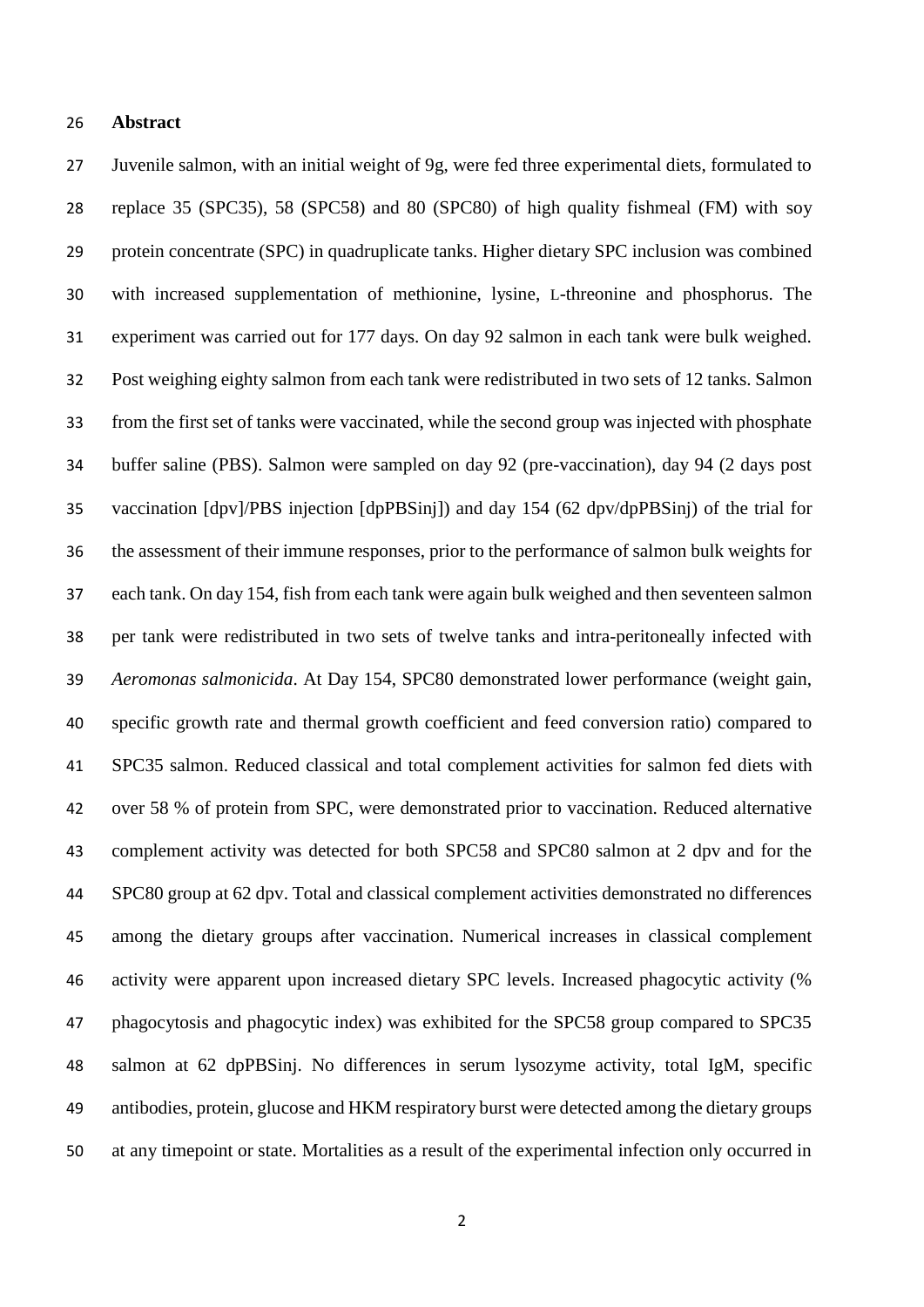PBS-injected fish. No differences in mortality levels were demonstrated among the dietary groups. SPC58 diet supported both good growth and health in juvenile Atlantic salmon while SPC80 diet did not compromise salmon' immunity or resistance to intraperitoneally inflicted furunculosis.

### **1. Introduction**

 Farmed Atlantic salmon are typically raised in intensive aquaculture production systems and fed nutritionally complete formulated diets. Historically, fish meal (FM) has been the source of protein and essential amino acids for salmon feeds [1]. In 2009, aquaculture' use of global FM production was estimated to be 68%, with salmonid aquafeeds consuming 13.7% [2]. Unless alternative protein sources are used, the reliance of salmon diets on FM may reduce the potential for salmon culture growth, since the worldwide demand for FM is rapidly exceeding supply. Given that plant feedstuffs are readily available, these have received most attention as an alternative to FM [3-6].

 Among plant protein ingredients, SPC manufactured through aqueous alcohol extraction of defatted soybeans is a very promising protein source for Atlantic salmon. Alcohol extracted SPC has a protein content, which is very similar to that of FM [7], while its EAA content compares favourably with FM, with the exception of methionine and potentially lysine [8]. Furthermore, lectins, saponins soy antigens and trypsin inhibitors concentrations, which are ANFs, are found at lower the concentrations than those found in conventional SBM [9-11]. Several studies have demonstrated the suitability of SPC as an alternative to FM in Atlantic salmon post smolt diets [12-14]. Moreover, a few studies reported the absence of soybean- induced intestinal inflammation in salmonids receiving diets with even 100% substitution of FM with SPC [15-16]. However, the tolerance of salmon for plant feedstuffs depends on salmon size and stage. Burr et al. [17] demonstrated that early stage Atlantic salmon parr are much more sensitive to dietary vegetal protein inclusion than late stage Atlantic salmon parr.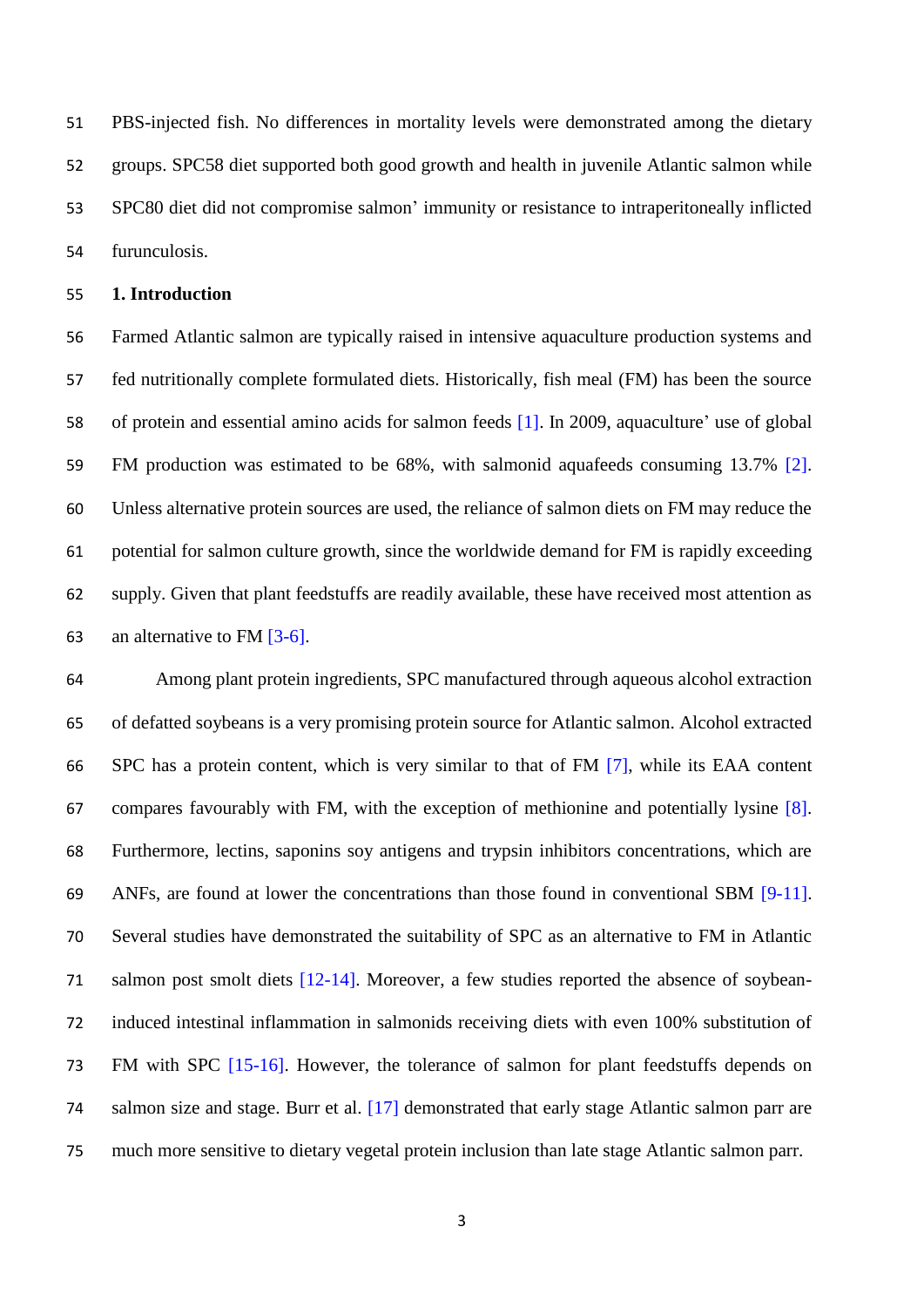Previous studies exploring the effects of increasing dietary levels of plant derived ingredients on the immunity of several fish species have reported adverse effects of diets with over 70% of dietary protein from plant derived feedstuffs on immune responses such as the total serum immunoglobulin levels and alternative complement activity in rainbow trout *Oncorhynchus mykiss* [18] and the alternative complement activity of gilthead sea bream *Sparus aurata* [19]. While studies on the use of soybean meals in salmonid diets and their subsequent effects on immune function have been undertaken, only few have investigated the 83 effects of dietary SPC on Atlantic salmon immune responses [1, 16, 20-21]. Briefly, Krogdahl et al. [16] demonstrated an enhancement of lysozyme activity and total IgM levels in the intestinal mucosa of Atlantic salmon smolts, maintained on feeds with 30% of dietary protein from soy products (SBM and SPC), and in turn, enhanced resistance of SPC fed salmon to infection by *A. salmonicida* the causative agent of furunculosis. Moreover, Metochis et al. [21] reported no adverse effects in the immune responses of large size Atlantic salmon parr commercially reared under constant light and intensive feeding with amino acid supplemented diets formulated with up to 80% of protein SPC and constant supplementation of phosphorus compared to a commercial type diet with up to 35% of protein from SPC.

 Furunculosis is a highly infectious disease, causing serious fish losses, such as those observed during the epidemic of 1991-1992, which led to the loss of approximately 25% of the total Scottish salmon production [22]. Successful vaccination has enabled the disease to be brought under control and currently the majority of farmed Scottish and Norwegian Atlantic salmon are vaccinated against fununculosis. Thus, vaccination with a commercial *A. salmonicida* vaccine and subsequent infection challenge of the experimental Atlantic salmon parr in this study was used to describe the effects of increasing dietary SPC levels on immune responses upon vaccination and the resistance of Atlantic salmon parr against furunculosis. Since the site(s) of pathogen uptake into fish, is a subject of conjecture and seems likely to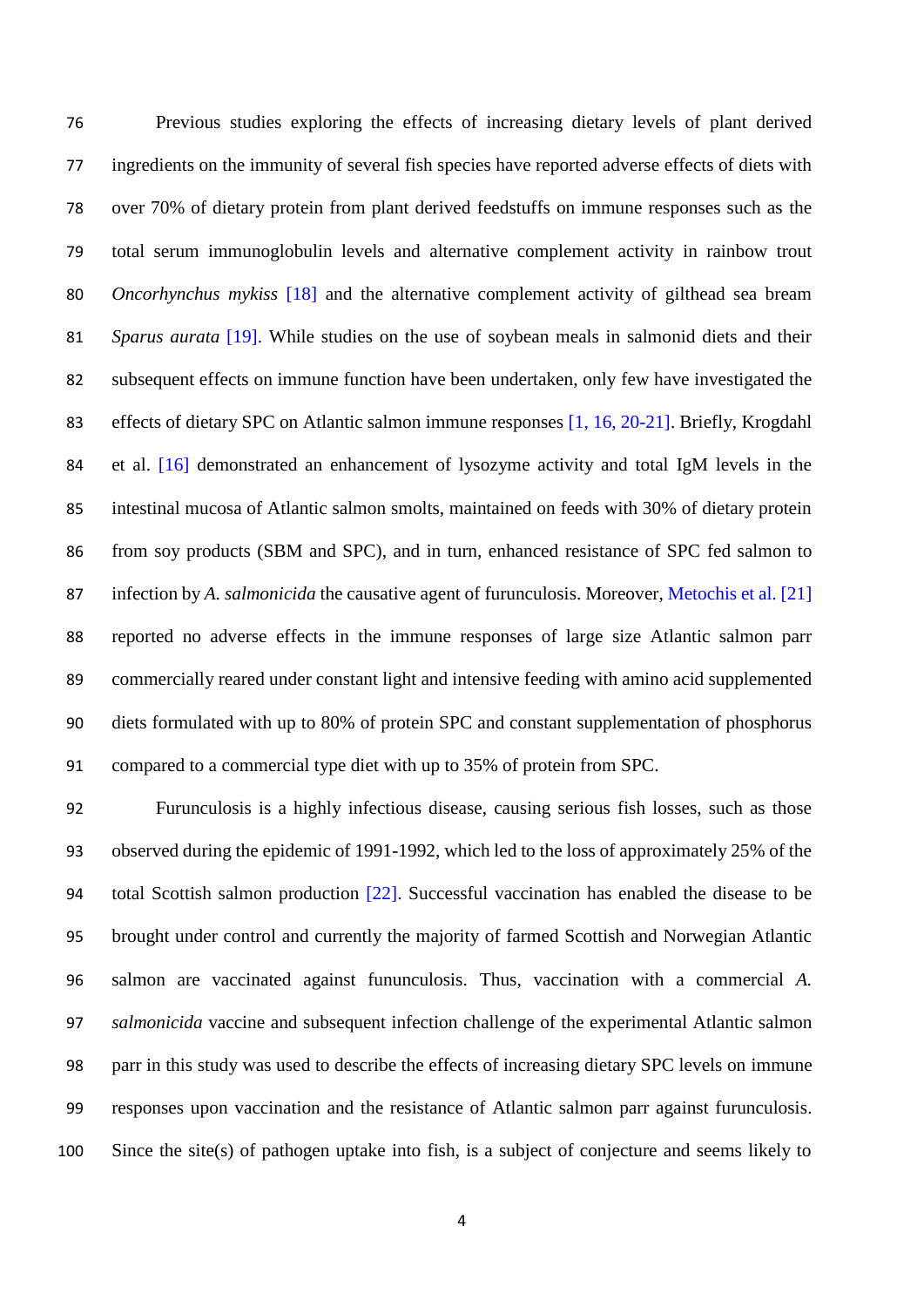include gills, mouth, anus and/or surface injury [23-26] an i.p. injection of *A. salmonicida* was used for the infection of Atlantic salmon parr in this study.

 Generally, soy products and several other vegetable derived products used as FM replacements have been shown to affect a range of immune responses in fishes and these have been interpreted as inflammatory/hypersensitivity or immunostimulatory effects [16, 19-22]. In spite of the fact that commercial application of aquafeeds with higher than 58% of dietary protein from SPC is unlikely, due to the high cost of this feedstuff in comparison to other FM alternatives, the above diets were tested in this framework in order to augment dietary responses, highlighting nutritional deficiencies. Herein, the main objective was to monitor how increased dietary SPC, methionine, lysine and phosphate inclusion (to give similar amino acid/protein ratios and increase the availability of P in diets with higher levels of SPC) affects the immunological responses of naïve and vaccinated (against *A. salmonicida)* Atlantic salmon parr and their protection against furunculosis after i.p. infection with *A. salmonicida*.

**2. Materials and Methods**

### *2.1. Diets and fish husbandry*

 The dietary trial was carried out at the Aquatic Research Facility (ARF), Institute of Aquaculture, University of Stirling and lasted 177 days. The feeding trial started in June, 2013 and ended in December 2013. The fresh water system consisted of twelve 100 l circular tanks 119 supplied with flow-through water at a rate of  $1.5 \text{ l} \times \text{min}^{-1}$ . Water temperature was maintained 120 at  $12 \pm 1$ °C (ambient temperature of  $12 \pm$  °C for the first 3 months of the study and application of heating later on Day 115 of the feeding trial to maintain the temperature constant throughout the study), whilst photoperiod was constant to prevent smoltification (12 hours of light: 12 hours of darkness). Dissolved oxygen, ammonia, nitrate, nitrite and pH were monitored and remained within limits recommended for Atlantic salmon. Prior to the trial unvaccinated S1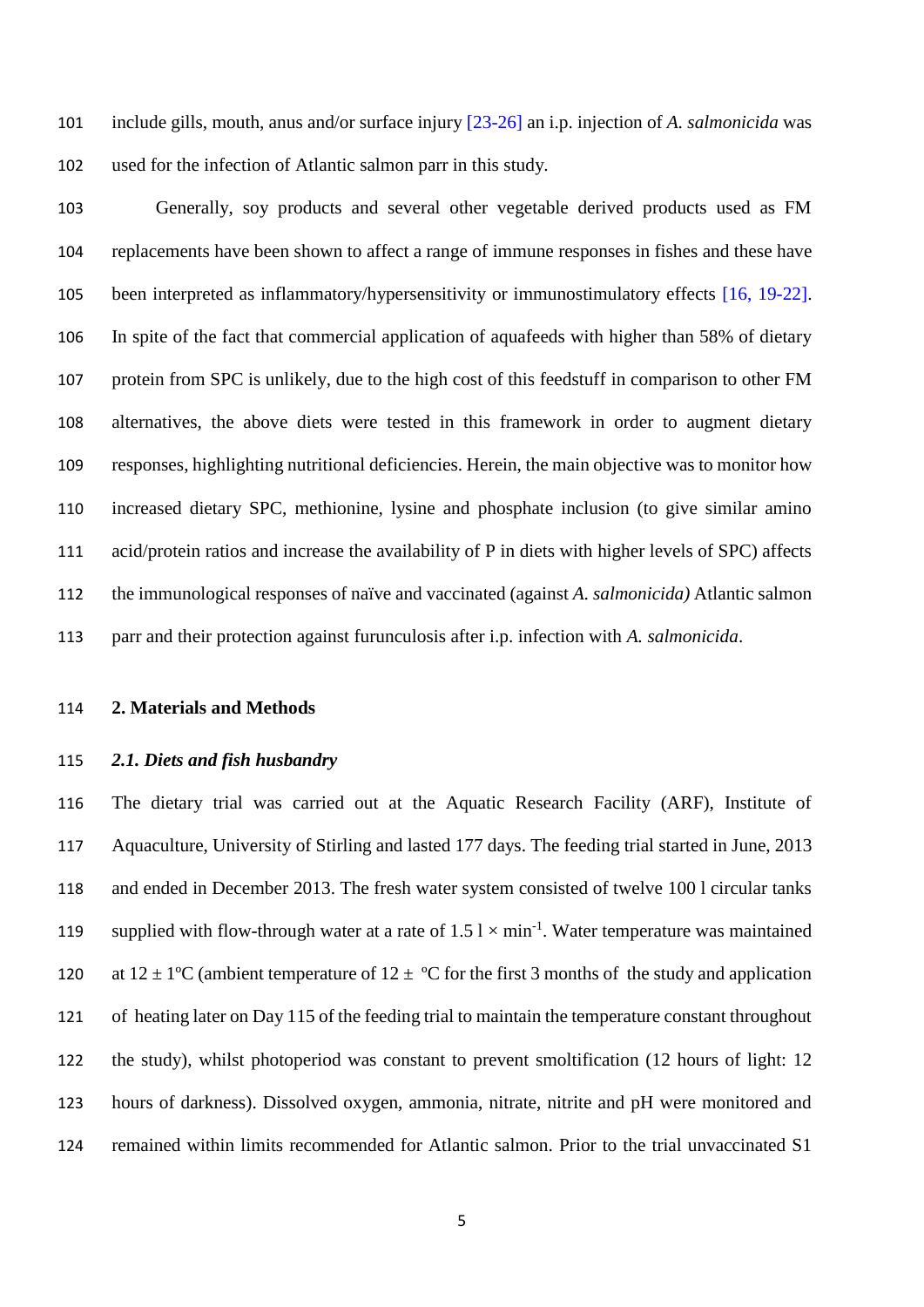Atlantic salmon parr (AquaGen QTL eggs - AquaGen Ltd, Kilmacolm, Scotland - selected for improved growth and resistance to IPNV) purchased from Scottish Seafarms Ltd (Dumfries, Scotland, UK) previously maintained on a commercial BioMar (BioMar Fishes Ltd, Grangemouth, Scotland) diet (BioMar Inicio PLUS) were allowed to acclimate for a week within two stock tanks, during which time they were maintained on a commercial EWOS (EWOS Ltd, Westfield, Near Bathgate, Scotland) diet (EWOS micro). The fish were then randomly allocated into the twelve trial tanks, each tank containing 130 individuals in which they were allowed to acclimatize for 7 days. The fish had an average weight of 9.3 g at the start of the trial. The fish were then starved for two days and were subsequently fed a mixture of the commercial feed and the trial diets they were assigned to. The trial diets contained different levels of protein from SPC (35, 58 and 80% of protein from SPC) replacing FM and were manufactured by EWOS Innovation, Dirdal, Norway. Protein/fat ratios were kept constant (~3.0), while methionine, lysine, L-threonine and phosphorus (P) supplementation increased concomitantly with increased dietary SPC inclusion. Each dietary treatment included four replicate tanks. Dietary formulations are presented in Table 1. Parr were acclimatized to the trial feeds for 3 days prior to the start of the trial. The trial lasted for almost 6 months (177 days) during which fish were fed on the diets to satiation twice daily at 09.30 and 16:30 hours. During feeding the outlets of the tanks were blocked. Satiation was judged to have been achieved when almost 30 pellets were not eaten. Uneaten pellets were then collected through siphoning and feed intake was calculated by subtracting the number uneaten from supplied 145 pellets. The average weight of each pellet was calculated by weighing  $8 \times 500$  pellets of each diet. Eight fish per tank were sampled on Day 92 of the feeding trial prior to vaccination with a commercial anti *A. salmonicida* and infectious pancreatic necrosis virus vaccine (Alpha-Ject 2-2, Pharmaq) to monitor their immune status. Briefly, blood from 8 fish per tank was collected from the caudal vein into non-heparinised syringes and then transferred into 1.5ml eppendorf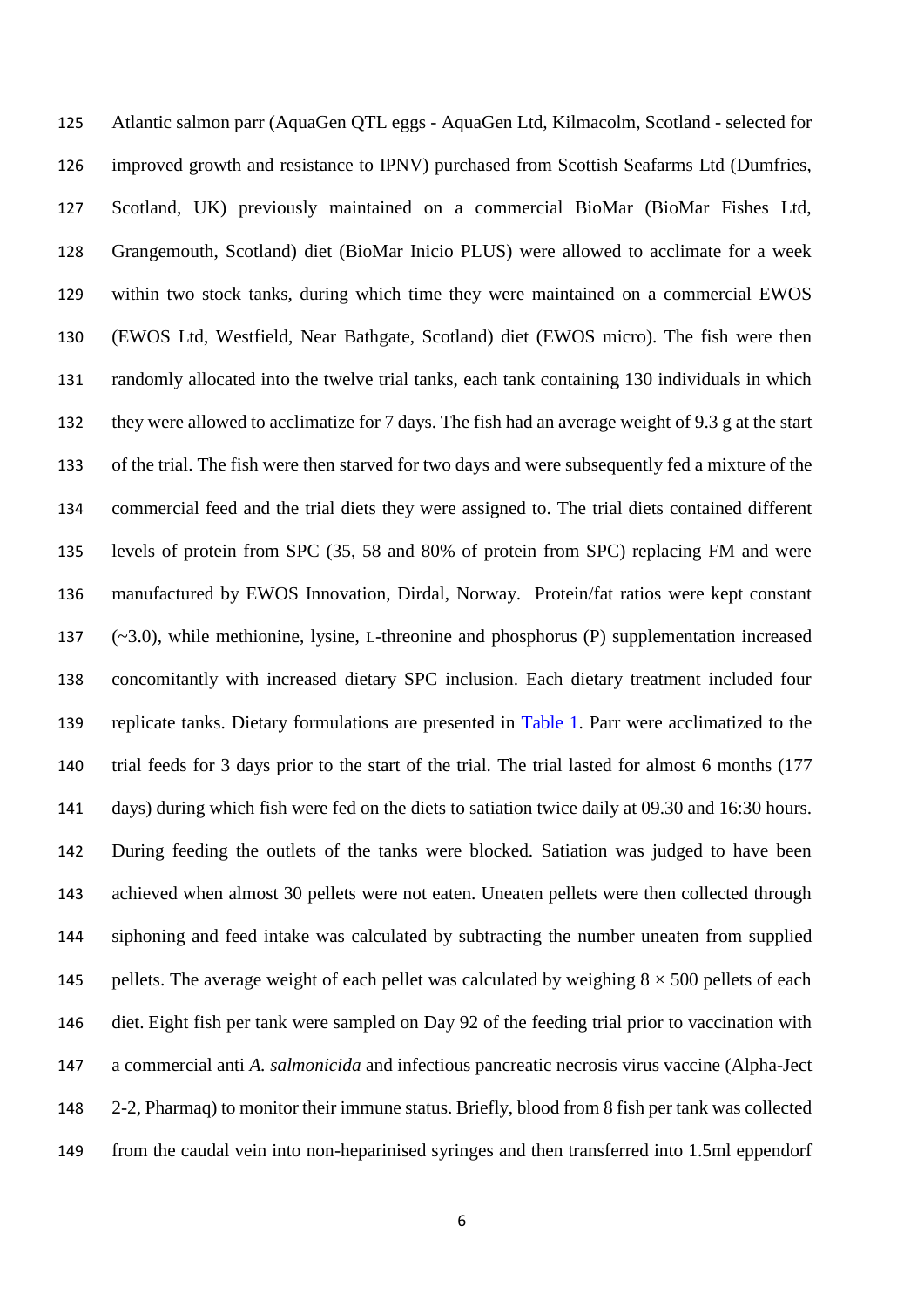150 tubes. The blood was allowed to clot at  $4^{\circ}$  C and then 250 $\mu$ l of serum from the first four fish were pipetted into an eppendorf tube creating a pool of serum collected from 4 individuals per tank. Two serum pools per tank were obtained, from which multiple aliquots of 50 μl were created for the performance of immunoassays. Moreover, two pools of head kidney samples from 4 fish/tank were obtained for the isolation of head kidney macrophages (HKM) and the determination of HKM respiratory burst and phagocytic activities as described below. After the first sampling the bulk weights of the fish in each tank were measured for the assessment of their growth performance and approximately 80 fish per tank were divided between the original set of tanks and another set of 12 replicate tanks with the ones kept in the original set of tanks being vaccinated with the above vaccine and the salmon parr transferred to the replicate set of tanks being injected with 0.02 M phosphate buffer saline (PBS) (0.15 M NaCl, pH 7.2). Conditions in all tanks were kept constant to the previous period. The remaining salmon parr (~40 fish distributed in a third set of 3 tanks -1 tank per diet-) were used to establish the lethal dose of bacteria giving 70% mortalities of fish intraperitoneally infected with *A. salmonicida* (100μl). Pools of serum samples (2 serum and 2 head kidney pools from 4 fish per tank) were taken at 2 days post vaccination (2 dpv) (serum samples from only vaccinated individuals/head kidney samples from both vaccinated and PBS-injected salmon) (Day 94 of the feeding trial) and at 62 dpv (Day 154 of the feeding trial-sampling of vaccinated and PBS- injected salmon). Measurements of salmon bulk weights in the tanks were recorded on Day 154 for growth evaluation. The fish were weighed to the nearest 0.1g. Prior to any experimental procedure (e.g. weighing, measuring, vaccinating and challenging) all fish were anaesthetized using MS222 (Tricaine Methanosulphonate, Pharmaq Ltd, Fordingbridge, Hampshire, UK) (50  $\text{mg} \times 1^{-1}$ ). After the experimental procedure the fish were placed in clean aerated water and allowed to recover (usually within 5 min) before being returned to their tank. Measurements of fish weight and length were made throughout the experiments. Where fish required to be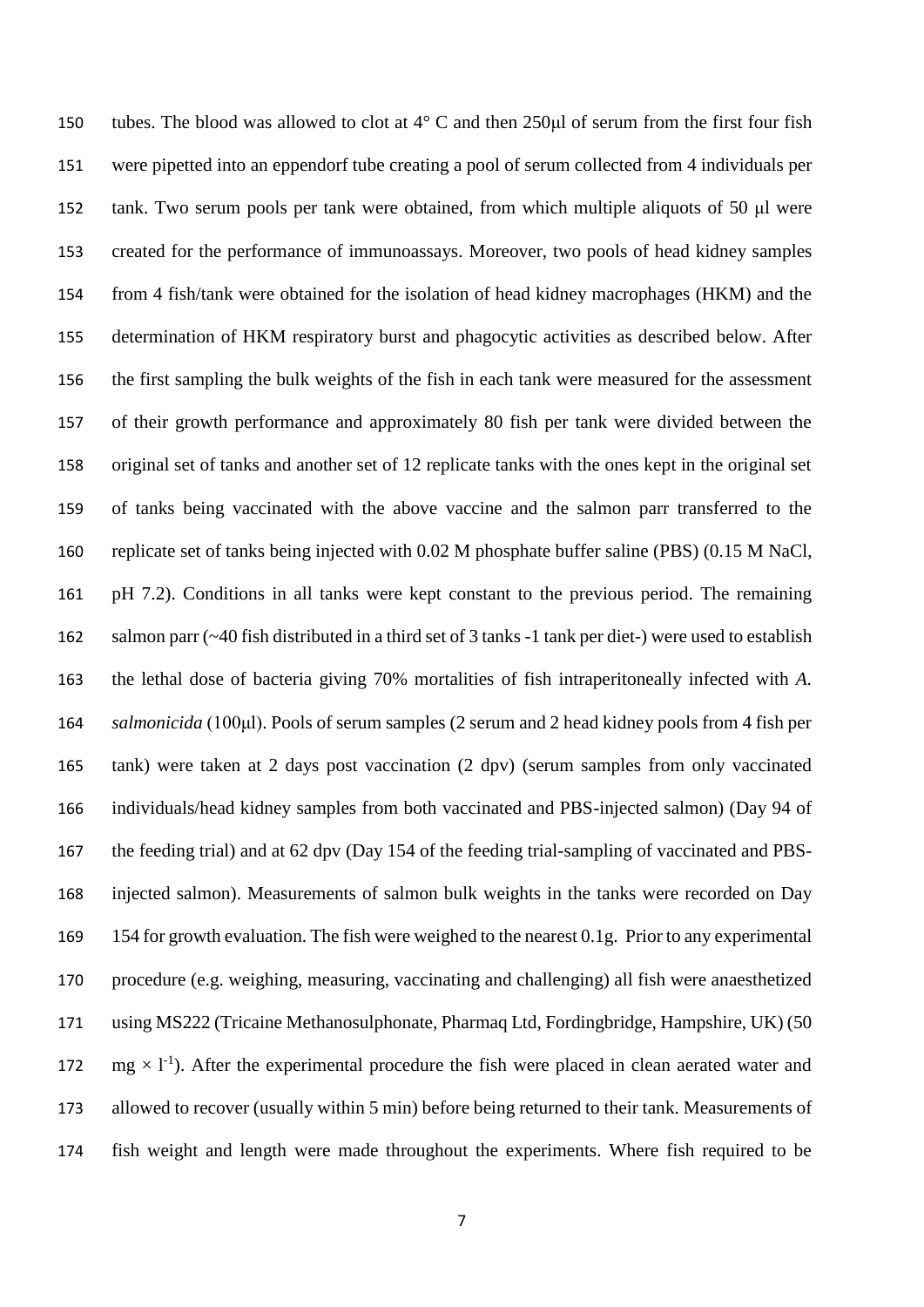sacrificed for blood and tissue sampling, they were anaesthetized with MS222 (100 mg  $\times$  ml<sup>-</sup>  $^{1}$ ). 

### *2.2. Disease resistance*

 On Day 154 of the feeding trial (62 dpv), twenty five salmon from each tank of vaccinated and PBS-injected fish were removed and stocked in another two sets of 12 replicate tanks in the ARF. The tanks used were also circular fiberglass tanks supplied with flow-through fresh water as described above. The fish were housed under a controlled photoperiod (12 h of light: 12 h of darkness) at a controlled temperature of 13-15ºC. Seventy five hours before *A. salmonicida* was administered; a fresh culture of the passaged bacterium was prepared on a blood agar plate. Twenty seven hours before the commencement of the challenge, seven bacterial colonies were cultured in tryptone soy broth (15ºC for 18 h). Subsequently the bacteria 186 were washed twice with sterile PBS with intermediate centrifugation  $(3500 \times g, 10 \text{ min})$ . The 187 OD of the bacterial suspension was then adjusted to 1.0 at 610 nm ( $6 \times 10^8$  cfu  $\times$  ml<sup>-1</sup>), and 188 serially diluted to  $0.25 \times 10^{-7}$  (corresponding to  $\sim 2 \times 10^{2}$  cfu  $\times$  ml<sup>-1</sup>), which was the dilution found to give approximately 70% mortalities in salmon parr in a pre-challenge trial. Cell densities were confirmed by distributing eight 25 μl drops of each one of the obtained serial 191 bacterial suspensions  $(1.0 \times 10^{-7}, 0.25 \times 10^{-7}, 0.5 \times 10^{-7}, 1.0 \times 10^{-6})$  onto tryptone soy agar plates (TSA) (Sigma-Aldrich) and colonies counted after 48 h. One-hundred microlitres of the 193 0.25  $\times$  10<sup>-7</sup> bacterial suspension (corresponding to and  $2 \times 10^{1}$  cfu  $\times$  fish<sup>-1</sup>) was i.p. injected 194 into each Atlantic salmon after anaesthetizing them (benzocaine, 30 mg  $\times$  1<sup>-1</sup>). Specific mortalities were confirmed by culturing kidney swabs onto TSA and checking colonial morphology. The challenge was terminated after 22 days, at which time mortalities had ceased.

*2.3. Growth performance assessment*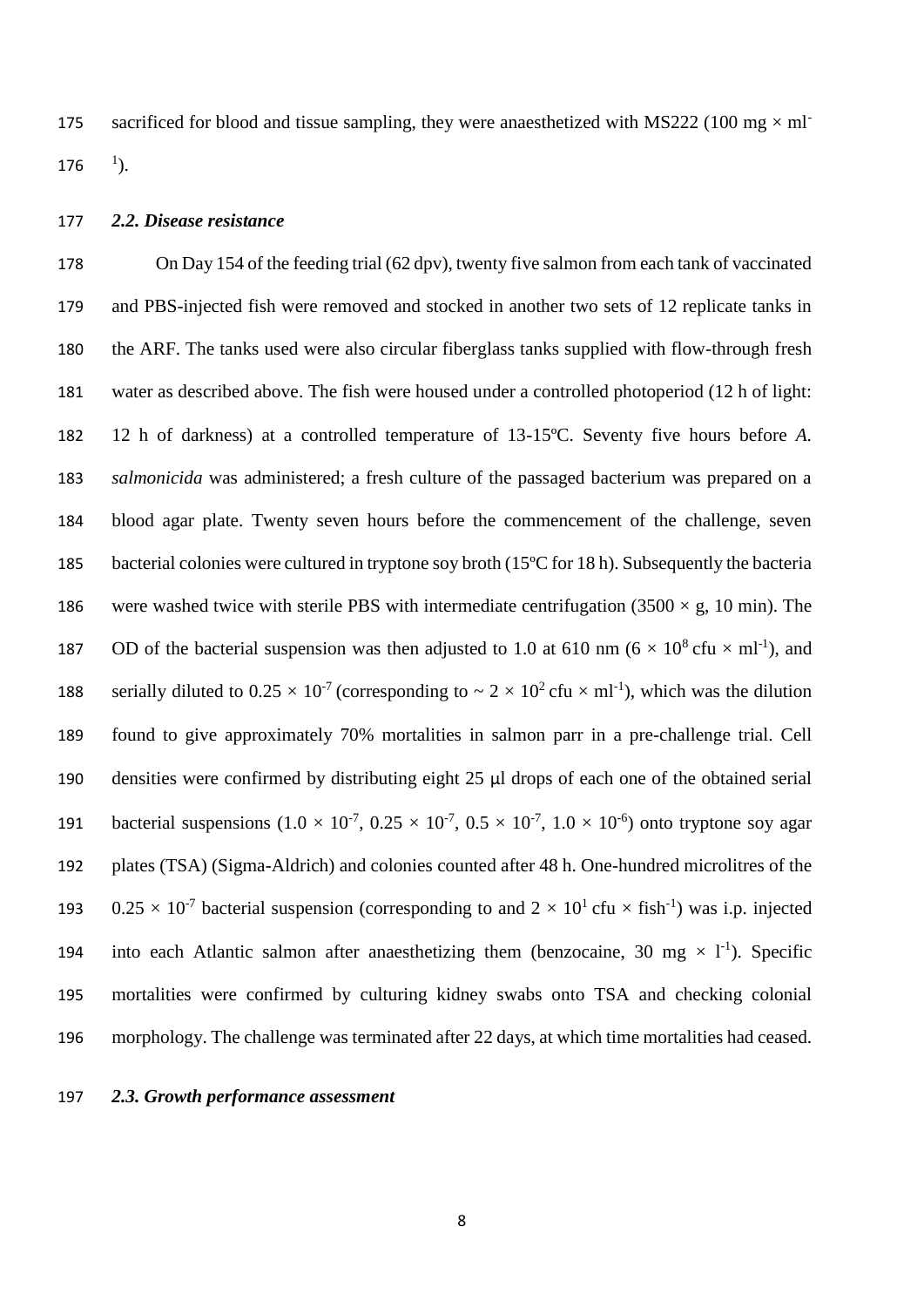198 Salmon growth performance was assessed, through the application of the following formulae

199 to the data:

200 Feed intake:

201 
$$
FI\left(\frac{g}{day}\right)per fish = \frac{Weight\ of\ feed\ given - Weight\ of\ feed\ collected}{Number\ of\ fish \times Number\ of\ days}
$$

202 FCR:

$$
FCR = \frac{Weight\ of\ feed\ given - Weight\ of\ feed\ collected}{W1 - W0}
$$

204 Weight gain:

$$
WG \left(\frac{g}{day}\right) = \frac{Weight \ gain(g)}{Number \ of \ days}
$$

206 Specific Growth Rate:

$$
SGR = \left(\frac{lnW1 - lnW0}{Number\ of\ days}\right) \times 100
$$

208 Thermal Growth Rate:

$$
TGC = \left(\frac{\sqrt[3]{W1} - \sqrt[3]{W0}}{(t \times T)}\right) \times 100
$$

210 In the above formulae W0 and W1 is the initial and the final fish mean weights in grams.

# 211 *2.4. Head kidney macrophage isolation, respiratory burst and phagocytic activity by head*

# 212 *kidney macrophages*

213 For the isolation of HKMs, the head kidney was teased through a 100 µm nylon mesh 214 (BD Falcon; BD Biosciences, Franklin Lakes, NJ, USA) into 2.5 ml L-15 containing 40 µl of 215 heparin (10 IU  $\times$  ml<sup>-1</sup>). The mesh was rinsed with 2.5 ml of the medium and the cell suspension 216 placed on ice. HKM phagocytic activity and levels of  $O<sup>-2</sup>$  production in HKM suspensions by 217 the conversion of nitroblue tetrazolium (NBT; Sigma-Aldrich) to formazan were measured 218 following the method described by Secombes [27], with modifications described by Korkea-219 Aho et al. [28].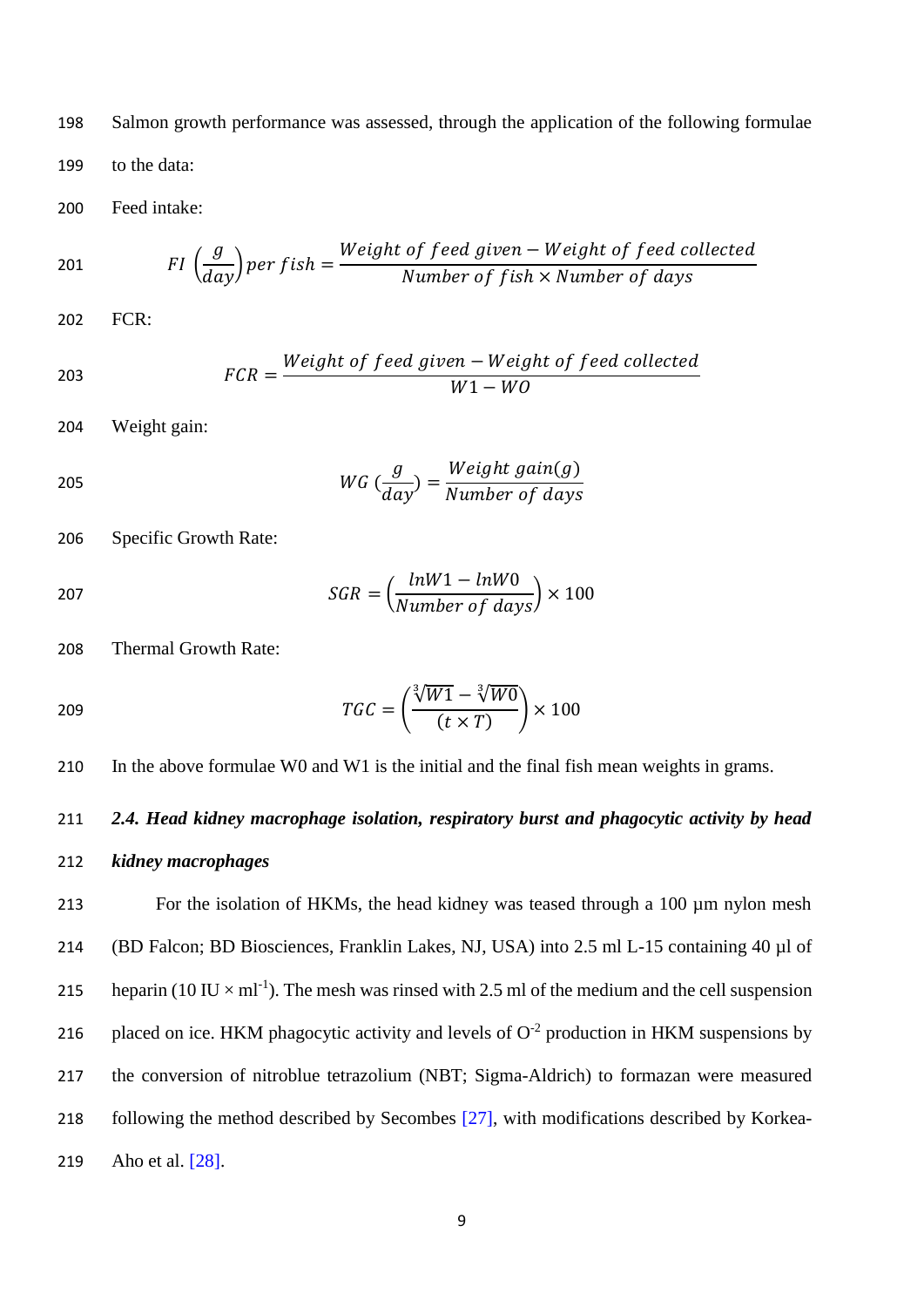For the measurement of HKM phagocytic activity, duplicate 100-μl cell samples were 221 placed on glass slides and incubated for 1 h at  $15^{\circ}$ C to allow macrophages to attach. After this 222 time, non-adherent cells were removed by washing the slides three times with L-15 medium. 223 Baker's yeast resuspended in L-15 medium at 5 mg ml<sup>-1</sup> (100 μl) was added to one of the samples on the microscope slide. An equal volume of L-15 medium was added to the other 225 sample on the same slide as a negative control. Samples were incubated for 1 h at 15<sup>o</sup>C to allow phagocytosis to proceed. The slides were then washed three times with L-15 medium before 100-μl volumes of 100% methanol were added for 5 min. Slides were washed three times with 70% methanol and stained with rapid Romanowsky stain (Raymond A Lamb, Eastbourne, UK). 229 The slides were viewed at  $\times$  1000 magnification, and 100 macrophages were counted per sample. The phagocytic activity was determined as the percentage of macrophages performing phagocytosis (% phagocytosis) and as the number of yeast cells engulfed by each macrophage (phagocytic index).

233 For the estimation of HKM respiratory burst activity, one hundred µl of macrophage 234 suspension was added to the 96-well plate (Iwaki, Tokyo, Japan), incubating at 15°C for 2 h to 235 allow cell attachment. The supernatant was removed and wells washed three times with L-15. 236 After washing, 100 µl of L-15 containing 1 mg  $\times$  ml<sup>-1</sup> NBT was added to three replicate wells, 237 and this together with phorbol myristic acetate (1  $\mu$ l × ml<sup>-1</sup> PMA) was added to another three 238 replicate wells, while 100 µl of lysis buffer (citric acid, 0.1 mol×  $1^{-1}$ ; Tween 20, 1.0 % (v/v); 239 crystal violet, 0.05 % (w⁄v); Sigma-Aldrich) was added to two additional replicate wells. The 240 plate was incubated for 60 min at 15 $^{\circ}$ C, the medium removed and cells fixed with 100 % (v/v) 241 methanol for 2–3 min before washing three times with 70 %  $(v/v)$  methanol. The plates were 242 air-dried before adding 120 μl of 2 M potassium hydroxide (Sigma-Aldrich) and 140 μl of 2 M 243 dimethyl sulfoxide (Sigma-Aldrich) to each well to dissolve the resulting formazan. The 244 absorbance was determined at 610 nm using an automated multi-mode microplate reader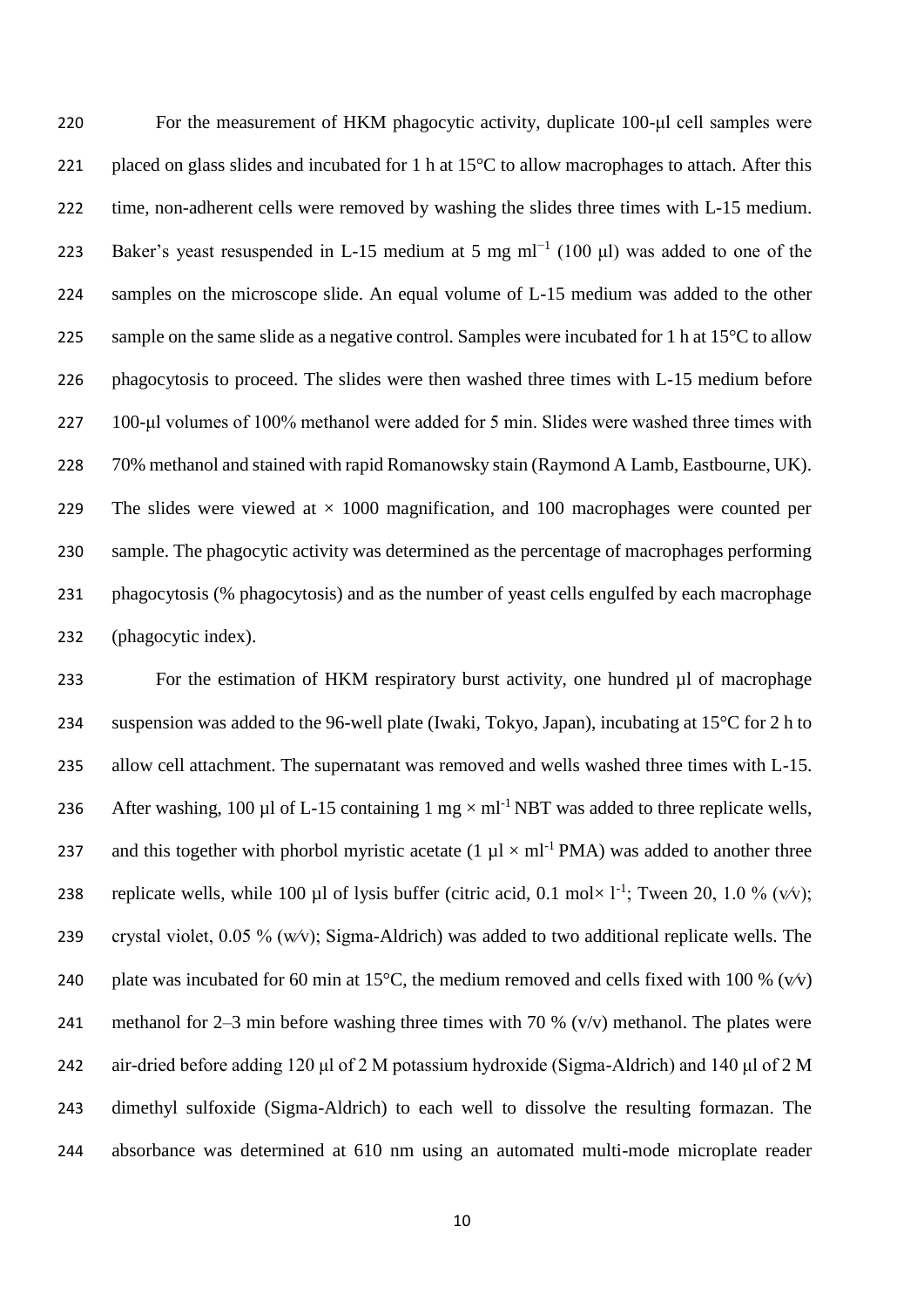(Synergy HT; BioTek Instruments, Winooski, VT, USA). The number of macrophages attached to the plate was determined by counting the average number of nuclei released by the 247 addition of lysis buffer for two replicate wells. The number of released macrophage nuclei was achieved using a Neubauer chamber, by counting the number of nuclei in the 4 sets of the 16 corner squares from one grid. The total number of nuclei within the 4 sets of squares was then divided by 4 and then multiplied by the dilution factor giving the number of nuclei  $\times 10^4 \times$  ml<sup>-</sup> 251 <sup>1</sup>. The level of respiratory burst was expressed as an absorbance at 610 nm for 10<sup>5</sup> cells  $\times$ 252  $\text{sample}^{-1}$ .

### *2.5. Determination of serum glucose, protein and lysozyme activity*

 Serum glucose was determined using a CONTOUR blood glucose monitoring system (Bayer HealthCare LLC) according to manufacturer's instructions. Briefly a CONTOUR strip was inserted accordingly into the Contour blood glucose monitor and then 5μl of serum were pipetted onto the blood receiving end of the CONTOUR strip and held for 5 sec until the test result was displayed on the screen of the monitor. Protein content of serum was determined using a Pierce BCA (bicinchoninic acid) protein determination kit (Thermo Scientific, IL, USA) using bovine serum albumin (BSA) as a standard. Serum lysozyme activity was 261 estimated according to the protocol described by Korkea-Aho et al. [28], based on the lysis of lysozyme sensitive *Micrococcus lysodeikticus*.

### *2.6. Determination of serum total IgM*

 The level of IgM in sera of experimental fish was determined using an indirect enzyme linked immunosorbent assay (ELISA) described by Metochis et al. [29].

# *2.7. Determination of specific antibody against Aeromonas salmonicida*

 An ELISA was used to measure the specific antibody response of Atlantic salmon to the *A. salmonicida* vaccine using the method outlined by Metochis et al [22]. Briefly, 96-well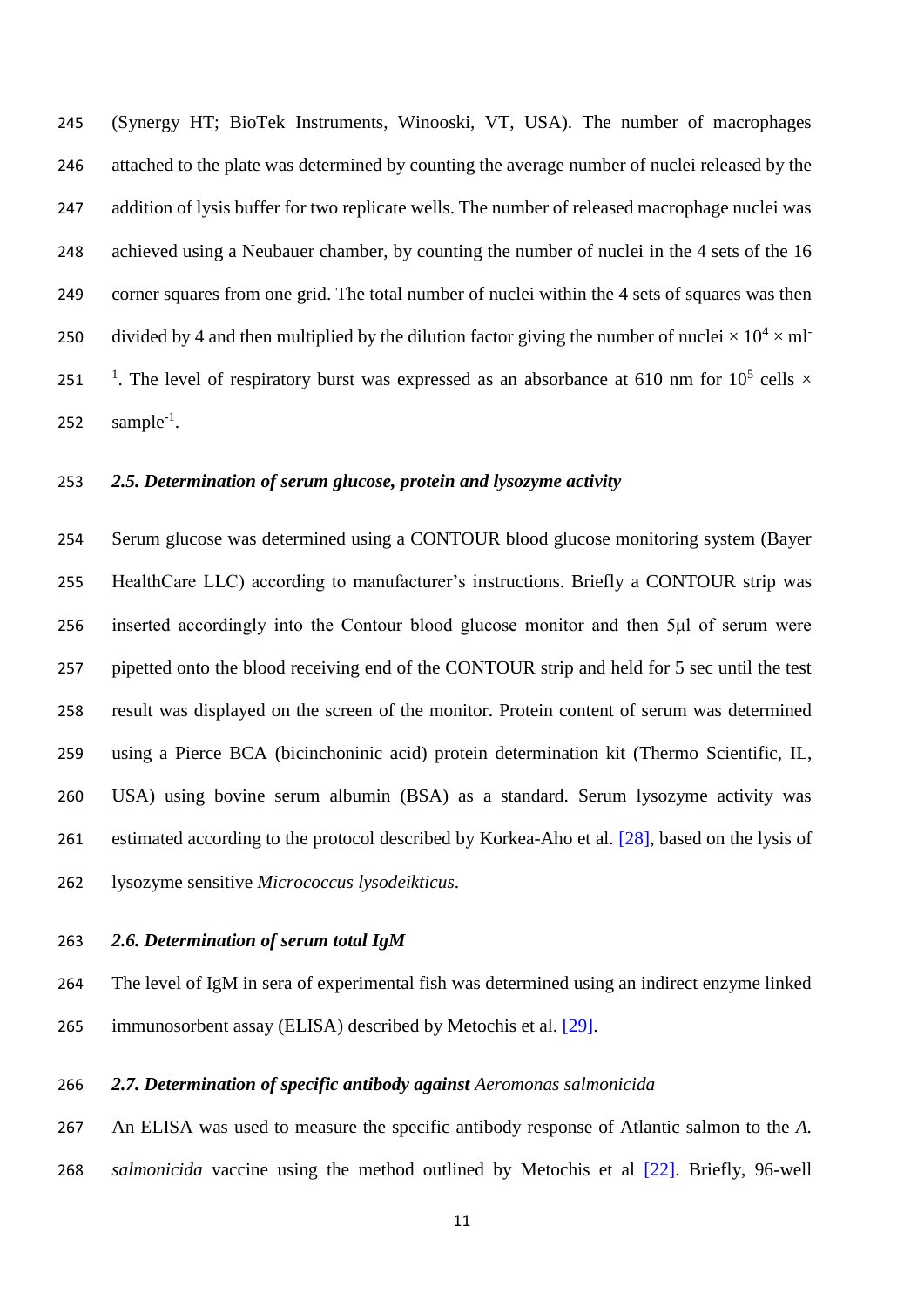Immulon™ 4HBX plates (ThermoScientific, Maine, USA) were coated with 50 µl of 0.05 % w/v poly-L-lysine (Sigma-Aldrich) in 0.05 M sodium carbonate/bicarbonate buffer, pH 9.6 and incubated for 60 min at 21°C. Plates were then washed twice with a LSWB. *A.salmonicida* 272 (Hooke) in 0.1M PBS was added to the wells at 100  $\mu$ l  $\times$  well<sup>-1</sup> and plates incubated overnight 273 at 4°C. Fifty microliters per well of 0.05 % v/v glutaraldehyde in PBS was added to the bacteria and the plate incubated at 21°C for 30 min before washing three times with LSWB. Non- specific binding sites were blocked by incubating plates with 3% w/v skimmed milk powder 276 in water at  $21^{\circ}$ C for 120 min. After washing the plates three times with LSWB, 100 µl of serially diluted fish serum diluted in 1 % casein (from 1: 50, 1: 200 and 1: 1000) was transferred 278 to the ELISA plate, which was then incubated overnight at  $4^{\circ}$ C. Both positive (serum pools from challenged salmon survivors which have been vaccinated prior to challenge) and negative controls (serum blanks/ pooled serum from naïve salmon) were also added to each plate. Plates were washed five times with HSWB with a 5 min soak on the last wash. Anti-rainbow trout/Atlantic salmon IgMmonoclonal antibody (F11-monoclonal anti trout/salmon IgM - Aquatic Diagnostics Ltd, Stirling, Scotland) was then added and plates were incubated at 21°C for 60 min. The steps followed until the development of the plates were the same with those described above. The percentage of specific antibody production was estimated by the comparison of positive (pooled serum from vaccinated and challenged salmon, 100 % antibody production) and negative controls (pooled naïve salmon serum, 0% antibody production) and was expressed as percentage of specific antibody production.

### *2.8. Measurement of alternative, classical and overall complement activity*

290 Salmon antiserum against sheep RBC was produced by immunising fish i.p. with  $10^9$  sheep red blood cells (SRBC) in PBS (0.15 M phosphate-buffered saline, pH 7.2). Four weeks after 292 priming a booster injection  $(10^9)$  was given, and two weeks later, fish were bled. Control fish were injected with PBS. Endogenous complement activity of anti-SRBC salmon serum was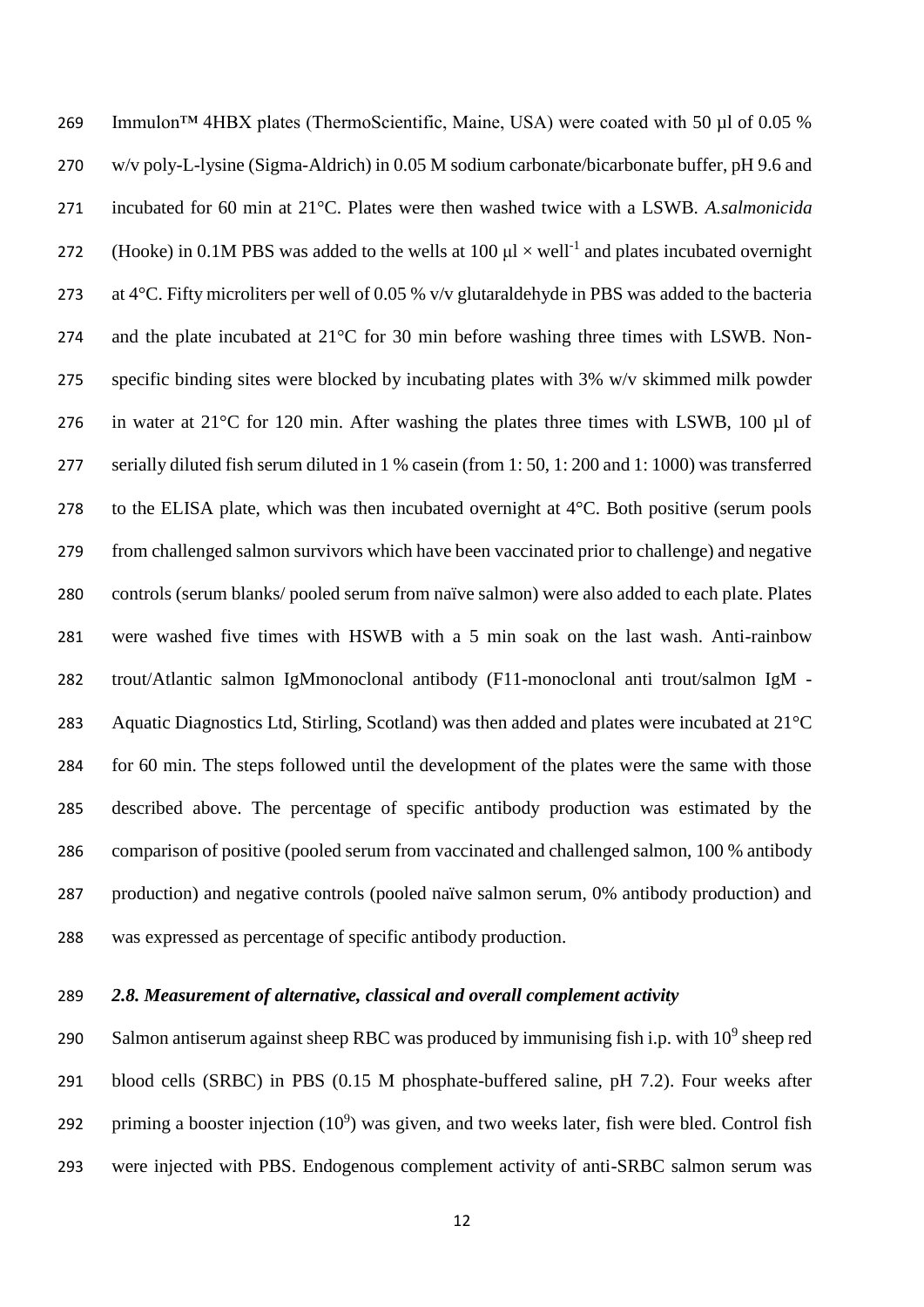inactivated by heating at 50°C for 30 min and the anti-SRBC serum was diluted with 0.1% Gelatin-Complement Fixation Buffer (G-CFB) (1 tablet of Oxoid complement fixation tablets in 100 ml of warm water and 0.1 g of gelatin from Sigma-Aldrich) with 20mM EDTA. Diluted 297 anti-SRBCs were then stored at  $-20^{\circ}$ C. Sheep blood (Oxoid) was stored at 4 $^{\circ}$ C in Alsever's solution (1: 1) for 1 week before use. The SRBCs were used to determine lysis by the alternative complement pathway (ACP), while SRBCs, sensitized (60 minutes, 37°C) with pooled and diluted (1: 400) salmon anti-SRBC serum, was used for determination of total (TC) and classical complement pathway (CCP) activity. Buffer for the AC was 0.01 M EGTA-Mg-G- CFB and for determination of the total and classical haemolytic activity G-CFB. Tests were done in round-bottomed 96-well microtiter plates (Sterilin).Briefly complement activity determination was based on methods described by Yano et al. [30-31] with modifications. Briefly serum was diluted four times in double serial dilutions accordingly (starting from 1:4 for the estimation of AC activity and 1: 16 for the estimation of TC and CC activity) and 25 μl of each dilution was added to each well of a non-absorbent U-well micro-plate (Sterilin) in duplicate. Ten microliters of 0.5 % SRBC suspension was added to each serum dilution. 309 Controls on each plate comprised 0.1 % anhydrous  $\text{Na}_2\text{CO}_3$  (v/v) (100 % lysis) replacing serum. G-CFB replacing serum (0 % lysis) and serum blanks (duplicate wells of serum dilutions with G-CFB replacing SRBC suspension). The plates destined for the estimation of TC and CCP activity also included, a CC control sensitization of SRBC with non-immune pooled carp serum and a standard complement sample (serum pool) for correction of plate differences were included. Microtitre plates were incubated at 22°C for 90 min with constant shaking and the reaction terminated by the addition of 140 μl G-CFB with 20mM EDTA, 316 followed by centrifugation at  $1500 \times g$  to spin down the remaining SRBCs. After centrifugation 100 μl of the supernatant from each well was transferred to a new flat-bottomed 96-well non-absorbent micro-titre plate (Sterilin). The absorbance of the wells was read at 450 nm using a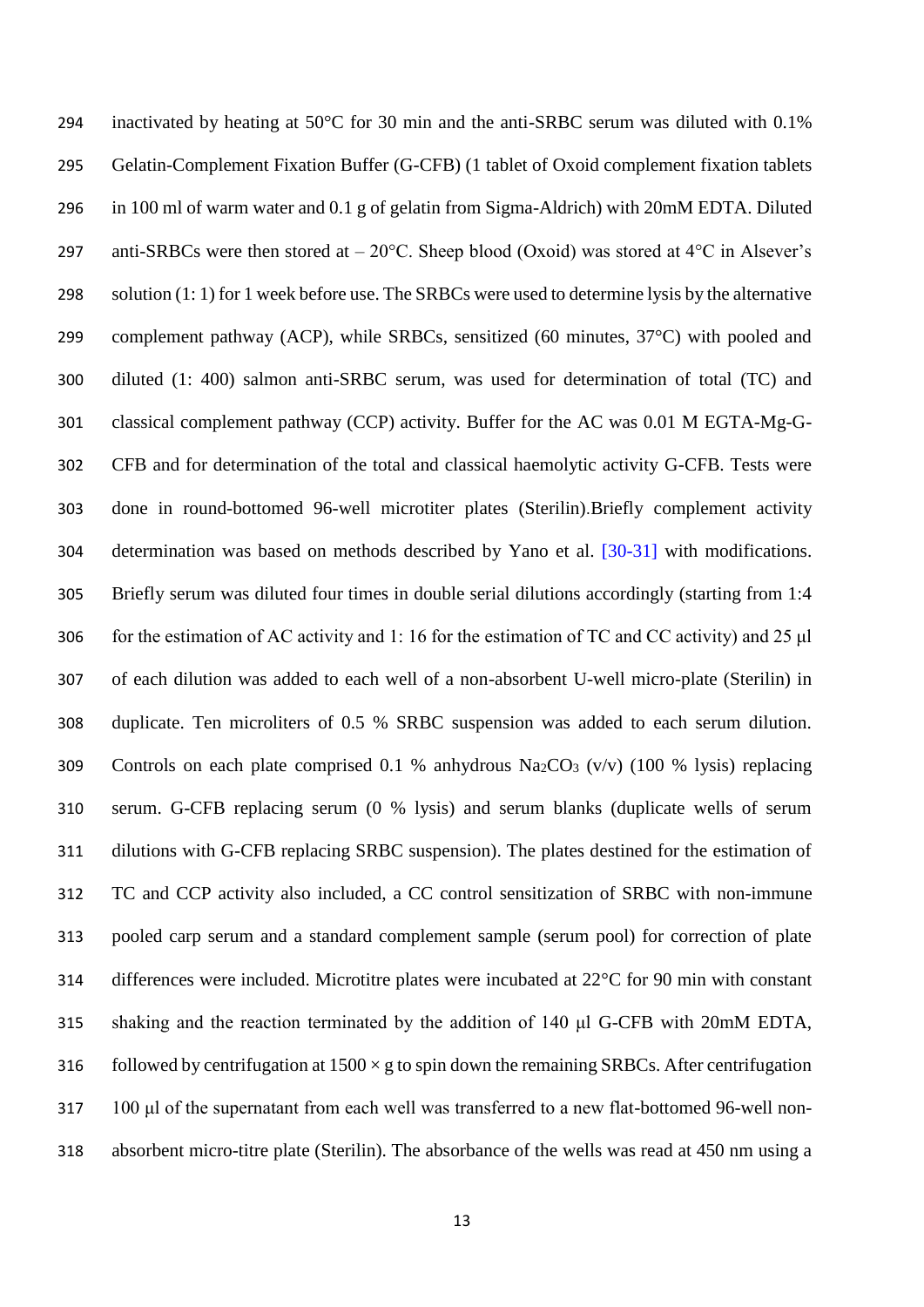micro-plate reader (Synergy HT; BioTek Instruments, Winooski, VT, USA) and the percentage lysis of SRBCs calculated. The absorbance values of samples were corrected by subtracting the absorbance of the sample blank control (0% haemolysis).

## *2.9. Diet composition analysis*

 Dietary crude fat was determined following acid hydrolysis using a Soxtec System 1047 hydrolysing unit (Tecator Application note 92/87) followed by exhaustive Soxhlet extraction 325 using petroleum ether  $(40-60^{\circ}C \text{ boiling point})$  on a Soxtec System HT6 (Tecator application note 67/83)as described by Bell et al. [32]. Dry weight and ash contents of diets were determined after oven-drying the samples to constant weight (at 100 ºC) and by ashing dried samples in an oven at 550°C [33]. Dietary energy content was determined through bomb calorimetry [33]. For the determination of phytic acid and phytic acid bound P content in the diets a Megazyme Phytate/Total Phosphorus Assay kit (Megazyme, Ireland) was used. Dietary energy content was determined through bomb calorimetry [33].

 Dietary carbohydrate was determined following a modified Dubois phenol sulphuric method. Dietary fibre was determined after subjecting defatted dietary samples (3 washes with petroleum ether) within pre-weighed organic capsules, to acid (with 1.25% sulphuric acid solution)and alkaline hydrolysis (with 1.25% sodium hydroxide solution) for 35 min each, using a Fibertec system 1020 hot Extractor. Following one last defatting step (3 washes with petroleum ether), the samples were ashed at 600°C in a muffle furnace (Gallenkamp Muffle Furnace) for 4 hours, cooled in a desiccator and reweighed (W2). Extracted fibre was expressed as percentage of the original undefatted sample and calculated according to the formula:

341 
$$
Fibre(\%) = \frac{(W1 \times 1.0011) - Capsule weight - (W2 - 0.0025)}{Sample weight (g)} \times 100
$$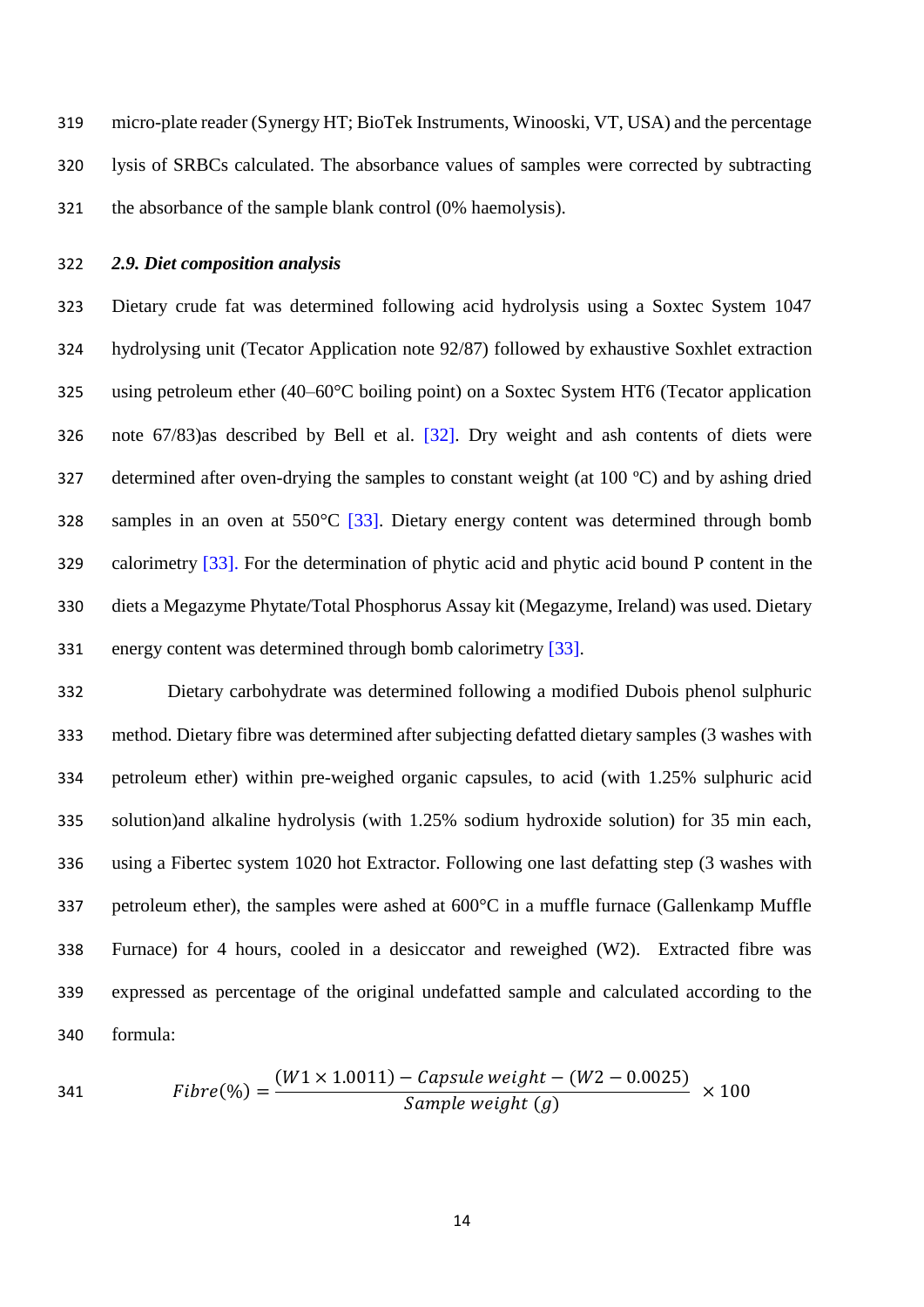Where W1 is the initial weight of the unprocessed dietary sample and W2 is the weight after processing.

 Dietary minerals and phosphorus were determined using inductively coupled plasma mass spectroscopy (ICP-MS) with collision cell technology (CCT) (Thermo X Series 2).

*2.10. Statistics*

 Growth and immunological data were examined using a one-way analysis of variance (ANOVA), general linear model, and pairwise comparison (Tukey-test) of means. All statistical tests were performed using Minitab statistical software (Version  $17^\circ$ ), University of Stirling, 2016). Differences were considered statistically significant at *p values < 0.05*. Statistical differences were examined between naïve dietary groups prior to vaccination, the vaccinated dietary groups at 2 and 62 dpv and the PBS-injected dietary salmon at 2 and 62 dpPBSinj. Serum pools were used as statistical units (two serum and/or HKM pools from 4 fish per tank thus two pools per tank resulting in eight pools per treatment). Data are presented 355 as means  $\pm$  SEM. The analysis of the survival data from the disease challenge trial was performed with Cox regression (Cox proportional hazard modelling) in SPSS statistical software (IBM SPSS Statistics 21, University of Stirling, 2016) using time-to-event (e.g. the time at which a subject in the 30-day challenge period survived – data for each fish were recorded) and status for each fish (dead =1 or alive =0) variables (individual fish per treatment and time-to-event, were used as statistical units – from the former parameters the coefficients *Exp (B)* e.g. hazard ratios, per treatment group were estimated) and the level of protein from SPC in the dietary treatments as the covariate. Differences were considered statistically significant at *p values* < 0.05 while the coefficient *Exp (B)* was also recorded for the assessment of potential positive or negative effects of increased dietary SPC levels in the resistance of salmon to furunculosis (*Exp (B)* or Hazard Ratio isthe factor by which the hazard **-the presence of mortalities upon infection-** for a dietary group is increased or decreased; *Exp (B)* values =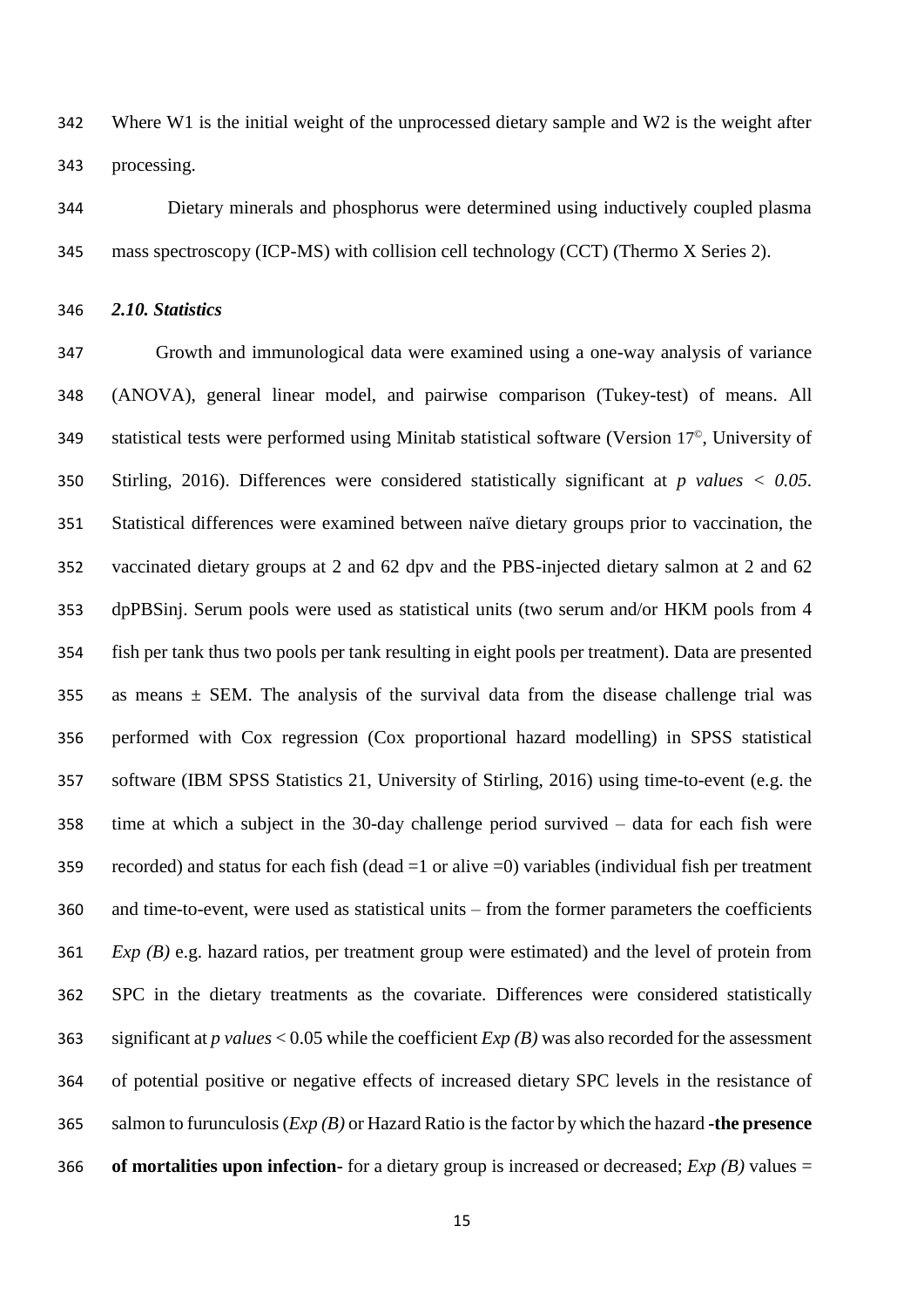1 reveal no changes in salmon resistance and/or hazard ratio -*HR*-, values > 1 reveal an increment in *HR* and deterioration of its disease resistance and values < 1 reveal a decrease in *HR* and an improvement of salmon resistance to furunculosis)

**3. Results**

### *3.1. Growth performance*

 Salmon performance data are given in Table 2. Overall, negligible mortalities (< 0.1 %) were observed in the three dietary groups prior (Day 92) and post vaccination/PBS-injection (Day 154) (Table 2). SPC80 salmon exhibited reductions in feed intake and FCR at Day 92. Significant decreases for all growth performance indices (mean weights, WG, SGR, TGC) were observed for both SPC58 and SPC80 salmon in comparison to SPC35 fish prior to vaccination/PBS injection.

 At Day 154, reductions in FCR persisted in SPC80 salmon compared to the SPC35 group. In addition decreased mean weights, WG, TGC and SGR were demonstrated for the SPC80 group in comparison to SPC35 salmon at both vaccination states on Day 154, while no differences were detected between SPC58 and SPC35 salmon for any of the performance parameters.

### *3.2. Immune Responses*

 The data of the estimated immunological responses are presented in Table 3. Serum proteins were only affected by time or state and not by dietary levels of SPC. A sharp decrease in serum protein levels was exhibited in vaccinated salmon at 2 dpv while at 62 dpv serum protein increased compared to the levels at 2 dpv. Nevertheless, serum protein concentrations were found to be lower than their initial pre-vaccination serum concentrations. On the contrary, serum protein levels in PBS-injected fish doubled at 62 days post PBS injection (62 dpPBSinj) when compared to naïve salmon.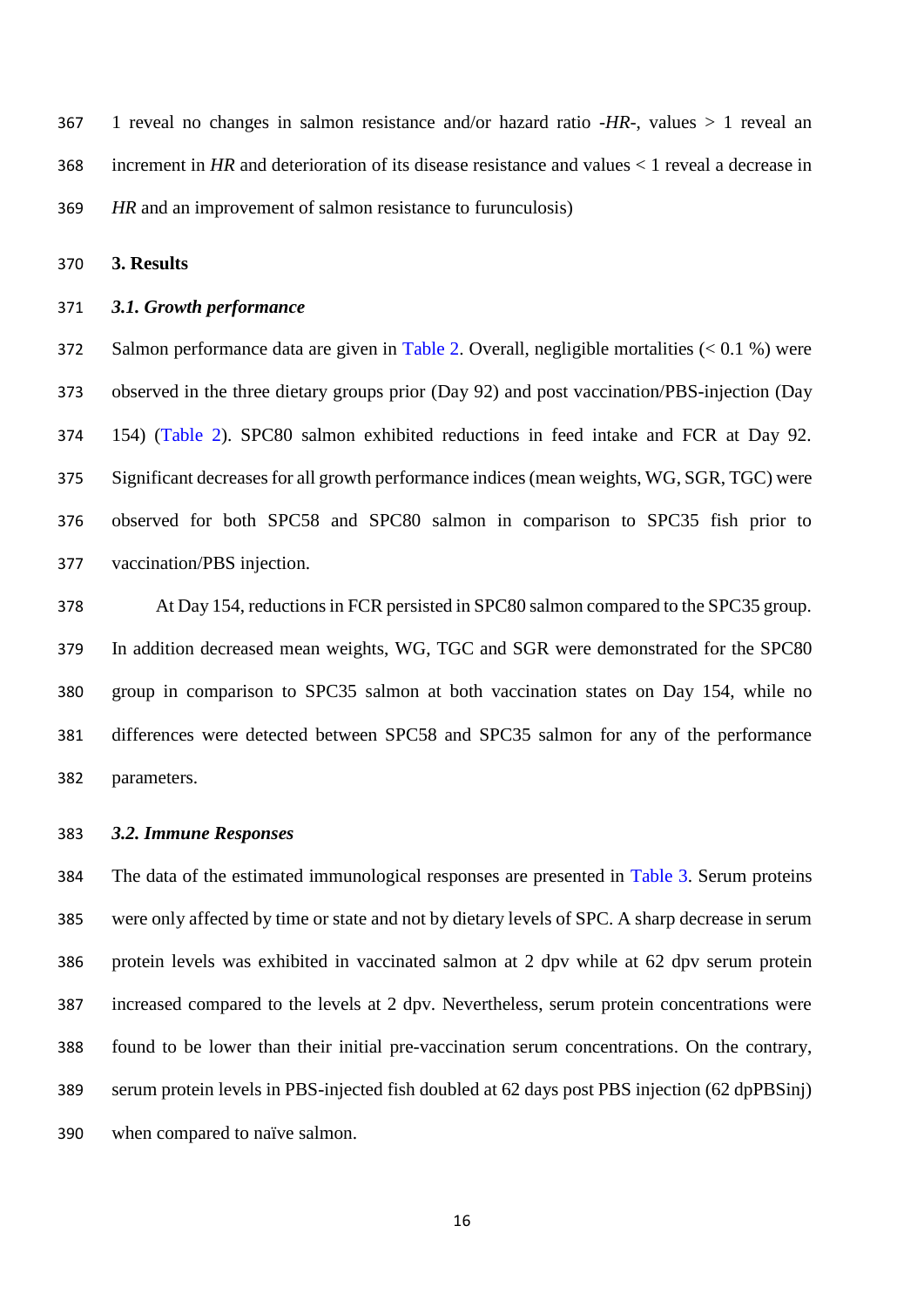Serum total IgM concentrations did not exhibit any differences among the dietary salmon groups. While serum total IgM in naïve and PBS-injected salmon were found to be similar, in vaccinated salmon total IgM levels demonstrated a decrease at 2 dpv compared to pre- vaccination values, whereas at 62 dpv total IgM increased 4-fold, compared to naïve salmon serum concentrations. Specific IgM was measured at 62 dpv and no differences were detected among the three dietary groups.

 Lysozyme activity was another immune response exhibiting no changes among the dietary salmon groups. Both naïve and PBS-injected salmon at Day 154 exhibited similar lysozyme activities. An increment in average lysozyme activity was obtained at 2dpv compared to the pre vaccination levels, followed by a further increase at 62dpv. Serum glucose concentrations did not show any differences among dietary groups. Moreover, similar glucose concentrations were detected in naïve and PBS-injected salmon serum. However at 2 dpv, glucose levels were found to be higher than in pre-vaccinated fish, while at 62 dpv glucose levels in the vaccinated groups were lower compared to naïve salmon.

 At Day 63 prior to vaccination/PBS-injection, SRBC haemolysis due to TC and CC activity demonstrated significant reductions in SPC58 compared to SPC35 (both *p* values for CC and TC were equal to 0.02) salmon while no differences were detected between the SPC80 and SPC35 groups. Alternative complement activity on the other hand did not show significant differences among the treatment groups. No differences in the complement activities were observed at 62 days post PBS-injection among the dietary treatments. However, a decreasing trend in AC activity was observed in fish receiving increasing dietary SPC levels (*p* value = 0.06). On the contrary, significantly lower AC activity was observed for SPC80 salmon at both timepoints post vaccination compared to SPC35 (*p values*: 0.02 at 2 dpv and 0.04 at 62 dpv) salmon while SPC58 salmon exhibited lower activity only at 2 dpv (*p value* = 0.02). No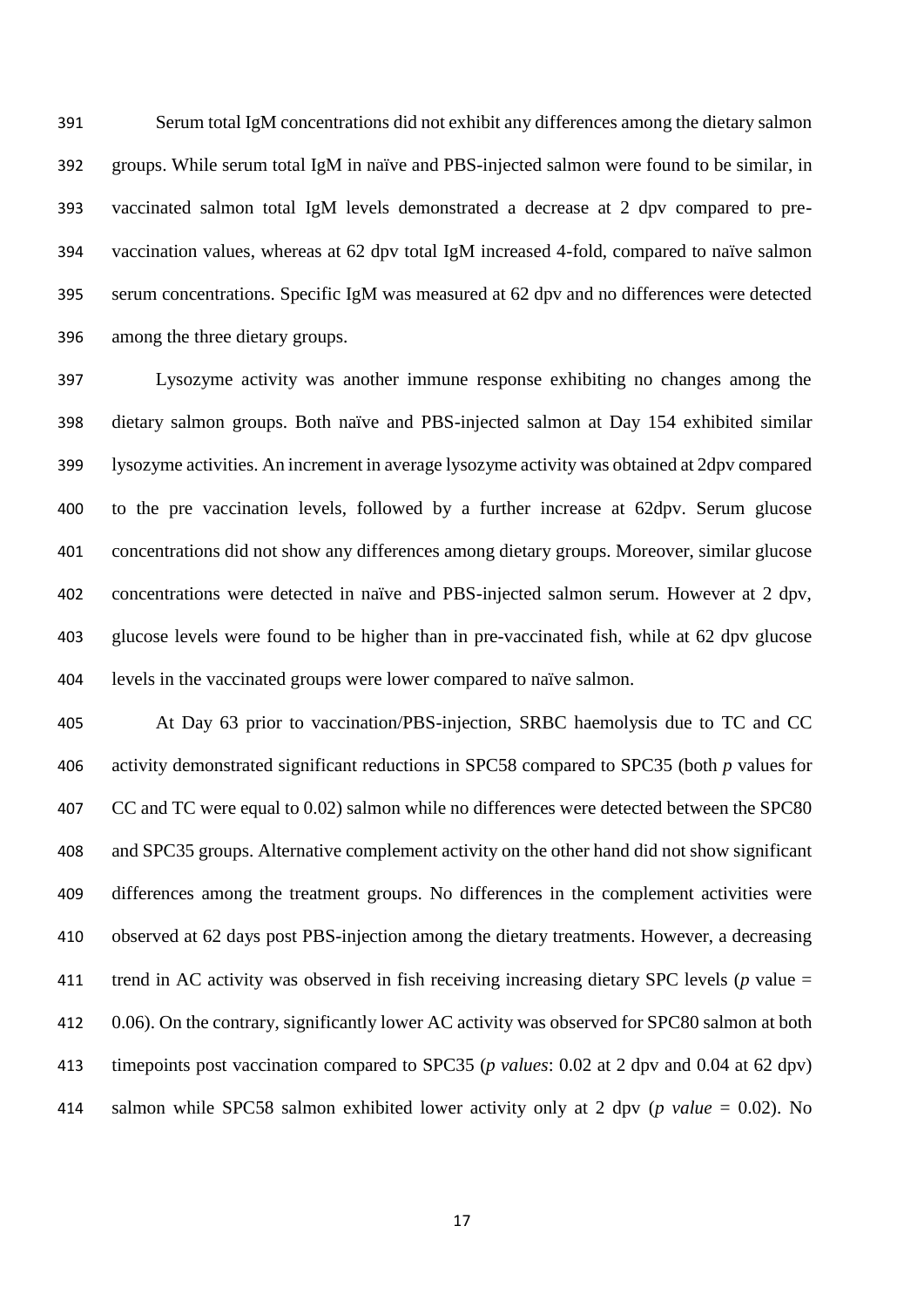differences in total complement (TC) activity were exhibited among the dietary groups of vaccinated and PBS-injected salmon.

 No differences in PMA-stimulated and non-stimulated HKM respiratory burst and phagocytic activity among the dietary groups of salmon prior to vaccination/PBS-injection, were detected. For vaccinated salmon, the estimated values for all the HKM responses among the dietary groups presented no differences, with respiratory burst activity, phagocytic index levels and phagocytosis % increasing sharply at 2 dpv compared to the values recorded prior vaccination and decreasing at 62 dpv below the latter values. For PBS-injected salmon, respiratory burst was similar to the ones obtained for vaccinated salmon at 2 and 62 dpv exhibiting an almost equal increase at 2 dpPBSinj, followed by a subsequent reduction, at levels lower than the ones determined for naïve salmon except for PMA-stimulated HKM, which presented higher activity at 62 days post injection compared to naïve fish. Significantly lower phagocytic activity (phagocytosis % and phagocytic index) were detected between SPC58 and SPC80 salmon compared to the SPC35 group at 62dpPBSinj (*p value* = 0.03).

*3.3. Disease resistance trial*

 No mortalities were observed for any of the dietary groups vaccinated against *A. salmonicida* after challenging them with the bacterium. The raw data of PBS-injected salmon cumulative 432 survival during the experimental infection are presented in Fig. 1. Mortalities were obtained from all dietary groups in PBS-injected and subsequently challenged Atlantic salmon parr. Mortalities from these fish first started to occur at 6 days post challenge, but only for the SPC35 salmon group. On Day 7 post-challenge the first mortalities from SPC58 salmon were observed, while on Day 8, mortalities from the SPC80 group of salmon also started to occur. Mortalities ceased on Day 19 post-challenge. At this time, the mortality rate for the SPC35 group from all tanks corresponded to 44%. A death rate of 34% was observed for the SPC58 while a 29% mortality rate was recorded for SPC80 salmon. Statistical analysis revealed no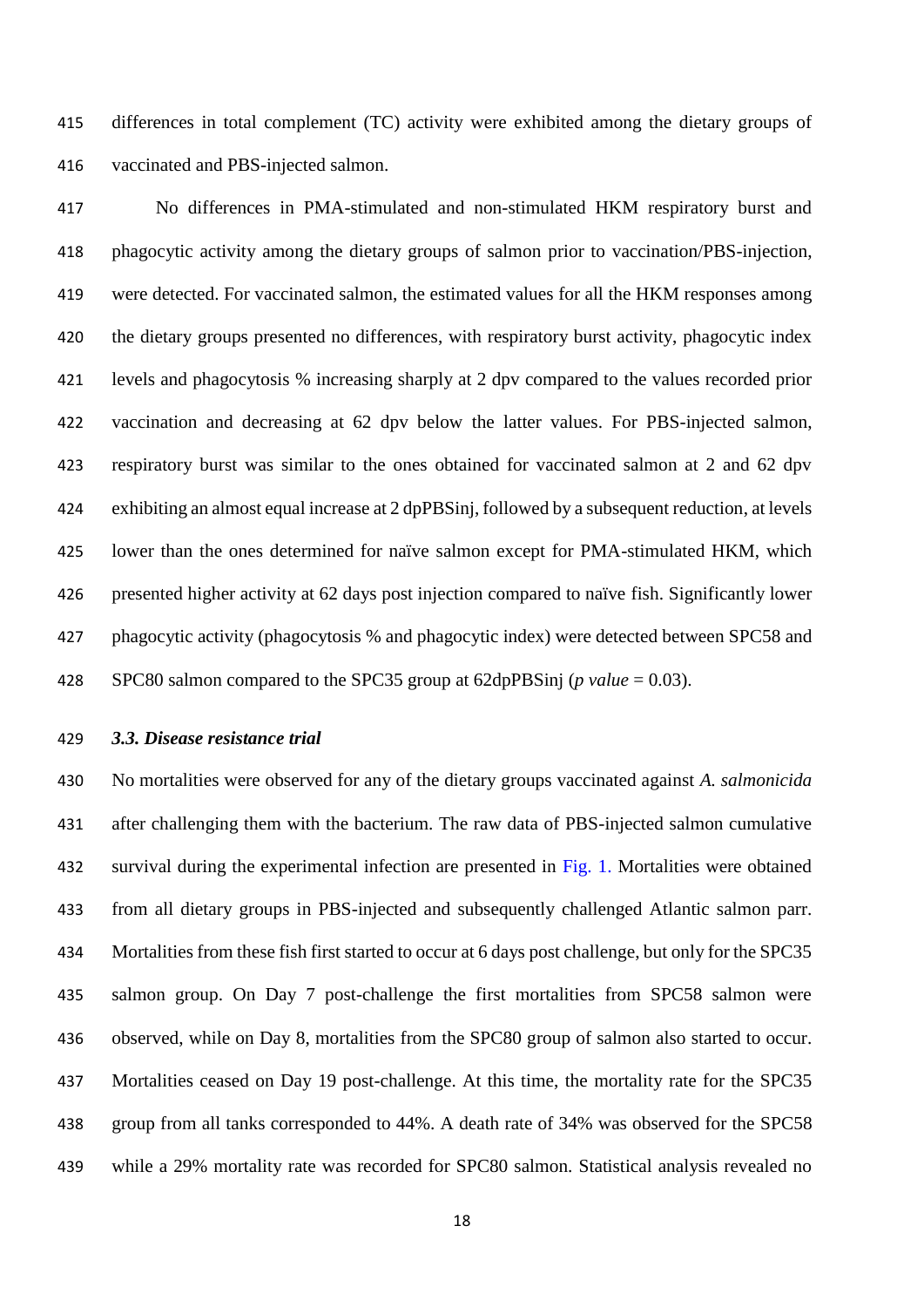significant differences among the dietary salmon groups (*p value* = 0.07) and a slight reduction 441 in the hazard ratio  $(Exp (B) = 0.76$  – non-significant improvement of salmon resistance to furunculosis) of salmon fed on the diets the highest SPC levels (SPC80).

**4. Discussion**

 In the present trial, significant reductions for most performance indices (FCR, average weight, weight gain, SGR and TGC) were observed for both vaccinated and PBS-injected SPC80 compared to their SPC35 counterparts while no differences between the latter dietary group and SPC58 salmon at both states were obtained at Day 154 (62 dpv/dpPBSinj). Considering the initial reductions in SPC58 salmon growth in comparison to the SPC35 group (9-30g fish), 449 it is suggested that larger size salmon parr of  $\sim$ 30 g with a more developed digestive system can make a more efficient use of the SPC58 diet compared to smaller size parr of 9g or that salmon receiving this diet requires an adaptation period before accepting and start utilizing 452 efficiently the nutrients in this type of feed [17, 34-36]. On the contrary, the levels of SPC in the SPC80 diet were overwhelming for salmon parr which never manage to recover the initial reductions in growth performance when compared to SPC35 salmon. Growth reductions in fish fed diets with very high levels of SPC are generally attributed to the increased amounts of phytic acid (Table 1), decreasing the digestibility and availability of dietary nutrients [37] and the lower concentrations of several key nutritional components found abundantly in FM and scarcely or absent in plant proteins (including macro and trace minerals, sterols and non-459 nitrogen compounds), compromising feed acceptability, FCR and growth in fish [13,14, 38-460 41]. Compromised feed acceptability was apparent during the first period of the study for SPC80 compared to SPC35 salmon, while numerical decreases persisted during the full course of the study. Moreover, decreased FCR was apparent for the SPC80 group at all timepoints.

 Herein, the determination of serum protein levels was used to evaluate the general 464 condition of experimental salmon  $[42]$ , whereas serum glucose was measured for the evaluation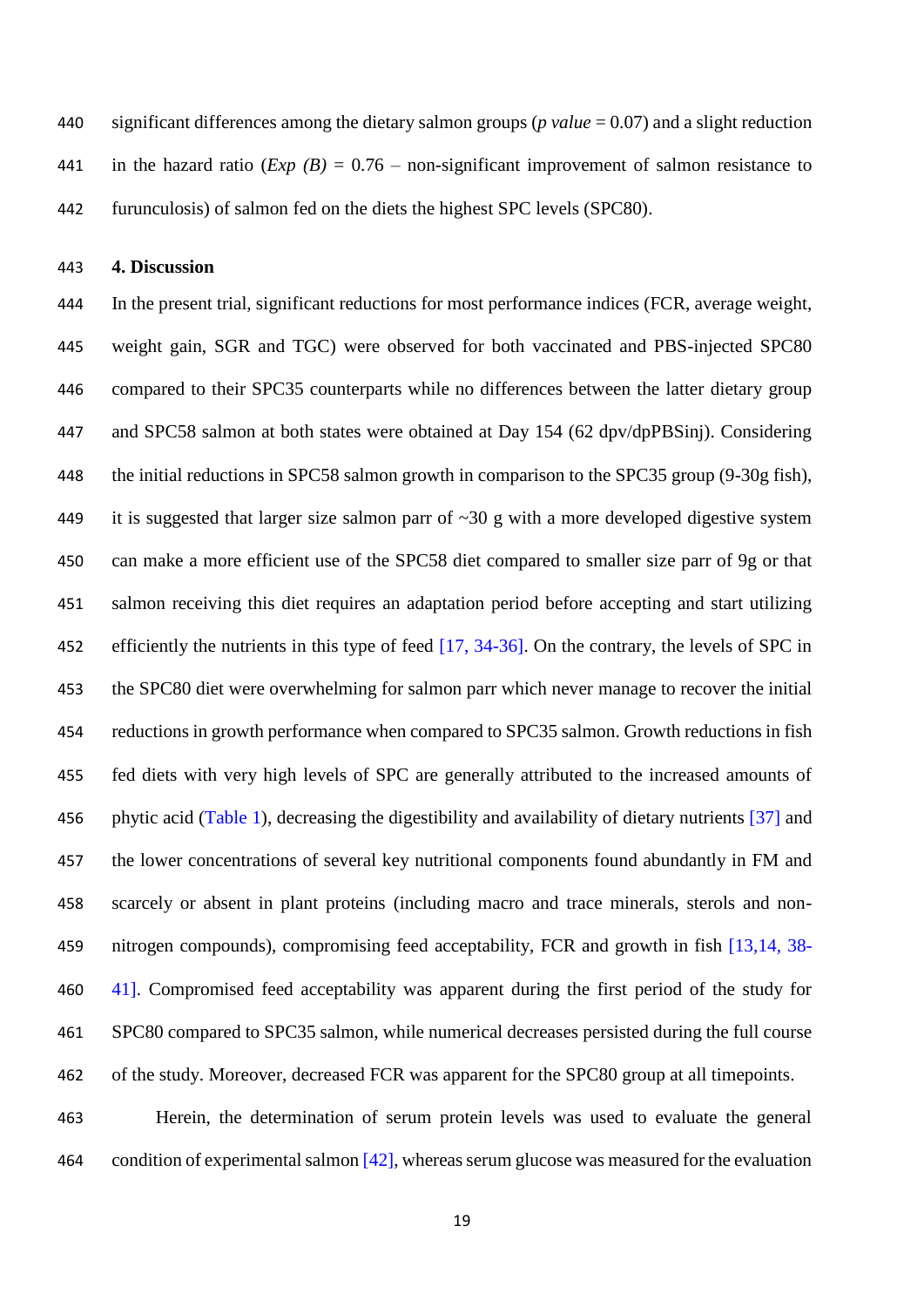465 of the general stress status of fish from different dietary groups [43]. Moreover, the assessed immune responses are considered salient components of salmon defence mechanisms against disease. Lysozyme and macrophage phagocytosis followed by oxygen radical production, are important antimicrobial agents [27-28], while complement and total and specific IgM are 469 linked with the neutralisation and opsonisation of various pathogens [44-45]. Thompson et al. 470 [46] suggested that measuring defence mechanisms prior to challenge only represents resting levels. However, measuring immune function after immune stimulation (either through challenge or vaccination) may highlight dietary modifications that are not previously evident. This is further highlighted in mammalian research, where studies have shown that nutrients are preferentially directed towards the immune system, rather than growth, during times of infection [47]. This includes the distribution of amino acids to the liver for synthesis of acute 476 phase proteins [48] and suggests suboptimal nutrient intake prior to infection may result in a diminished immune response. It therefore seems a logical step to evaluate the immune function of the fish after its dietary protein source has been altered. For this reason, salmon parr receiving the experimental diets in the present trial were vaccinated and then challenged with *A. salmonicida*.

 While most of these immunological parameters (serum lysozyme, protein, total IgM, head kidney macrophage phagocytic activity and oxygen radical production) have been previously shown to be modulated by dietary change in various teleosts (summarized by Kiron 484 [44]), no differences compared to the commercial type control SPC35 diet occurred prior or post-vaccination in the present study. Similar to the current trial, Bransden et al. [49] reported no differences in lysozyme activity, plasma concentrations of total IgM, total protein or glucose levels of non-immunized salmon parr fed on diets where dehulled lupin meal replaced 40% of 488 FM. Furthermore, in line with the present study, Jalili et al. [18] demonstrated no differences in serum lysozyme levels of non-immunized rainbow trout (*Oncorhynchus mykiss*) fed on diets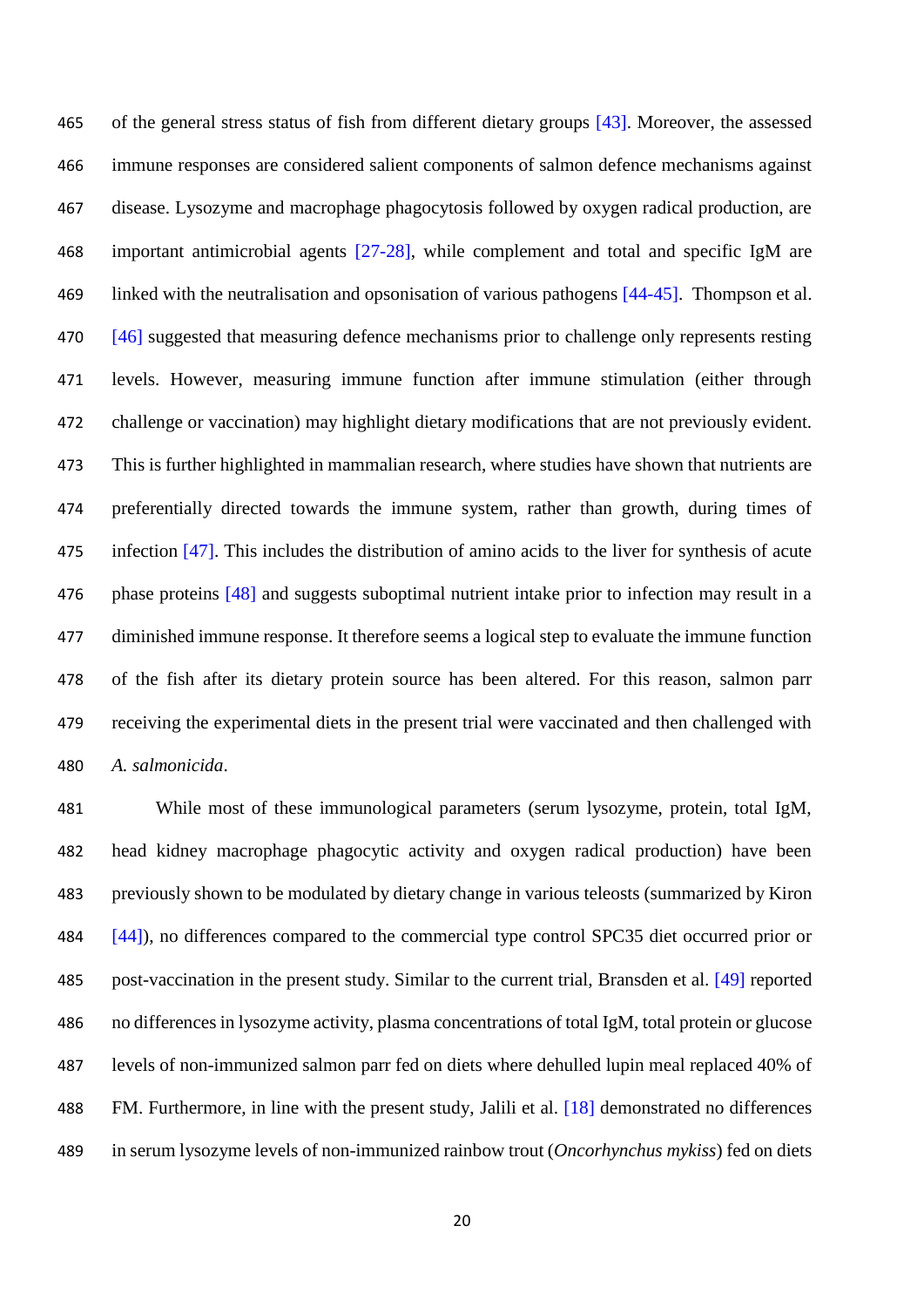490 fully based on mixed plant proteins. Rumsey et al. [20] reported increased lysozyme activity in rainbow trout fed SBM diets. Contrary to this, Fahrangi & Carter [50] revealed decreased serum protein levels in rainbow trout receiving 30, 40 and 50 % of dehulled lupin meal, compared to trout fed 10% dehulled lupin meal, while no changes were detected in serum glucose levels. Increased lysozyme activity at both points after vaccination for all dietary groups of salmon is indicative of both stress induction and immune stimulation and was not apparent in naïve fish. Vaccination is a stressful process, which could explain the sharp increase 497 in serum glucose at 2 dpv [51-52]. Furthermore, the stress-related reduction in fish appetite due to vaccination could explain the concomitant reduction in serum protein and total IgM levels observed at 2 dpv in vaccinated salmon [53]. The observed initial reduction in serum total IgM could also be related to the formation of antibody-antigen complexes, reducing the number of free circulating natural antibodies at 2 dpv [54-55]. The reduction in serum glucose levels at 62 dpv, below those of pre-vaccinated or PBS-injected salmon at 62 days post injection demonstrates the reduced responsiveness to acute stressors (e.g. sampling processes such as netting and exposure to anaesthetic) of salmon subjected to higher stress for a prolonged time period (e.g. vaccinated salmon vs PBS-injected salmon due to immune stimulation) [56-57]. However, the 4-fold increase in total IgM for all dietary groups at 62 dpv is an indication of the efficacy of vaccination [53, 58], and the absence of polyetiological stress during the study, which could have compromised this response [52]. The increase of total protein is also indicative of salmon appetite recovery at 62 dpv [53]. In a previous study performed by Metochis et al. [22], higher plasma total IgM and lysozyme activity in SPC50 and SPC65 compared to SPC35 salmon prior to vaccination (Day 63 of feeding), 7 dpv (Day 70) and 34 dpv (Day 97) were demonstrated. Contrarily lower levels to former two groups were demonstrated for SPC80 salmon, similar to those observed in SPC35 fish. While IgM levels prior to and after vaccination followed similar patterns in the two studies, lysozyme activities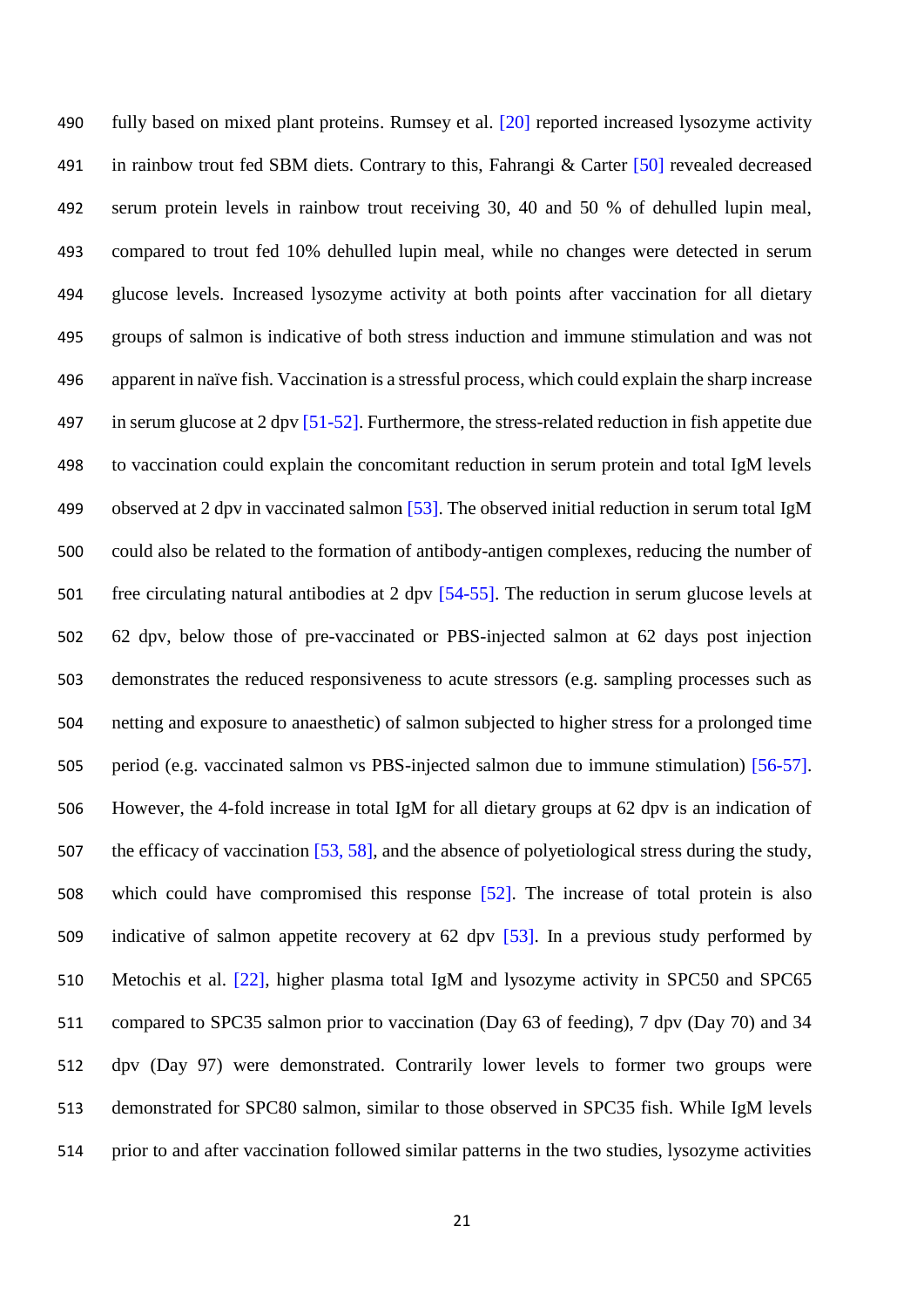presented different post vaccination patterns. The observed differences are discussed further below (paragraph 7 of Section 4).

 No effects of the SPC inclusion levels on specific antibody production were detected, which is in line with the data from the study by Metochis et al. [22], on increasing dietary SPC levels on larger size Atlantic salmon parr. Kiron et al. [59-60] reported no changes in the specific antibody levels of rainbow trout fed on different dietary protein levels, suggesting that specific antibody production does not seem to depend on dietary protein quantity. This could explain why in the present trial, differences in protein intake attributed to the reduced feed intake or the presence of phytic acid which is known to adversely affect protein digestibility, did not affect the production of specific antibodies. Moreover, many studies on the effects of dietary or injectable immuno-stimulants have found no effect on specific antibody production in fish (summarized by Anderson [61] and Gannam & Schrock [62]), which could be an indication that increasing dietary levels of plant proteins with potential immunostimulatory effects, do not promote specific antibody production and that their activity lies on the stimulation of innate immune components.

 Complement activity appeared to be the most eminently affected immune response by increased dietary SPC inclusions, during the course of the study, in accordance to previous studies [19, 22, 63]. While no changes in AC activity among the dietary groups were observed, lower CC and TC (the sum of alternative, classical complement activities) activities were detected in salmon fed increased dietary SPC levels at Day 92, prior vaccination. In similar studies, increased or unaffected AC activity were reported in gilthead sea bream (*Sparus aurata*) and rainbow trout respectively, in naïve fish fed up to 50% of protein from plant ingredients, while decreased activity was observed in fish fed on diets with over 70% of protein from such feedstuffs [18-19]. Alternative complement activity is considered as a major component of salmon' innate immunological defences against diseases, depending on serum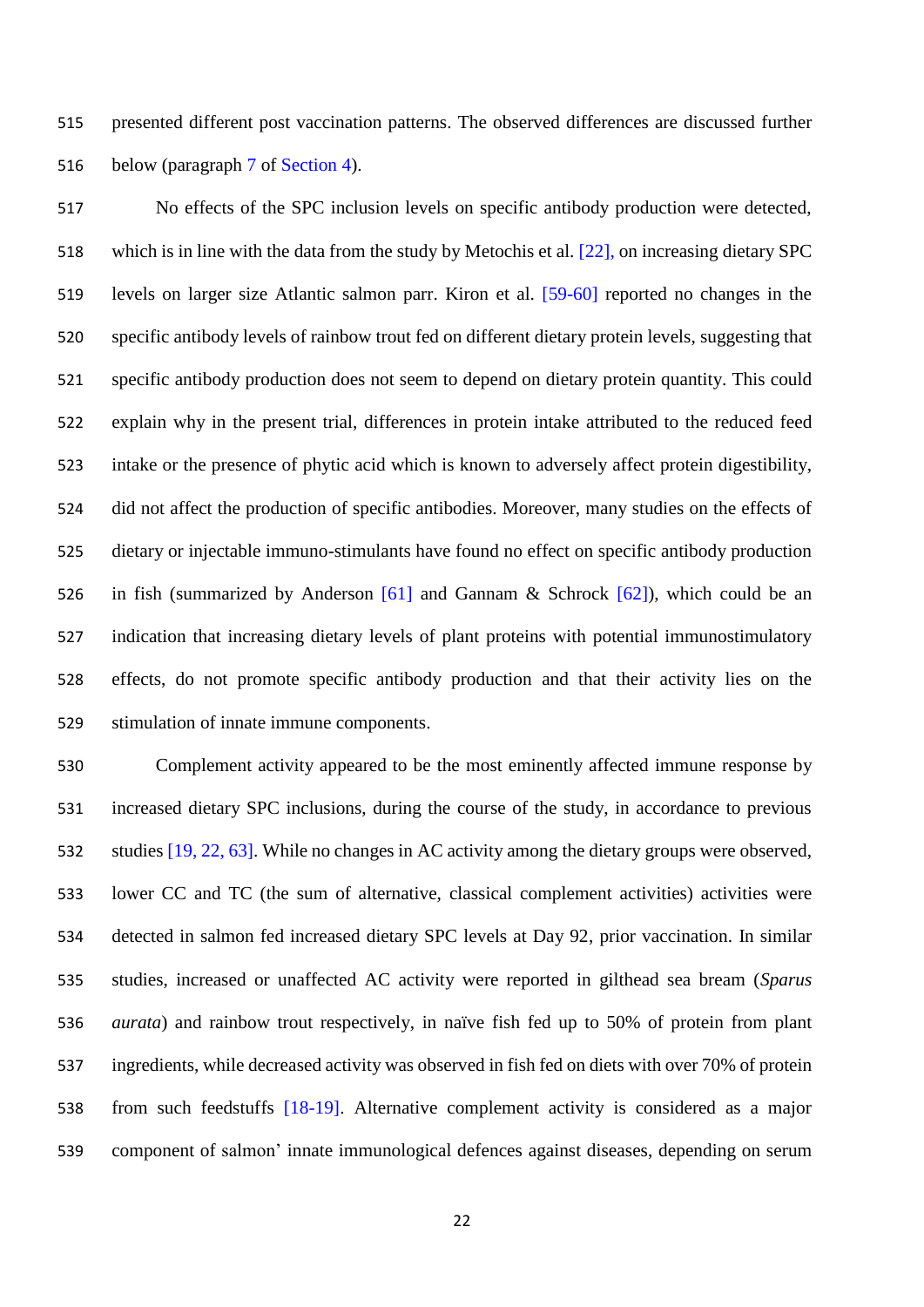Mg availability for its activation [64-66]. Classical complement activity, on the other hand, is a component of acquired immunity, enhanced upon specific immune stimulation and increased 542 serum antibody presence, having a requirement for both Mg and Ca for its activation [64-66]. Increased dietary Mg levels in higher SPC inclusion diets could have attributed to the absence of differences in AC activity among the dietary groups despite any proposed reductions in mineral uptake due to reduced feed intake and increased dietary phytic acid concentrations [13- 14, 37]. On the contrary, lower dietary Ca in high SPC inclusion diets could have influenced reductions in CC activity [64]. Moreover, potential reductions of protein and/or amino acid intake in high SPC inclusion groups (due to higher dietary phytic acid levels) could have influenced metabolic changes, favouring AC protein production over CC proteins, in order not to compromise salmon innate immune response, the first line of defence against diseases [22, 37, 67-69]. Overall, lower complement activities were detected after vaccination compared to pre-vaccination levels while the highest activities were exhibited in PBS-injected salmon at Day 154 allegedly due to their naivety to immune challenges translating to reduced stress, higher feed intake, higher growth and higher circulating protein levels [51, 70]. In general, lower complement activity after vaccination, could be attributed to the formation of complement complexes with the vaccine, as was the case for serum total antibodies, diminishing the concentration of complement proteins in vaccinated salmon sera [53-55]. Moreover, the reduced levels of alternative complement activity for SPC58 and SPC80 compared to SPC35 salmon could highlight suboptimal nutrient uptake prior to vaccination [46]. Suboptimal protein and or amino acid uptake during the primary (pre-injection) period could have also influenced the trends of decreasing AC activity in naïve fish receiving higher dietary SPC levels at Day 154 [46, 67-68]. At 62 dpv average CC complement activity for all groups was recovered at higher levels than at 2dpv revealing stimulation of the specific immunity, in accordance to previous studies [53, 55, 58]. The observed increments in CC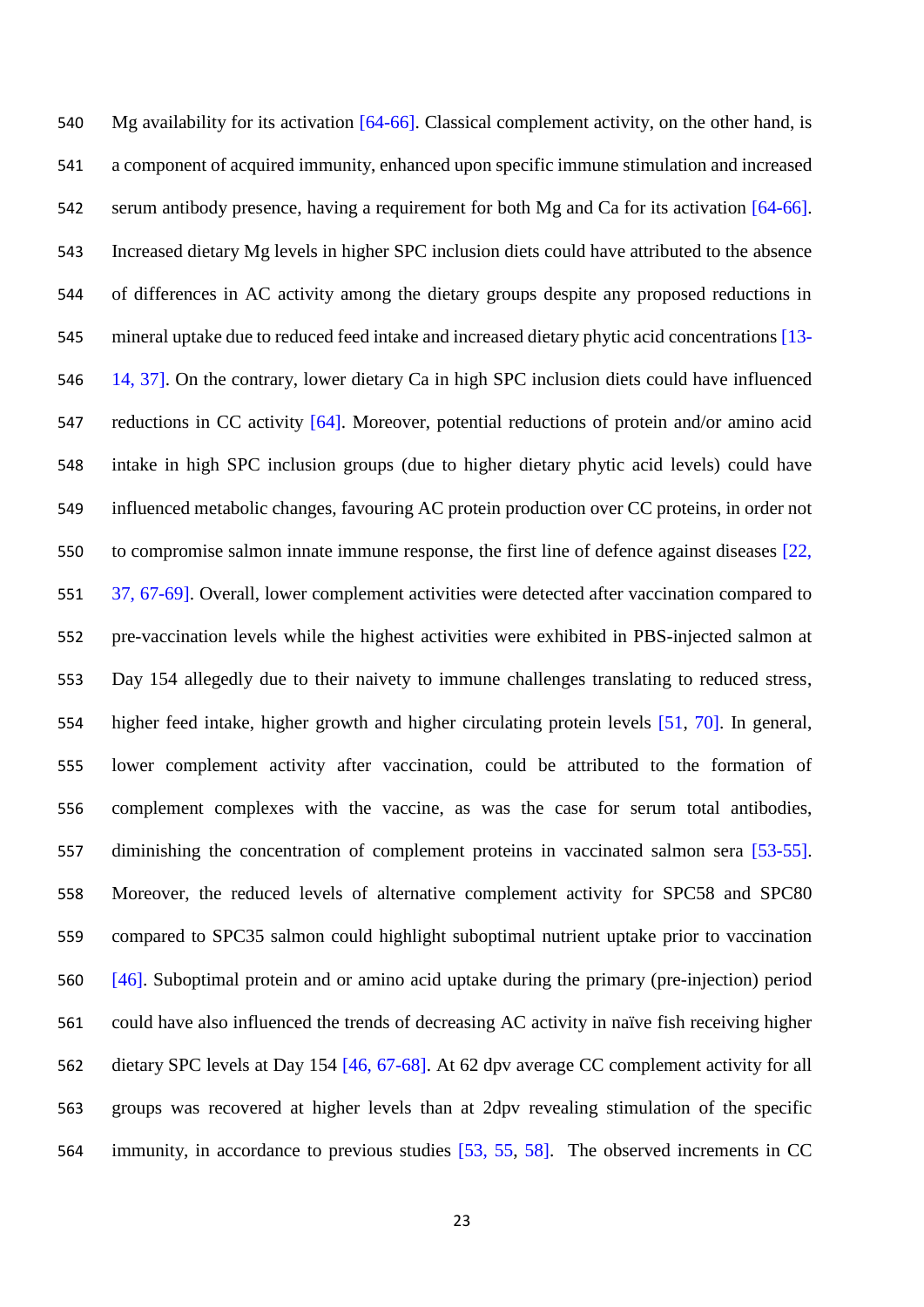activity at 62 dpv were more pronounced for high dietary SPC groups compared to SPC35 salmon. In a previous study, Metochis et al. [22] reported significantly higher plasma haemolytic activity in salmon fed high SPC inclusion diets at 97 days post feeding (and 34 dpv), while no differences were observed prior to (Day 63) and at 7 dpv. In the same study, salmon haemolytic activity remained fairly constant prior to and at 7 dpv while showing an increase at 34 dpv, similar to the evolution of the TC haemolytic response patterns presented here.

 While most of the immune related responses measured for HKMs did not show differences among the dietary groups prior to and post vaccination, higher HKM phagocytosis percentages were detected in SPC58 salmon injected with PBS at 62 dpPBSinj compared to their SPC35 counterparts. This shows that inclusion of 58% of amino acid and phosphate supplemented dietary protein from SPC, could have a stimulatory effect on HKM motility which is reduced at higher dietary SPC inclusion levels. Previously, Metochis et al. [22] reported no differences in the respiratory burst activity of Atlantic salmon fed diets with increasing dietary SPC inclusions. However, the HKM respiratory response patterns observed in the former study were different from the ones recorded here and they are discussed below in the next paragraph. Rumsey et al. [20] demonstrated both increased phagocytosis and respiratory burst activity by circulating leucocytes in rainbow trout fed on SBM. However, those findings were attributed to inflammatory and hypersensitivity processes, since SBM ANFs are linked with intestinal inflammation [16]. Previously, Burrells et al. [21] reported that HKM respiratory burst in rainbow trout fed on diets containing 10-50 % of SBM remained unaffected, whereas inclusion levels of up to 80% caused a reduction in HKM responses. Sitja- Bobadilla et al. [19], contrary to the present findings, reported higher respiratory burst activity by HK leucocytes in juvenile sea bream fed on nutritionally balanced diets in which 75% of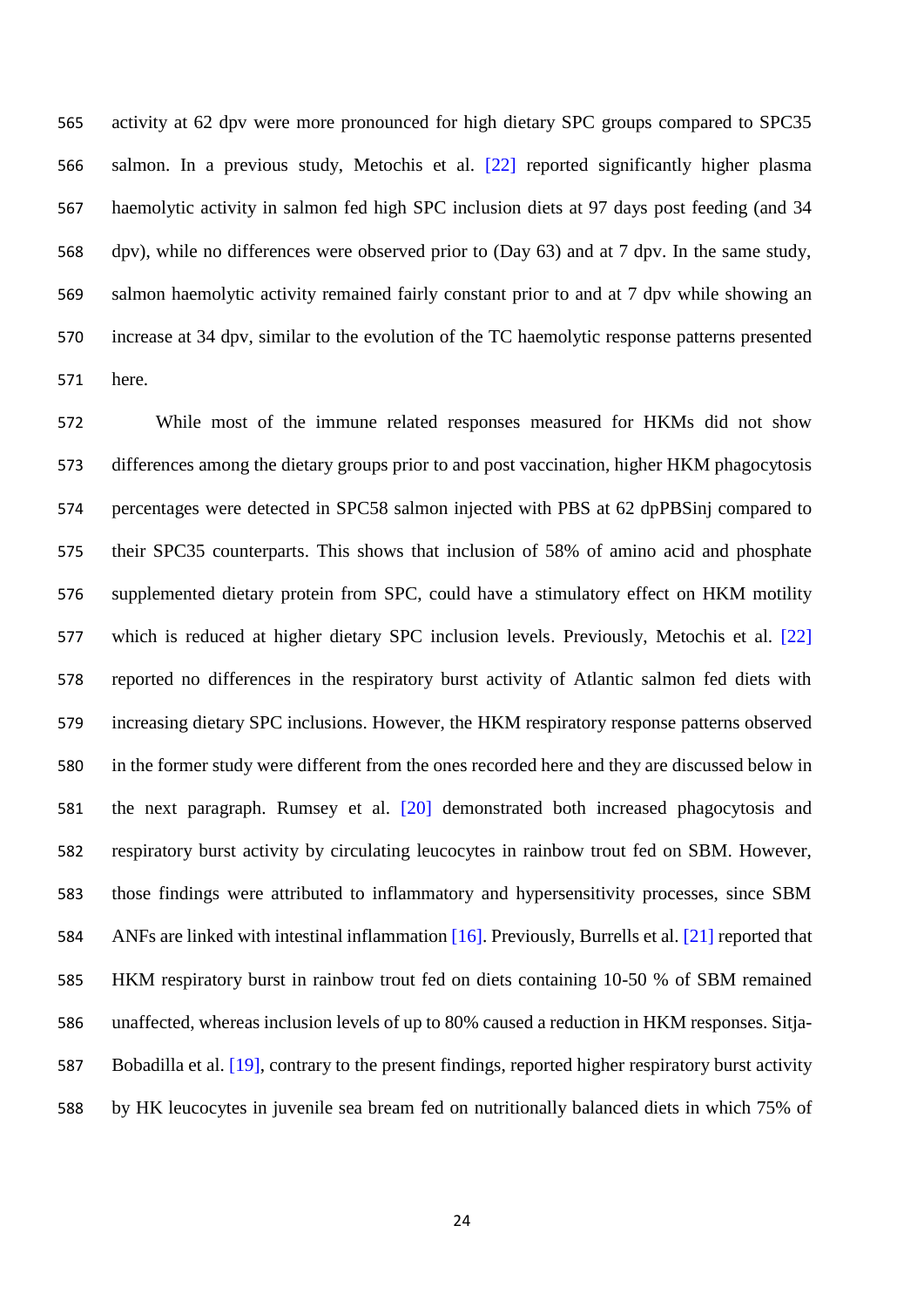FM was substituted with a mixture of different plant protein sources and supplemental amino acids.

 Discrepancies in the way salmon parr immune responses were affected prior to and post vaccination, their magnitude and differences in the responses of salmon fed increasing dietary 593 SPC levels were not in accordance with the previous study by Metochis et al. [22]. Despite, the high relevance in the experimental design between the two studies, differences in the observed immune responses could be attributed to a number of experimental disparities such as: (A) The use of different salmon breeds (AquaGen salmon selected for improved growth and resistance to IPNV vs Salmo Breed salmon selected for higher growth performance previously) [51]; (B) The use of different commercial adjuvanted vaccines (i.e. liquid paraffin vaccine against furunculosis and IPNV vs montanide vaccine against furunculosis previously) [61]; (C) The concentration and source of dietary P (increasing monocalcium phosphate upon increasing dietary SPC vs diets supplemented with constant amounts of dicalcium phosphate previously)  $[45 \text{ and } 71]$ ; (D) The timing of sampling (2 and 62 dpv vs 7 and 34 dpv); (E) The photoperiod applied (12 h dark: 12 h light vs constant light previously) [72-73]; (F) The feeding regime applied (non-intensive: fish fed to satiation twice daily vs intensive: fish fed continuously every 435 seconds all throughout the day previously) [74-75]; and (G) The developmental stage of salmon parr used (small size vs large size salmon parr previously) (reviewed by [76]). However, despite the observed differences in the patterns and magnitude of the assessed immune responses in the two studies, both of them have proven that a range of innate and specific immune responses in Atlantic salmon parr fed diets with up to 80% of amino acid supplemented protein from SPC were not compromised compared to fish fed a commercial type control feed with 35% of protein from SPC and constant [22] or increasing P supplementation (present study). Another important finding of the present study is that vaccination can highlight differences in immune responses attributed to dietary changes and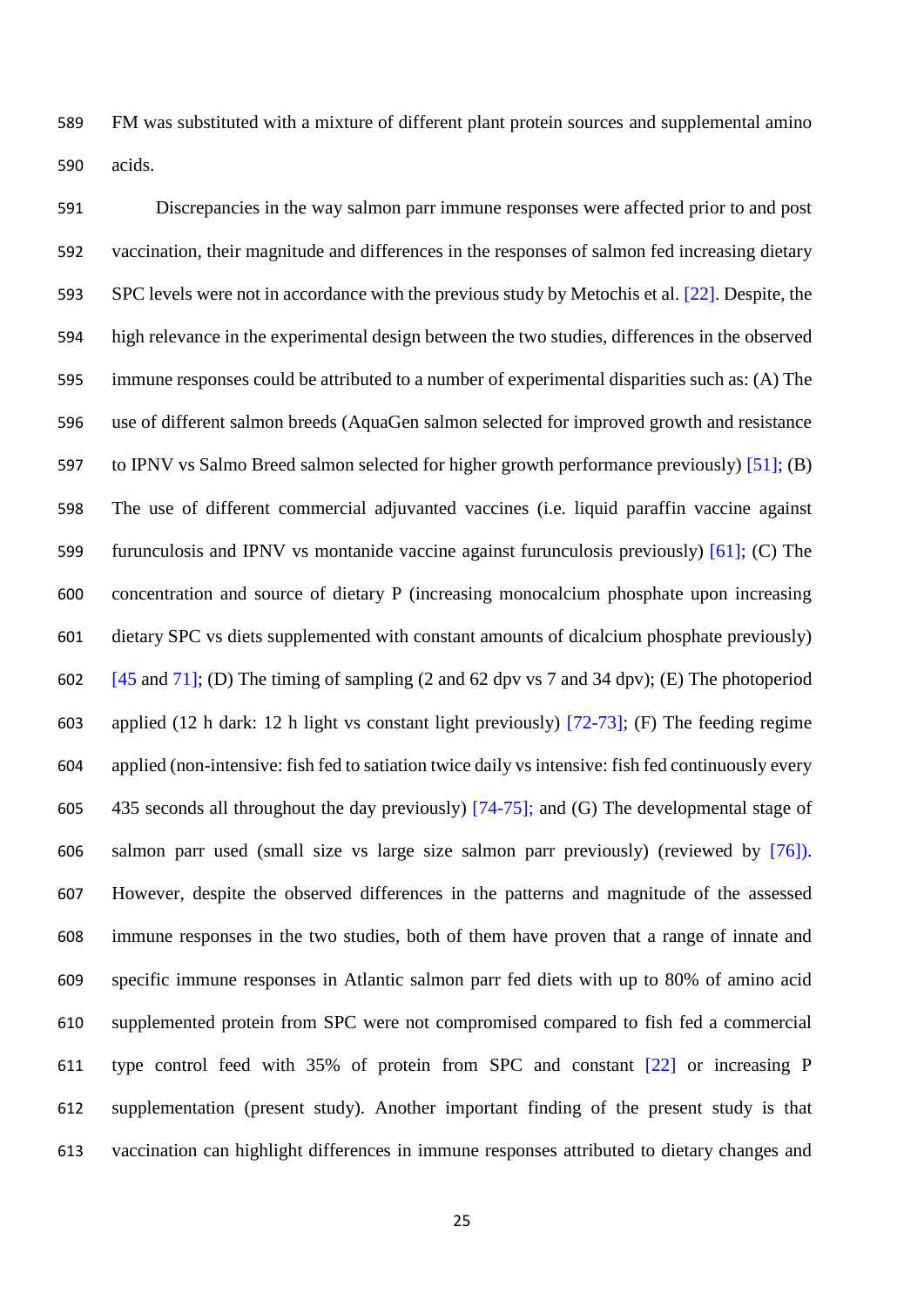which might be masked without stimulation of salmon immunity. The latter finding was also apparent from the results of the previous study by Metochis et al. [22].

 Salmon were challenged against *A. salmonicida*, on Day 154 of the feeding trial and at 64 dpv, in order to prove that the observed data on salmon immune responses pointing at a non- compromised health status were actually meaningful. Challenge with *A.salmonicida* resulted 619 in lower mortality levels  $(44 \%)$ , than expected  $(-70\%)$  according to the pre-challenge. Reduced virulence for this strain of *A.salmonicida* has been previously observed after long- term storage (6-7 months) of these bacteria in beads at -70ºC or in glycerol at -20ºC (Herath,T., personal communication and Chalmers, L., personal communication). Another factor that could have influenced the lower number of mortalities in the groups during the challenge period compared to the pre-challenge tests was the fact that potential bacterial dose differences (producing 70% mortalities) due to the larger size of the fish at the challenge timepoint, were not taken into account (reviewed by Tatner [76]). The reason was that very low bacterial doses 627 were required to produce 70% mortalities  $(LD_{70})$  in 32g salmon parr increasing the probability 628 of misestimating the  $LD_{70}$  for larger size fish. The absence of mortalities in the vaccinated groups were indicative of the promotion of specific immunity by all treatments and the lack of differences in specific immunity among the dietary salmon groups. The data also suggest that increasing dietary SPC levels were not detrimental for the resistance of naïve salmon to furunculosis, confirming the lack of differences in the assessed immune responses. Similarly to the present findings, Bransden et al. [49] reported no differences in the resistance of salmon parr fed diets with 0 or 40% of FM substitution with dehulled lupin meal when experimentally infected with *Vibrio anguillarum*, whereas Jalili et al. [18] found no differences in the mortality of rainbow trout fed diets with 0, 40, 70 and 100% replacement of FM with plant proteins when challenged against *Yersinia ruckerii.* Krogdahl et al. [16] reported increased survival in salmon fed a diet with 30% of dietary protein from SPC compared to fully FM-fed fish challenged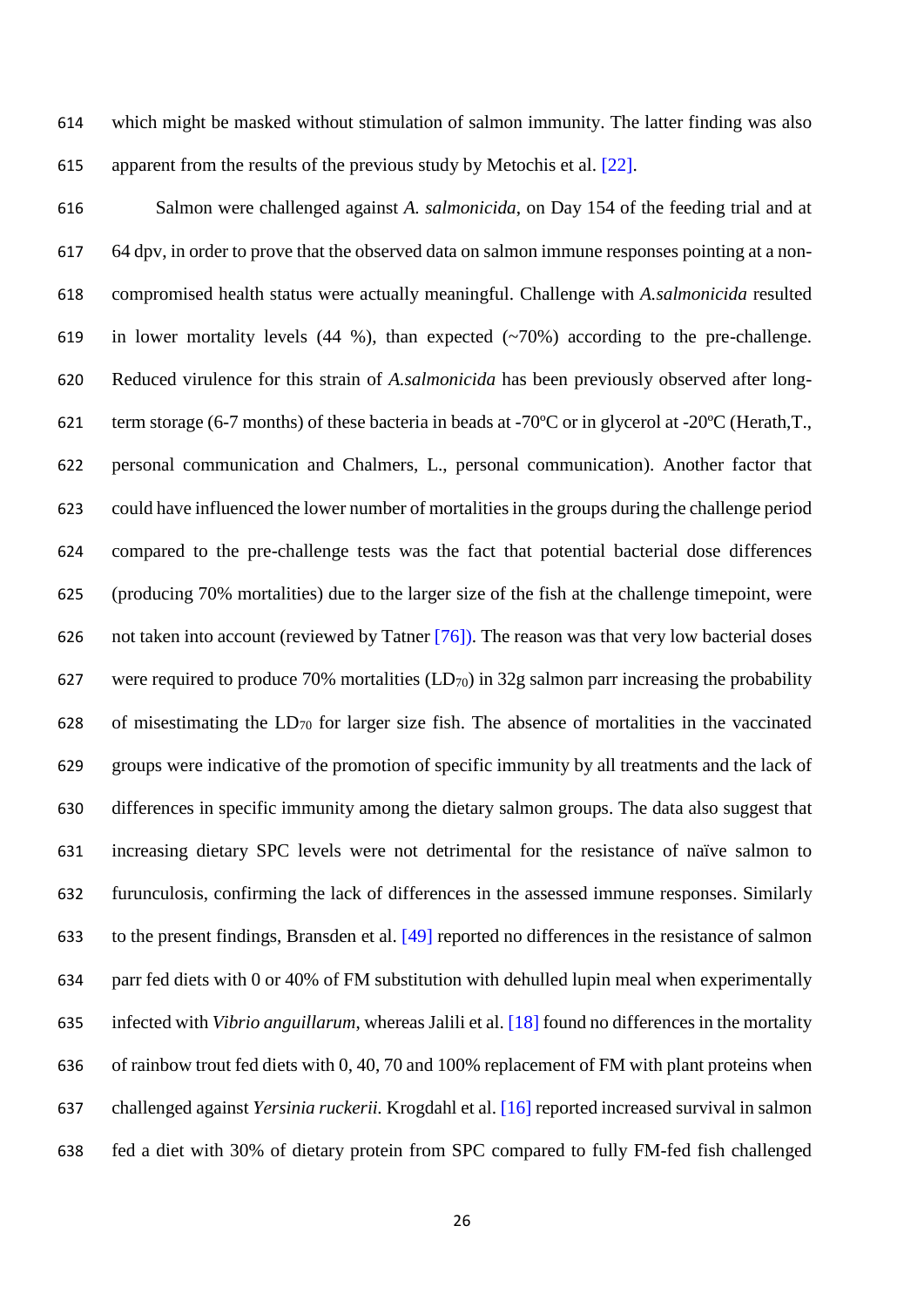through cohabitation with *A.salmonicida*. In the previous study, the proposed reason for the increased survival was the observed increase in IgM levels in the intestinal mucosa of SPC-fed compared to FM-fed salmon. Herein, it was shown diets with even higher dietary SPC levels compared to the ones reported by Krogdahl et al. [16] (control diet in the present study was close to the SPC diet used in the latter study) do not seem to affect the immunity or resistance of salmon intraperitoneally infected with furunculosis.

#### **5. Conclusions**

 Atlantic salmon parr presented a slow but steady adaptation to the diet with 58% of protein from SPC, presenting similar growth performance to the commercial type control diet at 154 days post feeding but that was not the case with the diet with 80% of protein from SPC. On the contrary, replacement of high quality FM protein with high levels of amino acid and phosphate supplemented SPC (80% of dietary protein) did not produce any reductions of the immune responses or the disease resistance of naïve and/or vaccinated salmon against *A. salmonicida,* suggesting no negative effects on immunity. Diets with 58% of dietary protein from SPC produced similar growth and immune responses to the commercial type control feed with 35% of protein from SPC and could be used for the on-growing of salmon parr. However, further challenge experiments against other bacterial, viral and parasitic diseases are required to properly assess the effects of high SPC inclusion diets on the disease resistance of juvenile Atlantic salmon.

### *Acknowledgments*

 This study was financially supported by the University of Stirling and EWOS Innovation. The authors would like to thank Dr Dawn Amy Austin of Heriot Watt University for the provision of the *A. salmonicida* strain. The authors would also like to extend their thanks to Dr Giuseppe Palladini, Dr Phuoc Nguyen, Dr Gilta Jackel, Mrs Hilary McEwan, Miss Carina Duarte, Miss Lynn Chalmers, Miss Hazel McDonald, Miss Thao Ngo, Miss Xinan Xu, Mr Phillip Lyons and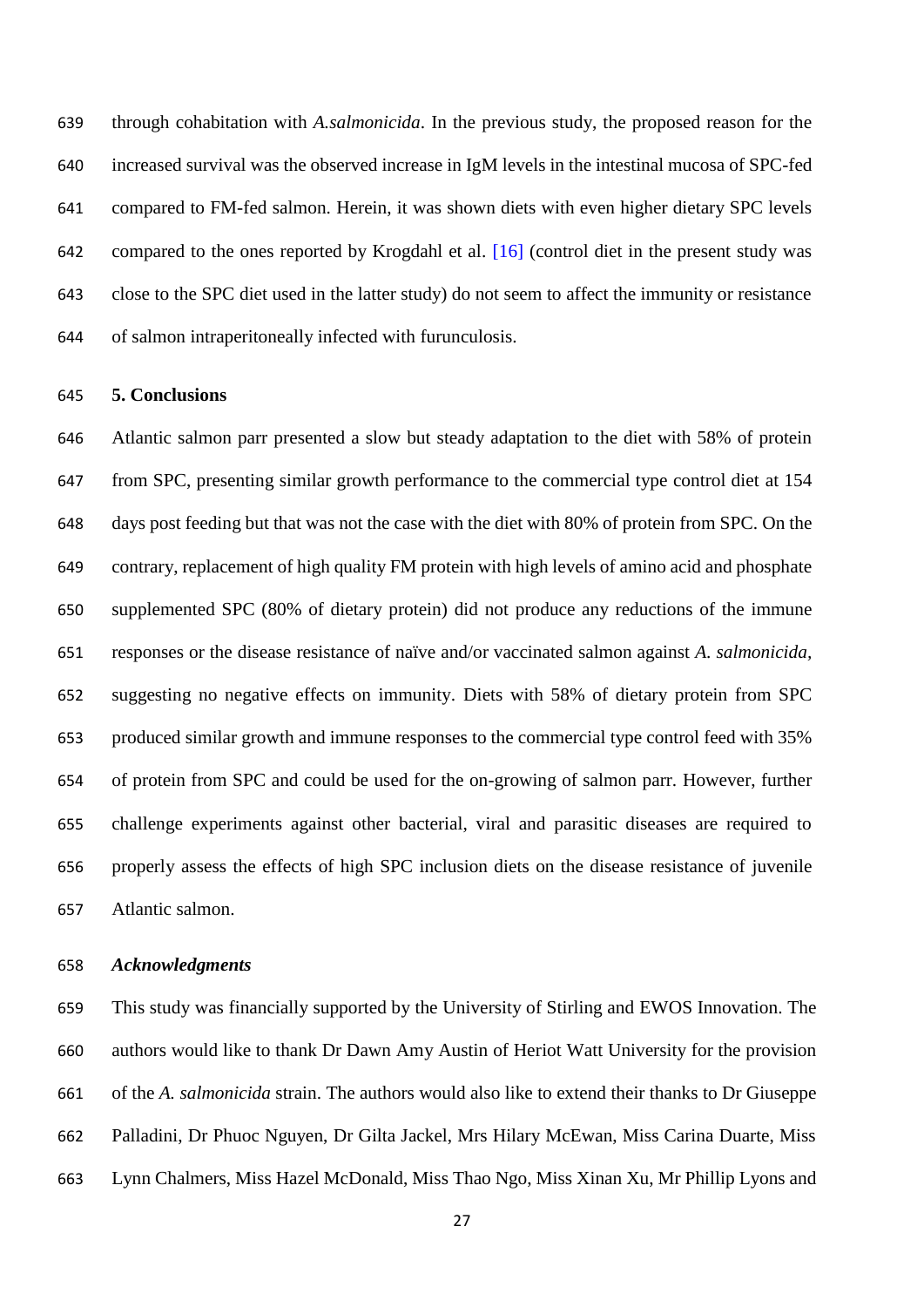- Mrs Olga Rubio Palladini from the Institute of Aquaculture, University of Stirling for their
- assistance during the samplings.

### **REFERENCES**

- [1] G.L. Rumsey, Fish meal and alternate sources of protein in fish feeds. Fisheries 18 (1993) 14–19.
- [2] FAO, State of world fisheries and aquaculture. Food and Agriculture Organization of the United Nations. Food and Agriculture Organization of the United Nations, Rome, Italy, 2012.
- [3] S.J. Kaushik, Use of alternative protein sources for the intensive rearing of carnivorous fishes, in: R. Flos, L. Tort, P. Torres (Eds.), Mediterranean Aquaculture. Ellis Horwood, Chichester (United Kingdom), 1990, pp. 125–138.
- [4] A.G.J. Tacon, Feed ingredients for carnivorous fish species alternatives to fishmeal and other fishery resources. FAO Fish Circ 881 (1994) 35.
- [5] J.J. Olli, Å. Krogdahl, T.S.G.A.M. van den Ingh, L.E. Brattås, Nutritive value of four soybean products in diets for Atlantic Salmon (*Salmo salar*, L.). Acta Agric. Scand. Sect. A – Anim. Sci. 44 (1994) 50–60.
- [6] C. Carter, R. Hauler, Fish meal replacement by plant meals in extruded feeds for Atlantic salmon, *Salmo salar* L. Aquaculture 185 (2000) 299–311.
- [7] NRC, Nutrient Rrequirements of fish National Research Council. National Academy Press, Washington DC, 1993.
- 681 [8] T. Masumoto, T. Ruchimat, Y. Ito, H. Hosokawa, S. Shimeno, Amino acid availability values for several protein sources for yellowtail (Seriola quinqueradiata). Aquaculture 146 (1996) 109-119. protein sources for yellowtail (*Seriola quinqueradiata*). Aquaculture 146 (1996) 109–119.
- [9] M. Peisker, Manufacturing of soy protein concentrate for animal nutrition. Cah. Options Mediterr. 54 (2001)  $103 - 107$ .
- [10] J.C. Russett, Soy protein concentrate for animal feeds, in: Specialty Products Research Notes SPC-T-47. Central Soya Company, Fort Wayne, Indianapolis, 2002.
- [11] S.D. Hart, P.B. Brown, Purdue University Department of Forestry and Natural Resources. West Lafayette, Indiana 47907-2061, USA, 2007.
- [12] S. Refstie, T. Storebakken, A.J. Roem, Feed consumption and conversion in Atlantic salmon (*Salmo salar*) 690 fed diets with fish meal, extracted soybean meal or soybean meal with reduced content of oligosaccharides,<br>691 typsin inhibitors, lectins and soya antigens. Aquaculture 162 (1998) 301–312. trypsin inhibitors, lectins and soya antigens. Aquaculture 162 (1998) 301–312.
- 692 [13] T. Storebakken, K. Shearer, A. Roem, Availability of protein, phosphorus and other elements in fish meal, soy-protein concentrate and phytase-treated soy-protein-concentrate-based diets to Atlantic salmon, *Salmo*  soy-protein concentrate and phytase-treated soy-protein-concentrate-based diets to Atlantic salmon, *Salmo salar*. Aquaculture 161 (1998) 365–379.
- [14] T. Storebakken, K.D. Shearer, A.J. Roem, Growth, uptake and retention of nitrogen and phosphorus, and absorption of other minerals in Atlantic salmon *Salmo salar* fed diets with fish meal and soy-protein concentrate as the main sources of protein. Aquac. Nutr. 6 (2000) 103–108.
- [15] A.-M. Escaffre, S. Kaushik, M. Mambrini, Morphometric evaluation of changes in the digestive tract of rainbow trout (*Oncorhynchus mykiss*) due to fish meal replacement with soy protein concentrate. Aquaculture 273 (2007) 127–138.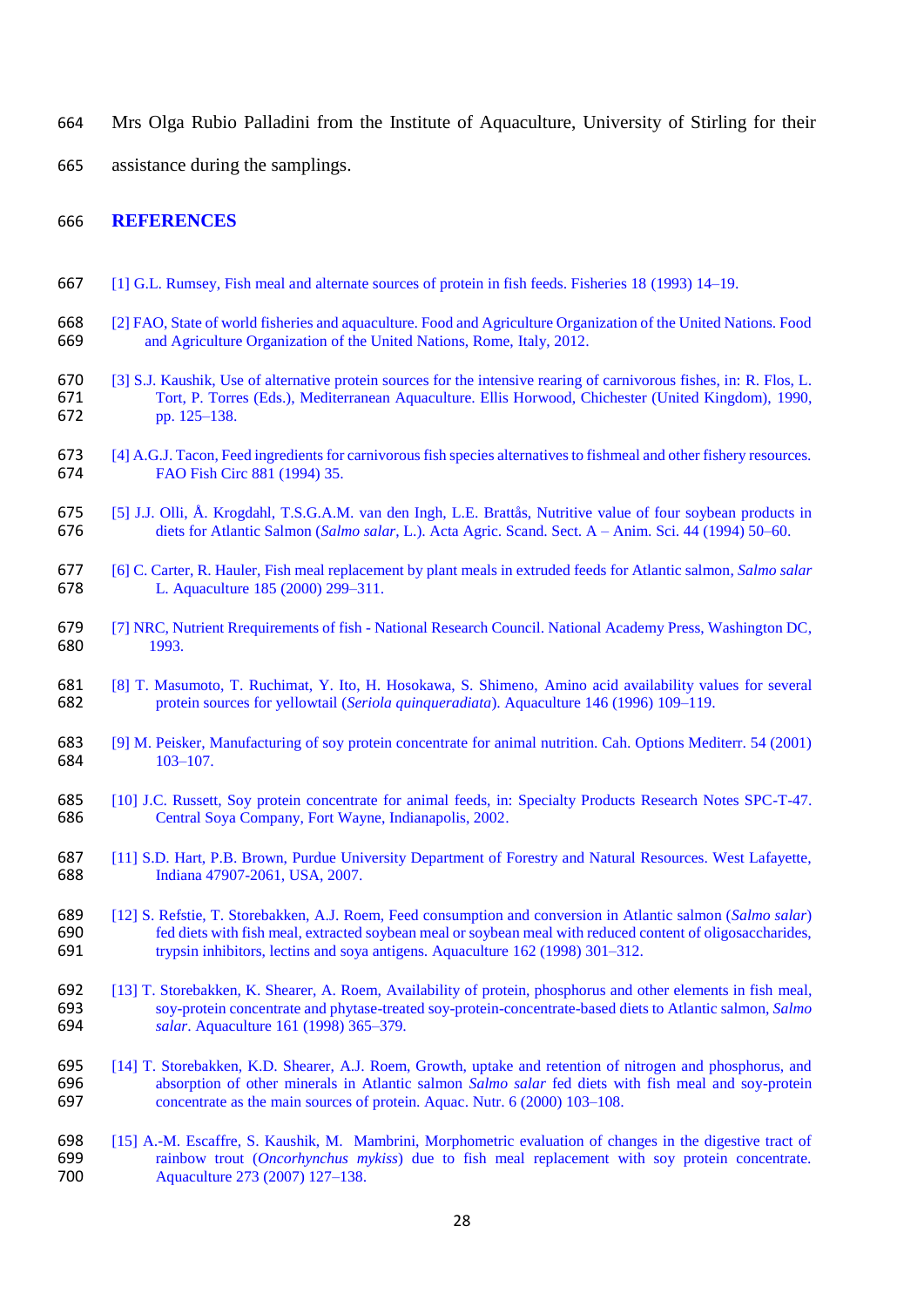- 701 [16] Å. Krogdahl, A.M. Bakke-McKellep, K.H. Røed, G. Baeverfjord, Feeding Atlantic salmon *Salmo salar* L. 702 soybean products: effects on disease resistance (furunculosis), and lysozyme and IgM levels in the intestinal mucosa. Aquac. Nutr. 6 (2000) 77–84. intestinal mucosa. Aquac. Nutr.  $6 (2000) 77-84$ .
- 704 [17] G.S. Burr, W.R. Wolters, F.T. Barrows, R.W. Hardy, Replacing fishmeal with blends of alternative proteins on growth performance of rainbow trout *(Oncorhynchus mykiss)*, and early or late stage juvenile Atlantic 705 on growth performance of rainbow trout (*Oncorhynchus mykiss*), and early or late stage juvenile Atlantic salmon (*Salmo salar*). Aquaculture 334-337 (2012) 110–116. 706 salmon (*Salmo salar*). Aquaculture 334-337 (2012) 110–116.
- 707 [18] R. Jalili, A. Tukmechi, N. Agh, F. Noori, A. Ghasemi, Replacement of dietary fish meal with plant sources<br>708 in rainbow trout *(Oncorhynchus mykiss*): effect on growth performance, immune responses, blood indices 708 in rainbow trout (*Oncorhynchus mykiss*); effect on growth performance, immune responses, blood indices and disease resistance. Iran. J. Fish. Sci. 12 (2013) 577–591. and disease resistance. Iran. J. Fish. Sci. 12 (2013) 577–591.
- 710 [19] A. Sitjà-Bobadilla, A., S. Peña-Llopis, P. Gómez-Requeni, F. Médale, S. Kaushik, J. Pérez-Sánchez, Effect 711 of fish meal replacement by plant protein sources on non-specific defence mechanisms and oxidative stress<br>712 in gilthead sea bream (*Sparus aurata*). Aquaculture 249 (2005) 387–400. 712 in gilthead sea bream (*Sparus aurata*). Aquaculture 249 (2005) 387–400.
- 713 [20] G.L. Rumsey, A.K. Siwicki, D.P. Anderson, P.R. Bowser, Effect of soybean protein on serological response, 714 non-specific defense mechanisms, growth, and protein utilisation in rainbow trout. Vet. Immunol. 715 Immunopathol. 41 (1994) 323–339.
- 716 [21] C. Burrells, P.D. Williams, P.J. Southgate, V.O. Crampton, Immunological, physiological and pathological responses of rainbow trout *(Oncorhynchus mykiss)* to increasing dietary concentrations of soybean 717 responses of rainbow trout (*Oncorhynchus mykiss*) to increasing dietary concentrations of soybean proteins. Vet. Immunol. Immunopathol. 72 (1999) 277–288. proteins. Vet. Immunol. Immunopathol. 72 (1999) 277–288.
- 719 [22] C.P. Metochis, V.O. Crampton, K. Ruohonen, J.G. Bell, A. Adams, K.D. Thompson, The effects of 720 increasing dietary levels of soy protein concentrate and constant dietary supplementation of phosphorus<br>721 on growth, composition and immune responses of juvenile Atlantic salmon (Salmo salar L). Fish Physiol. 721 on growth, composition and immune responses of juvenile Atlantic salmon (*Salmo salar* L). Fish Physiol. & Biochem. 42(3) (2016) 807-829.
- 723 [23] B. Austin, Progress in understanding the fish pathogen *Aeromonas salmonicida*. Trends Biotechnol 15 (1997) 724 131–134.
- 725 [24] D.H. McCarthy, Some ecological aspects of the bacterial fish pathogen-*Aeromonas salmonicida*. Aquat. Microbiol. Symp. Soc Appl Bacteriol 6 (1980) 299–324.
- 727 [25] G.W. Klontz, Oral immunization of coho salmon against furunculosis. In: Progress in sport fishery research. 728 Resour. Publ. Bur. Sport Fish. Wildl. U.S.A., 39 (1968) 81–82.
- 729 [26] J.L. Hodgkinson, D. Bucke, B. Austin. Uptake of the fish pathogen, Aeromonas salmonicida, by rainbow<br>730 trout (Salmo gairdneri L.). F.E.M.S. Microbiol. Lett. 40 (1987) 207–210. 730 trout (*Salmo gairdneri* L.). F.E.M.S. Microbiol. Lett. 40 (1987) 207–210.
- 731 [27] C.J. Secombes, Isolation of salmonid macrophages and analysis of their killing activity, in: Stolen, J.S., 732 Fletcher, T.C., Anderson, D.P., B.S., R., van Muiswinkel, W.B. (Eds.), Techniques in Fish Immunology. 732 Fletcher, T.C., Anderson, D.P., B.S., R., van Muiswinkel, W.B. (Eds.), Techniques in Fish Immunology.<br>733 SOS Publications, Fair Haven, New Jersey, 1990, pp. 137–154. 733 SOS Publications, Fair Haven, New Jersey, 1990, pp. 137–154.
- 734 [28] T.L. Korkea-aho, J. Heikkinen, K.D. Thompson, A. von Wright, B. Austin, *Pseudomonas* sp. M174 inhibits 735 the fish pathogen *Flavobacterium psychrophilum*. J. Appl. Microbiol. 111 (2011) 266–77.
- 736 [29] B. Magnadottir, B.K. Gudmundsdottir, A comparison of total and specific immunoglobulin levels in healthy<br>737 Atlantic salmon (Salmo salar L.) and in salmon naturally infected with Aeromonas salmonicida subsp. 737 Atlantic salmon (*Salmo salar* L.) and in salmon naturally infected with *Aeromonas salmonicida* subsp. 738 *achromogenes*. Vet. Immunol. Immunopathol. 32 (1992) 179–89.
- 739 [30] T. Yano, H. Matsuyama, K. Tanaka, M. Nakao, Alternative pathway-hemolytic complement titer (ACH50)<br>740 of porgy *Pagrus major* serum. Bull. Jap. Soc. Sci. Fish. 53 (1987) 1887-1891. 740 of porgy *Pagrus major* serum. Bull. Jap. Soc. Sci. Fish. 53 (1987) 1887-1891.
- 741 [31] T. Yano, Y. Hatayama, H. Matsuyama, M. Nakao, Titration of the alternative complement pathway activity<br>742 **Canadiates** of representative cultured fishes. Bull. Jap. Soc. Sci. Fish. 54 (1988) 1049-1054. of representative cultured fishes. Bull. Jap. Soc. Sci. Fish. 54 (1988) 1049-1054.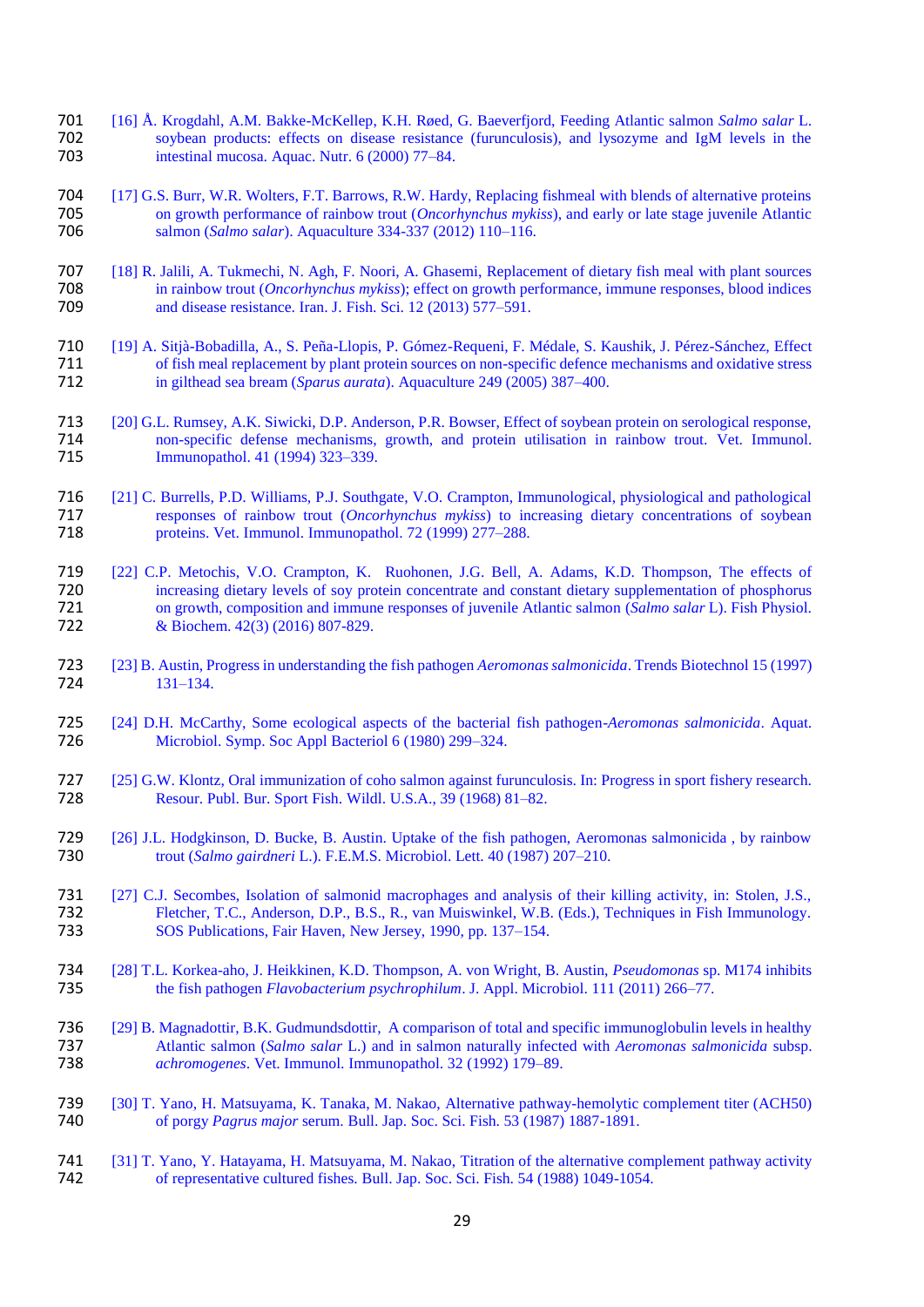- [32] J.G. Bell, J. McEvoy, D.R. Tocher, F. McGhee, P.J. Campbell, J.R. Sargent, Replacement of fish oil with rapeseed oil in diets of Atlantic salmon (*Salmo salar*) affects tissue lipid compositions and hepatocyte fatty rapeseed oil in diets of Atlantic salmon (*Salmo salar*) affects tissue lipid compositions and hepatocyte fatty acid metabolism. J. Nutr. 131 (2001) 1535–1543.
- [33] AOAC, Official Methods of Analysis of the AOAC, Fifteenth. ed. AOAC International, Washington DC, 1990.
- 748 [34] V. Denstadli, A. Skrede, Å., Krogdahl, S. Sahlstrøm, T. Storebakken, Feed intake, growth, feed conversion, digestibility, enzyme activities and intestinal structure in Atlantic salmon (Salmo salar L.) fed graded l digestibility, enzyme activities and intestinal structure in Atlantic salmon (*Salmo salar* L.) fed graded levels of phytic acid. Aquaculture (2006) 365–376.
- [35] S. Helland, V. Denstadli, P.E. Witten, K. Hjelde, T. Storebakken, A. Skrede, T. Åsgård, G. Baeverfjord, Hyper dense vertebrae and mineral content in Atlantic salmon (*Salmo salar* L.) fed diets with graded levels of phytic acid. Aquaculture (2006) 603–614.
- 754 [36] B.E. Torstensen, M. Espe, M. Sanden, I. Stubhaug, R. Waagbø, G.-I. Hemre, R. Fontanillas, U. Nordgarden,<br>755 E.M. Hevrøy, P. Olsvik, M.H.G. Berntssen, Novel production of Atlantic salmon (*Salmo salar*) protein E.M. Hevrøy, P. Olsvik, M.H.G. Berntssen, Novel production of Atlantic salmon (*Salmo salar*) protein based on combined replacement of fish meal and fish oil with plant meal and vegetable oil blends. Aquaculture 285 (2008) 193–200.
- [37] G. Francis, H.P. Makkar, K. Becker, Antinutritional factors present in plant-derived alternate fish feed ingredients and their effects in fish. Aquaculture 199 (2001) 197–227.
- [38] B. Liaset, M. Espe, Nutritional composition of soluble and insoluble fractions obtained by enzymatic hydrolysis of fish-raw materials. Process Biochem. 43 (2008) 42–48.
- [39] P.A.J. Prabhu, J.W. Schrama, S.J. Kaushik, Quantifying dietary phosphorus requirement of fish a meta-analytic approach. Aquac. Nutr. 19 (2013) 233–249.
- [40] P.A.J. Prabhu, J.W. Schrama, S.J. Kaushik, Mineral requirements of fish: a systematic review. Rev. Aquac. 6 (2014) 1–48.
- [41] B.E. Torstensen, Nutrients not ingredients! *Fiskeribladet Fiskaren* (2014) Available online from 27/03/2015 at: http://nifes.no/en/nutrients-ingredients/.
- 768 [42] R. Waagbø, K. Sadnes, S. Espelid, O. Lie, Haematological and biochemical analyses of Atlantic salmon, *Salmo salar* L., suffering from coldwater vibriosis ('Hitra disease'). J. Fish Dis. 11 (1988) 417–423. *Salmo salar* L., suffering from coldwater vibriosis ('Hitra disease'). J. Fish Dis. 11 (1988) 417–423.
- [43] G.K. Iwama, Stress in Fish. Ann. N. Y. Acad. Sci. 851 (1998) 304–310.
- [44] S. Nikoskelainen, J. Lehtinen, E.M. Lilius, Bacteriolytic activity of rainbow trout (*Oncorhynchus mykiss*) complement. Dev. Comp. Immunol. 26 (2002) 797–804.
- [45] V. Kiron, Fish immune system and its nutritional modulation for preventive health care. Anim. Feed Sci. Technol. 173 (2012) 111-133.
- [46] K.D. Thompson, M.F. Tatner, R.J. Henderson, Effects of dietary (n-3) and (n-6) polyunsaturated fatty acid ratio on the immune response of Atlantic salmon, *Salmo salar* L. Aquac. Nutr. 2 (1996) 21–31.
- 777 [47] W.R. Beisel, Metabolic and nutritional consequences of infection, in: H.H. Draper (Ed.), Advances in<br>778 **Multitional Research. Plenum Press, New York**, 1997, pp. 125–144. Nutritional Research. Plenum Press, New York, 1997, pp. 125–144.
- [48] R.W. Wannemacher, Key role of various individual amino acids in host response to infection. Am. J. Clin. Nutr. 30 (1977) 1269-1280.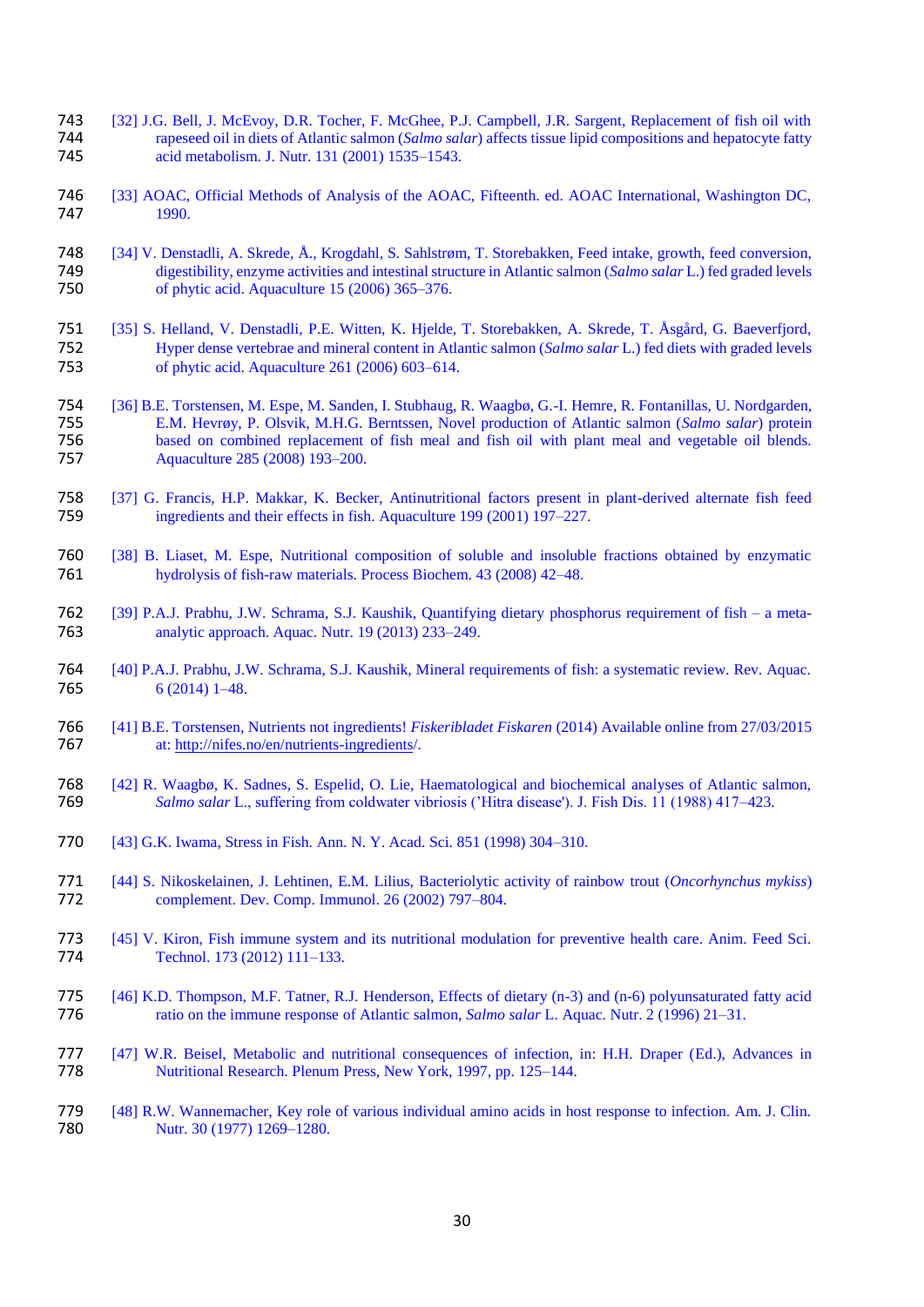- 781 [49] M.P. Bransden, C.G. Carter, B.F. Nowak, Effects of dietary protein source on growth, immune function, 782 blood chemistry and disease resistance of Atlantic salmon (*Salmo Salar* L.) parr. Anim. Sci. 73 (2001) 105 782 blood chemistry and disease resistance of Atlantic salmon (*Salmo Salar* L.) parr. Anim. Sci. 73 (2001) 105  $-113.$
- 784 [50] M. Farhangi, C.G. Carter, Growth, physiological and immunological responses of rainbow trout (*Oncorhynchus mykiss*) to different dietary inclusion levels of dehulled lupin (*Lupinus angustifolius*). 785 (*Oncorhynchus mykiss*) to different dietary inclusion levels of dehulled lupin (*Lupinus angustifolius*). Aquac. Res. 32 (2001) 329–340.
- 787 [51] W.B. van Muiswinkel, G.F. Wiegertjes, Immune responses after injection vaccination of fish. Dev. Biol.<br>788 **Stand.** 90 (1997) 55–57. Stand. 90 (1997) 55–57.
- 789 [52] A.K. Siwicki, M. Morand, K. Kazuñ, N. Keck, Application of anti-stress products in aquaculture: influence of propiscin on the effectiveness of an anti-*Yersinia ruckerii* vaccine in rainbow trout *Oncorhynchus myk* 790 of propiscin on the effectiveness of an anti-*Yersinia ruckerii* vaccine in rainbow trout *Oncorhynchus mykiss*  (Wal.). Arch. Polish Fish. 10 (2002) 143–152.
- 792 [53] G.O. Melingen, H.I. Wergeland, Serum protein and IgM profiles in connection with the smolting and vaccination of out-of-season Atlantic salmon (*Salmo salar* L.). Aquaculture 188 (2000) 189–201. 793 vaccination of out-of-season Atlantic salmon (*Salmo salar* L.). Aquaculture 188 (2000) 189–201.
- 794 [54] I.R. Bricknell, J.A. King, T.J. Bowden, A.E. Ellis, Duration of protective antibodies, and the correlation with 795 protection in Atlantic salmon (*Salmo salar* L.), following vaccination with an *Aeromonas salmonicida*  796 vaccine containing iron-regulated outer membrane proteins and secretory polysaccharide. Fish Shellfish<br>797 Immunol. 9 (1999) 139–151. Immunol. 9 (1999) 139-151.
- 798 [55] K.R. Villumsen, I. Dalsgaard, L. Holten-Andersen, M.K. Raida, Potential role of specific antibodies as important vaccine induced protective mechanism against *Aeromonas salmonicida* in rainbow trout. PLoS 799 important vaccine induced protective mechanism against *Aeromonas salmonicida* in rainbow trout. PLoS One 7 (2012) e46733.
- 801 [56] S. Espelid, G.B. Løkken, K. Steiro, J. Bøgwald, Effects of cortisol and stress on the immune system in 802 Atlantic Salmon (*Salmo salar* L.). Fish Shellfish Immunol. 6 (1996) 95–110. 802 Atlantic Salmon (*Salmo salar* L.). Fish Shellfish Immunol. 6 (1996) 95–110.
- 803 [57] B.O. Kvamme, K. Gadan, F. Finne-Fridell, L. Niklasson, H. Sundh, K. Sundell, G.L. Taranger, Ø. Evensen, 804 Modulation of innate immune responses in Atlantic salmon by chronic hypoxia-induced stress. Fish 805 Shellfish Immunol. 34 (2013) 55–65.
- 806 [58[\] J.I. Erdal,](http://www.sciencedirect.com/science/article/pii/S1050464805800397) [L.J. Reitan,](http://www.sciencedirect.com/science/article/pii/S1050464805800397) Immune response and protective immunity after vaccination of Atlantic salmon (*Salmo*  807 *salar* L.) against furunculosis. Fish Shellfish Immunol. 2 (2) (1992) 99–108.
- 808 [59] V. Kiron, A. Gunji, N. Okamoto, S. Satoh, Y. Ikeda, T. Watanabe, Dietary nutrient dependent variations on natural-killer activity of the leucocytes of rainbow trout. Fish Pathol. 28 (1993) 71–76. natural-killer activity of the leucocytes of rainbow trout. Fish Pathol. 28 (1993) 71–76.
- 810 [60] V. Kiron, H. Fukuda, T. Takeuchi, T. Watanabe, Essential fatty acid nutrition and defence mechanisms in rainbow trout *Oncorhynchus mykiss*. Comp. Biochem. Physiol. Part A Physiol. 111 (1995) 361–367. 811 rainbow trout *Oncorhynchus mykiss*. Comp. Biochem. Physiol. Part A Physiol. 111 (1995) 361–367.
- 812 [61] D.P. Anderson, Immunostimulants, adjuvants, and vaccine carriers in fish: Applications to aquaculture.<br>813 **Annu.** Rev. Fish Dis. 2 (1992) 281–307. 813 Annu. Rev. Fish Dis. 2 (1992) 281–307.
- 814 [62] A.L. Gannam, R.M. Schrock, Immunostimulants in fish diets. J. Appl. Aquac. 9 (1999) 53–89.
- 815 [63] F. Geay, S. Ferraresso, J.L. Zambonino-Infante, L. Bargelloni, C. Quentel, M. Vandeputte, S. Kaushik, C.L. 816 Cahu, D. Mazurais, Effects of the total replacement of fish-based diet with plant-based diet on the hepatic 817 transcriptome of two European sea bass (*Dicentrarchus labrax*) half-sibfamilies showing different growth rates with the plant-based diet. BMC Genomics 12 (2011) 522. rates with the plant-based diet. BMC Genomics 12 (2011) 522.
- 819 [64] M. Claire, H. Holland, J. D. Lambris, The cmplement system of teleosts Fish. Fish Shellfish Immunol. 6<br>820 (2002) 399–420.  $(2002)$  399–420.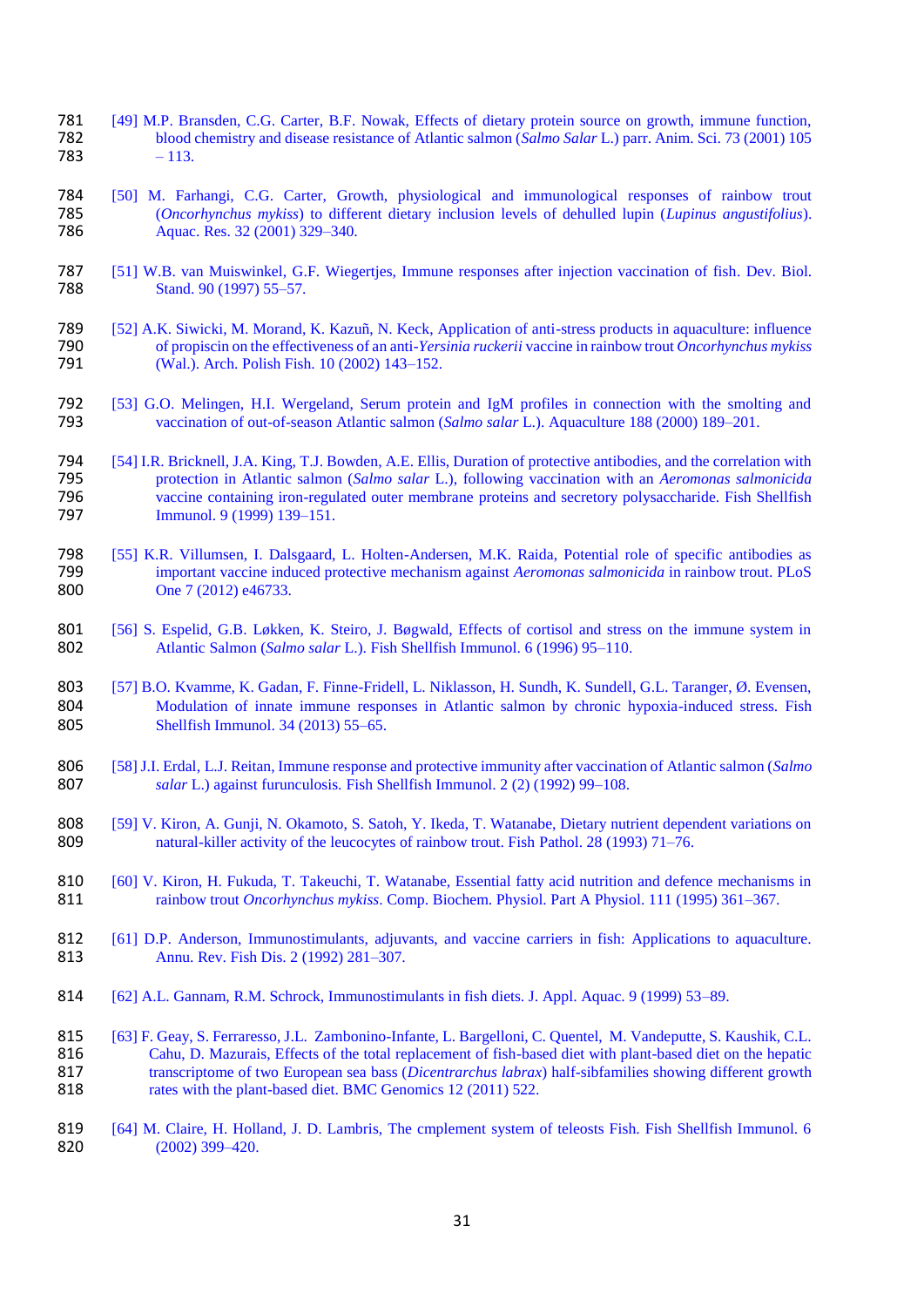- 821 [65] H. Boshra, J. Li, J.O. Sunyer, Recent advances on the complement system of teleost fish. Fish Shellfish 822 Immunol. 20 (2006) 239–62. Immunol. 20 (2006) 239–62.
- 823 [66] B. Magnadottir, Innate immunity of fish (overview). Fish Shellfish Immunol. 20 (2006) 137–151.
- 824 [67] J.M. Daly, M. John M., J. Reynolds, R. K. Sigal, J. Shiou; M.D. Liberman, Effect of dietary protein and amino acids on immune function. Crit. Care Med. 18 (1990) 2. amino acids on immune function. Crit. Care Med. 18 (1990) 2.
- 826<br>827 827 [68] P. Li, Y.-L. Yin, D. Li, S.W. Kim, G. Wu, Amino acids and immunity. Br. J. Nutr. 98 (2) (2007) 237-252.
- 828 [69] W.M. Rauw. Immune response from a resource allocation perspective. Front. Genetics 3 (267) (2012) 1-14.
- 829 [70] T.T. Poppe, E.O. Koppang, Side-Effects of Vaccination, in: R. Gudding, A. Lillehaug, Ø. Evensen (Eds.), 830 Fish Vaccination. John Wiley & Sons, Ltd. Chichester, UK, 2014, pp. 153-161. Fish Vaccination. John Wiley & Sons, Ltd, Chichester, UK, 2014, pp. 153-161.
- 831 [71] Aliphos, The role of Phosphorus for Salmonids. Talk. Feed Ingredients. Feed Ingredients news from Aliphos, 832 2012. pp. 1–6.  $2012$ , pp. 1–6.
- 833 [72] C. Uribe, H. Folch, R. Enriquez, G. Moran, Innate and adaptive immunity in teleost fish: A review. Vet. Med.<br>834 [Praha). 56 (2011) 486–503. (Praha). 56 (2011) 486–503.
- 835 [73] T.J. Bowden, Modulation of the immune system of fish by their environment. Fish Shellfish Immunol. 25<br>836 (2008) 373–383. (2008) 373–383.
- 837 [74] A.M. Henken, A.J. Tigcehelaar, W.B. van Muiswinkel, Effects of feeding level on antibody production in 838 [16] African catfish, Clarias gariepinus Burchell, after injection of Yersinia ruckerii O-antigen. J. Fish 838 African catfish, Clarias gariepinus Burchell, after injection of Yersinia ruckerii O-antigen. J. Fish Dis. 11<br>839 (1988) 85-88. (1988) 85-88.
- 840 [75] R.T. Lovell, Feed deprivation increases resistance of channel catfish to bacterial infection. Aquac. Asia Mag. 841 6 (1996) 65-67. 6 (1996) 65-67.
- 842 [76] M.F. Tatner, Natural changes in the immune system of fish. In: G.K. Iwama, T. Nakanishi (Eds), The Fish 843 Immune system, Academic Press San Diego, CA, USA, 1997, Vol. 15, pp. 255-287.
- 844

845

- 846
- 847
- 848
- 849
- 
- 850
- 851
- 
- 852
- 853
- 
- 854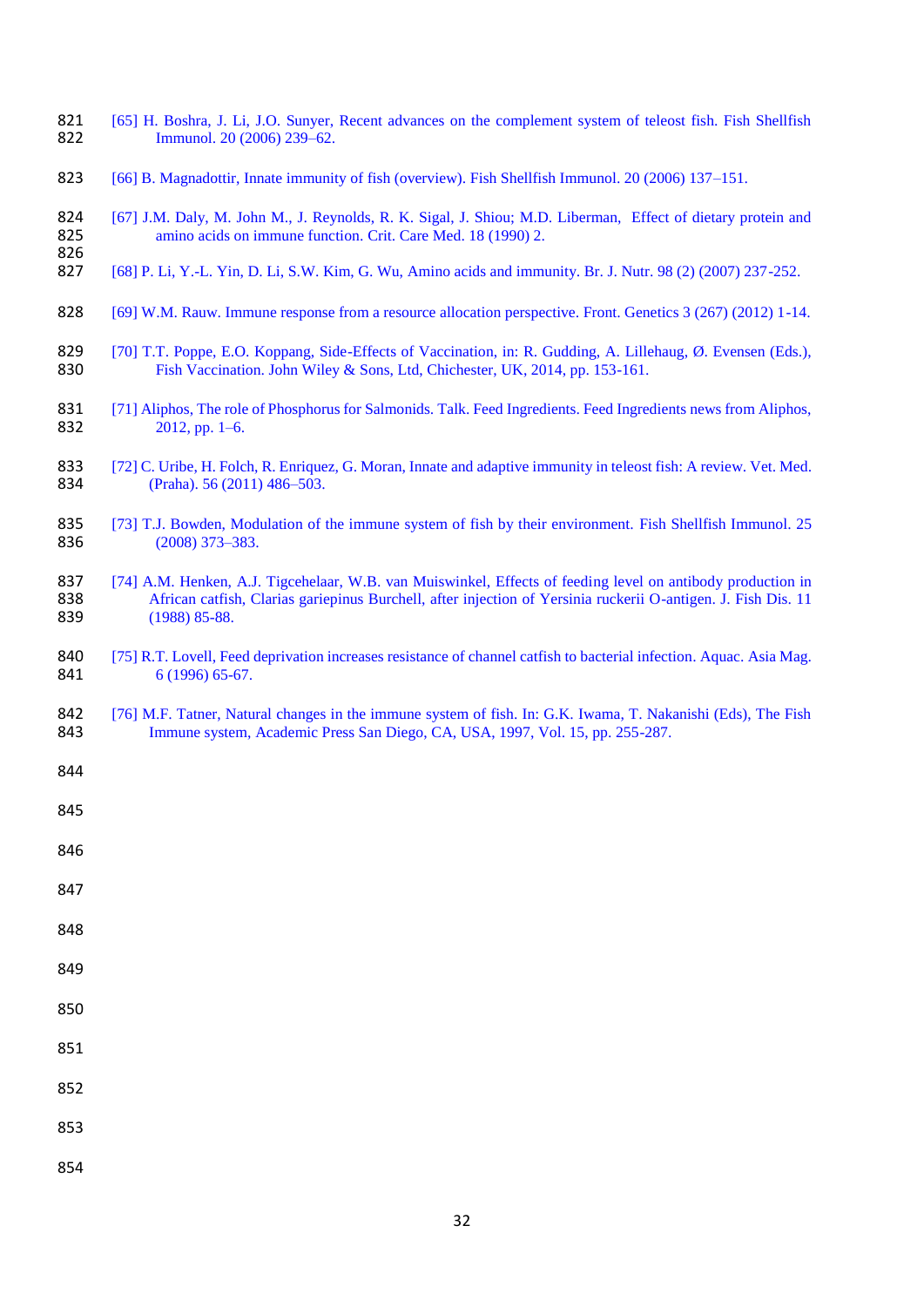# **Figure Caption**

 **Figure 1.** Observed mortality curves in the quadruplicate tanks of the experimental dietary groups of intra-peritoneally challenged against *A. salmonicida* Atlantic salmon parr (PBS-injected) and cumulative mortality curves for the three dietary groups (PBS-injected).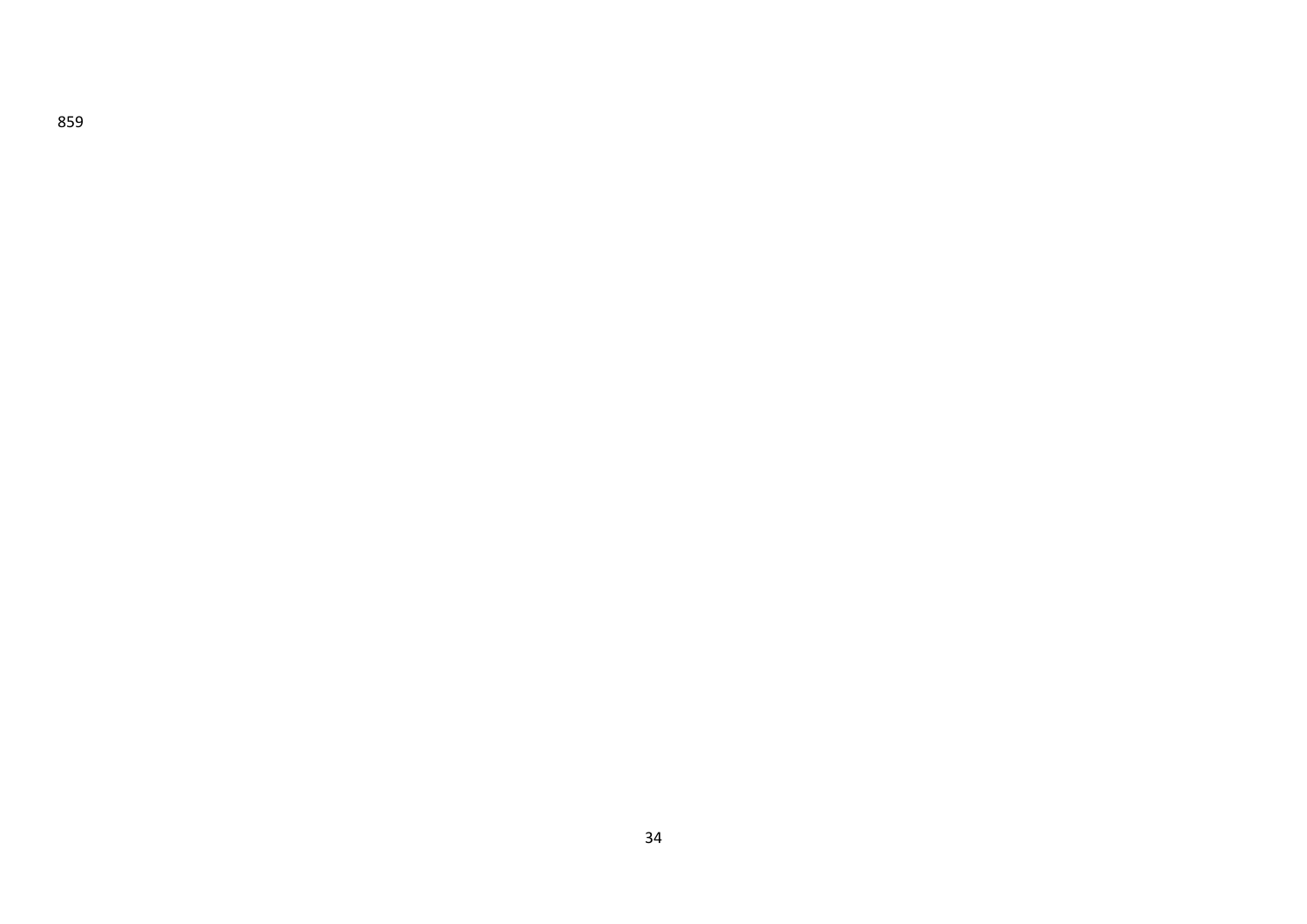**Figure 1.** 



Mortality curve of PBS-injected vac salmon parr

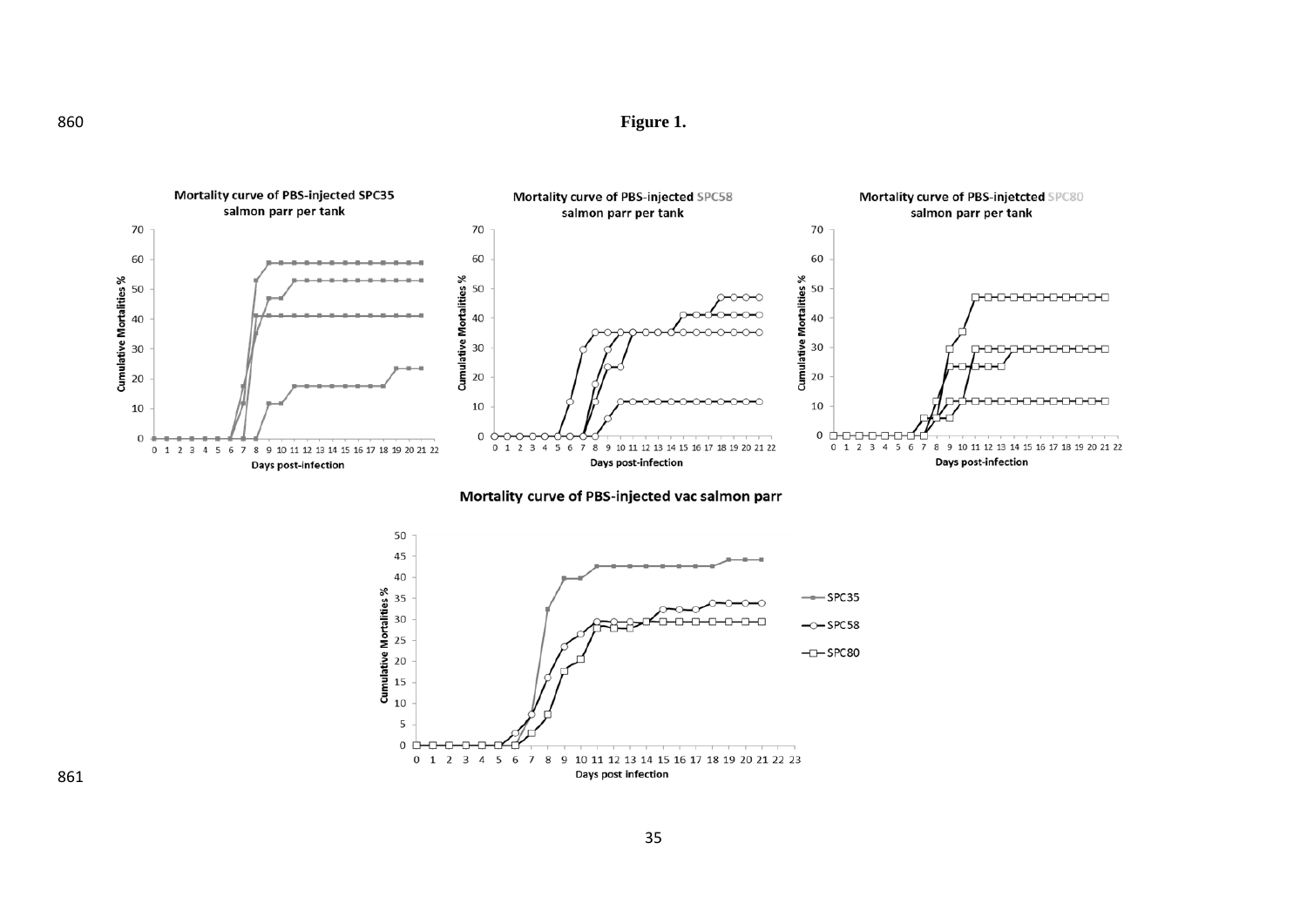| Feed composition $(\times$ kg <sup>-1</sup> )     | SPC35 | SPC58               | SPC80 | SPC35 | SPC58 | SPC <sub>80</sub> |
|---------------------------------------------------|-------|---------------------|-------|-------|-------|-------------------|
|                                                   |       | 2mm                 |       |       | 3mm   |                   |
|                                                   |       |                     |       |       |       |                   |
| Fishmeal $(a)$                                    | 449.2 | 269.8               | 114.6 | 449.2 | 269.8 | 114.6             |
| $SPC^{b}(g)$                                      | 288.3 | 453.8               | 598.6 | 288.3 | 453.8 | 598.6             |
| Tapioca $\circ$ (g)                               | 110.0 | 100.0               | 90.0  | 110.0 | 100.0 | 90.0              |
| MonoCalcium phosphate $\frac{d}{g}$ (g)           | 20.0  | 30.0                | 40.0  | 20.0  | 30.0  | 40.0              |
| Vitamin and mineral premixes <sup>e</sup> (g)     | 4.0   | 4.0                 | 4.0   | 4.0   | 4.0   | 4.0               |
| Vitamin C $35\%$ <sup>e</sup> (g)                 | 1.0   | 1.0                 | 1.0   | 1.0   | 1.0   | 1.0               |
| Methionine $f(g)$                                 | 2.1   | 4.0                 | 5.5   | 2.1   | 4.0   | 5.5               |
| Lysine 78% $f(g)$                                 | 1.8   | 2.6                 | 3.3   | 1.8   | 2.6   | 3.3               |
| L-Threonine $f(g)$                                | 0.6   | 0.8                 | 1.0   | 0.6   | 0.8   | 1.0               |
| Nobacithin Powder $g(g)$                          | 10.0  | 10.0                | 10.0  | 10.0  | 10.0  | 10.0              |
| Fish Oil $h(g)$                                   | 113.0 | 124.0               | 132.0 | 113.0 | 124.0 | 132.0             |
| Chemical composition $(\times$ kg <sup>-1</sup> ) |       |                     |       |       |       |                   |
|                                                   |       |                     |       |       |       |                   |
| Dry matter $(g)$                                  | 959.7 | 944.1               | 923.0 | 923.2 | 936.1 | 922.5             |
|                                                   |       | In dry matter basis |       |       |       |                   |
| Energy $(KJ)$                                     | 222.4 | 218.9               | 216.3 | 223.8 | 218.8 | 217.1             |
| Crude protein (g)                                 | 531.2 | 515.2               | 494.1 | 532.4 | 511.8 | 489.8             |
| Crude fat $(g)$                                   | 182.4 | 170.6               | 162.0 | 177.7 | 165.4 | 162.1             |
| Crude prt: Crude fat ratio                        | 29.1  | 30.2                | 30.5  | 29.9  | 30.9  | 30.3              |
| Ash $(g)$                                         | 95.5  | 92.5                | 89.0  | 96.1  | 91.0  | 87.6              |
| Carbohydrate (g)                                  | 289.7 | 307.9               | 332.4 | 287.8 | 308.0 | 318.8             |
| Crude fibre $(g)$                                 | 0.1   | 0.2                 | 0.3   | 0.1   | 0.2   | 0.3               |
| Phytic acid $(g)$                                 | 11.5  | 14.7                | 15.4  | 10.6  | 13.7  | 14.2              |
| Phytic acid-bound $P(g)$                          | 3.0   | 3.8                 | 3.8   | 2.7   | 3.6   | 3.5               |
| P(g)                                              | 16.0  | 16.1                | 15.0  | 15.7  | 16.1  | 15.4              |
|                                                   | 15.1  | 14.0                | 11.5  | 14.8  | 13.6  | 11.5              |
| Ca(g)<br>Ca: P ratio                              | 0.9   | 0.9                 | 0.8   | 0.9   | 0.8   | 0.7               |
|                                                   |       | 295.3               |       |       |       |                   |
| $Zn$ (mg)                                         | 295.3 |                     | 266.5 | 280.6 | 285.9 | 267.6             |
| Mg(g)                                             | 2.3   | 2.4                 | 2.4   | 2.1   | 2.3   | 2.4               |
| $Mn$ (mg)                                         | 84.0  | 90.0                | 84.4  | 82.4  | 87.8  | 85.5              |

862 **Table 1.** Formulation and chemical composition of the experimental diets.

863 Abbreviations: SPC 35 - diet with 35% of dietary protein from soy protein concentrate (SPC);

864 SPC 58 - diet with 58% of dietary protein from SPC; SPC 80 - diet with 80% of dietary protein 865 from SPC.

 \* The concentrations of phytic acid and phytic acid-bound P were estimated using a Megazyme Phytate/Total Phosphorus Assay kit (Megazyme, Ireland) following the protocols provided by the company and were then corrected according to the total dietary P values estimated via 869 ICP/MS.

870 <sup>a</sup> Fishmeal (Egersund Sildoljefabrikk, Norway) with an apparent protein digestibility 871 coefficient (ADC protein) of 90.2 %

872 <sup>b</sup> SPC (\*62 % crude protein) (Imcopa, Paraná, Brazil) with an apparent protein digestibility 873 coefficient (ADC protein) of 90.8 % (Anti-trypsins < 3.0 mg  $\times$  g<sup>-1</sup>, Fibre < 5.0 mg  $\times$  g<sup>-1</sup>, Lectins 874  $\leq$  0.1  $\mu$ g  $\times$  g<sup>-1</sup>, Saponins = 0%, Glycinin  $\leq$  3.0  $\mu$ g  $\times$  g<sup>-1</sup>, β-conglycinin  $\leq$  1.0  $\mu$ g  $\times$  g<sup>-1</sup>)

875 (compositional analyses performed by an authorised external laboratory hired by Imcopa)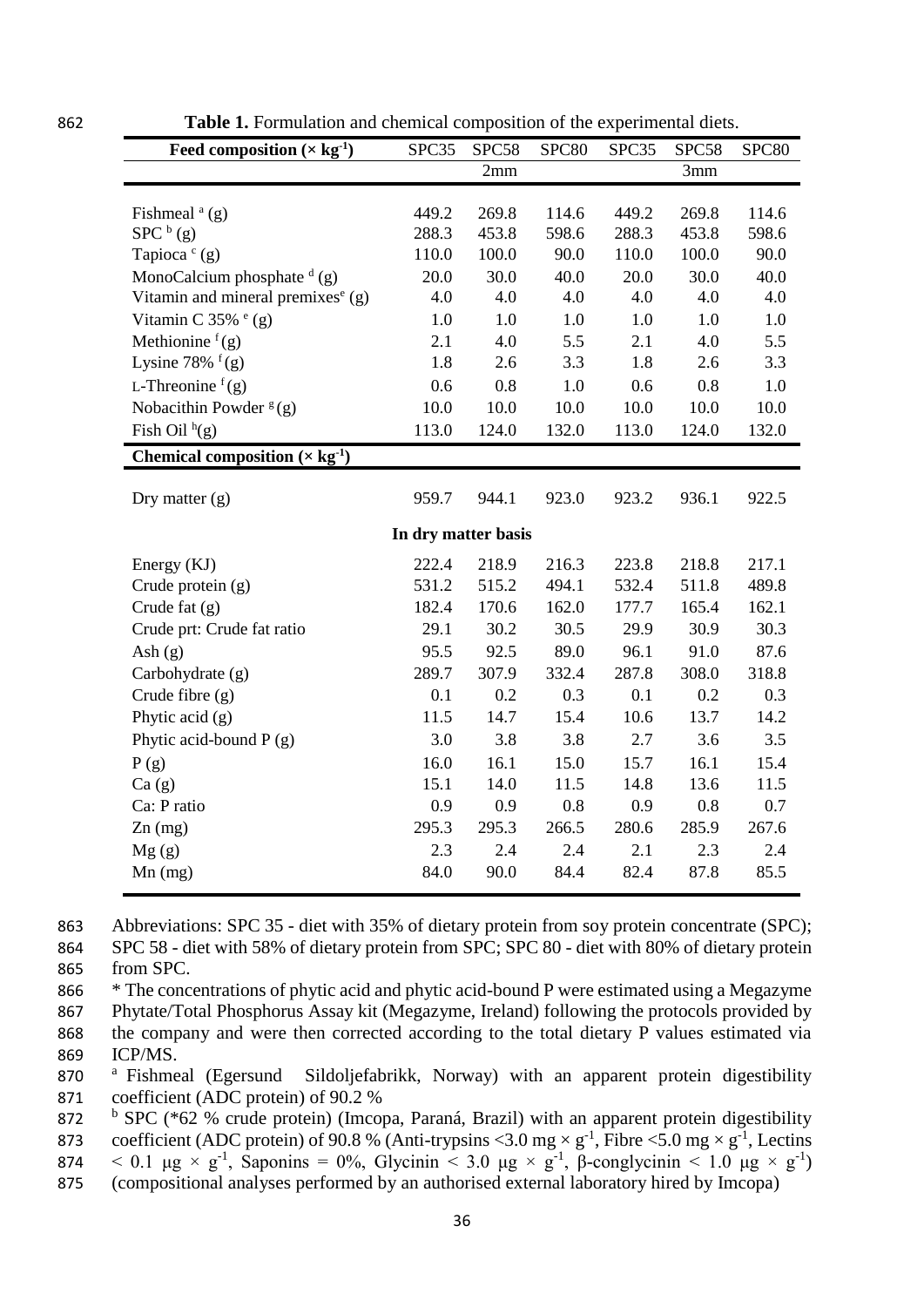| 876<br>877<br>878<br>879<br>880<br>881<br>882 | <sup>c</sup> Tapioca (Hoff Norske Potetindustrier, Gjøvik, Norway)<br><sup>d</sup> Monocalcium Phosphate (Normin AS, Hønefoss, Norway)<br>e Vitamin premix and Mineral premix (EWOS AS, Bergen, Norway)<br><sup>f</sup> Amino acids (Evonik Degussa International AG, Hanau, Germany)<br><sup>g</sup> Nobacithin: De-oiled lecithin powder (Noba Vital Lipids, Netherlands);<br><sup>h</sup> Fish Oil (Egersund Sildoljefabrikk, Norway). |
|-----------------------------------------------|-------------------------------------------------------------------------------------------------------------------------------------------------------------------------------------------------------------------------------------------------------------------------------------------------------------------------------------------------------------------------------------------------------------------------------------------|
| 883                                           |                                                                                                                                                                                                                                                                                                                                                                                                                                           |
| 884                                           |                                                                                                                                                                                                                                                                                                                                                                                                                                           |
| 885                                           |                                                                                                                                                                                                                                                                                                                                                                                                                                           |
| 886                                           |                                                                                                                                                                                                                                                                                                                                                                                                                                           |
| 887                                           |                                                                                                                                                                                                                                                                                                                                                                                                                                           |
| 888                                           |                                                                                                                                                                                                                                                                                                                                                                                                                                           |
| 889                                           |                                                                                                                                                                                                                                                                                                                                                                                                                                           |
| 890                                           |                                                                                                                                                                                                                                                                                                                                                                                                                                           |
| 891                                           |                                                                                                                                                                                                                                                                                                                                                                                                                                           |
| 892                                           |                                                                                                                                                                                                                                                                                                                                                                                                                                           |
| 893                                           |                                                                                                                                                                                                                                                                                                                                                                                                                                           |
| 894                                           |                                                                                                                                                                                                                                                                                                                                                                                                                                           |
| 895                                           |                                                                                                                                                                                                                                                                                                                                                                                                                                           |
| 896                                           |                                                                                                                                                                                                                                                                                                                                                                                                                                           |
| 897                                           |                                                                                                                                                                                                                                                                                                                                                                                                                                           |
| 898                                           |                                                                                                                                                                                                                                                                                                                                                                                                                                           |
| 899                                           |                                                                                                                                                                                                                                                                                                                                                                                                                                           |
| 900                                           |                                                                                                                                                                                                                                                                                                                                                                                                                                           |
| 901                                           |                                                                                                                                                                                                                                                                                                                                                                                                                                           |
| 902                                           |                                                                                                                                                                                                                                                                                                                                                                                                                                           |
| 903                                           |                                                                                                                                                                                                                                                                                                                                                                                                                                           |
| 904                                           |                                                                                                                                                                                                                                                                                                                                                                                                                                           |
| 905                                           |                                                                                                                                                                                                                                                                                                                                                                                                                                           |
| 906                                           |                                                                                                                                                                                                                                                                                                                                                                                                                                           |
| 907                                           |                                                                                                                                                                                                                                                                                                                                                                                                                                           |
| 908                                           |                                                                                                                                                                                                                                                                                                                                                                                                                                           |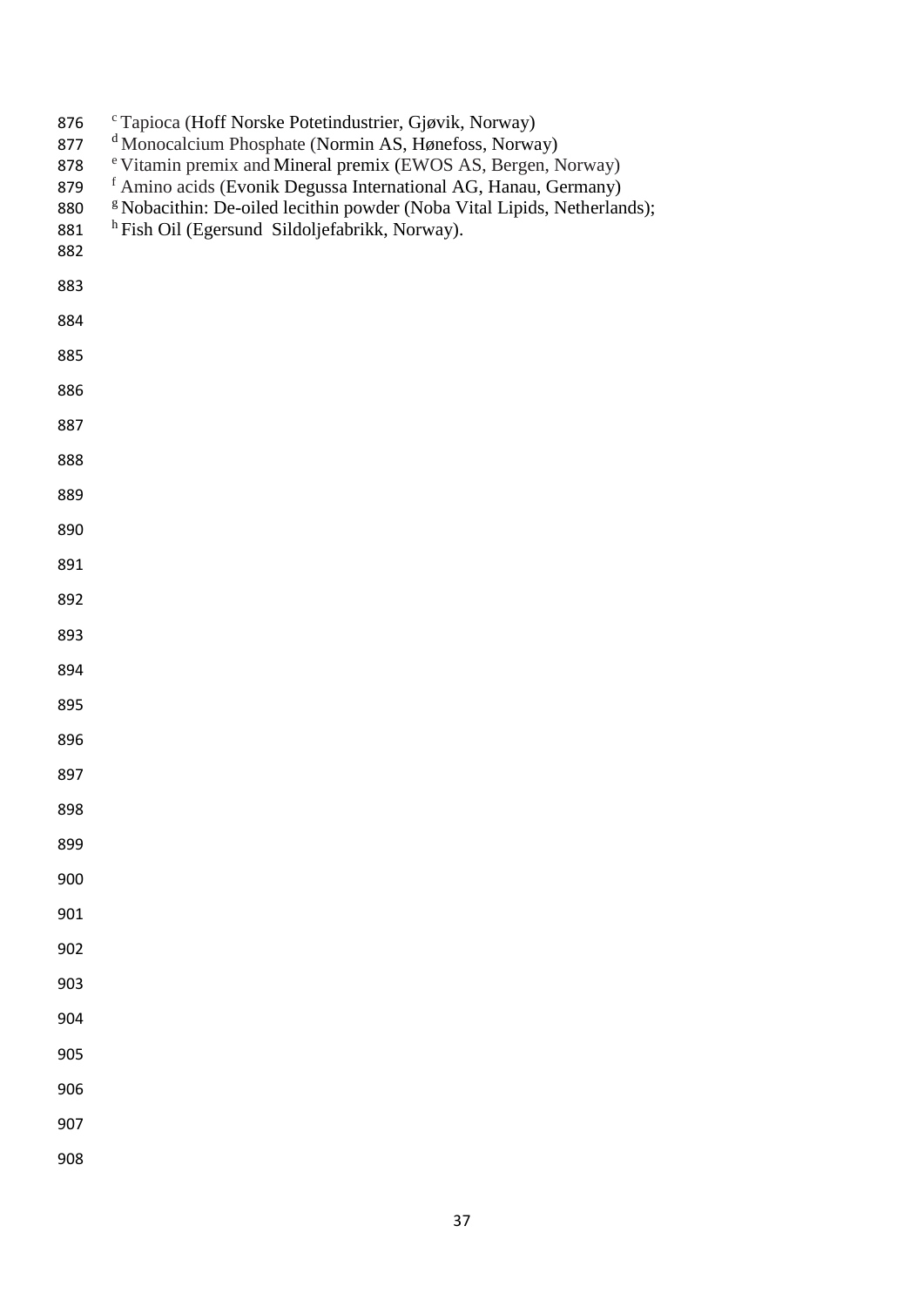|  |  | п |
|--|--|---|
|  |  |   |

909

910 **Table 2.** Performance data of juvenile Atlantic salmon dietary groups

| <b>Growth and survival</b>                                                       | SPC35                        | SPC58                         | SPC80                        |
|----------------------------------------------------------------------------------|------------------------------|-------------------------------|------------------------------|
| Average initial weight $(g)$ (Day 0)                                             | $9.3 \pm 0.06$               | $9.3 \pm 0.16$                | $9.3 \pm 0.12$               |
| Average intermediate weight (g) (Day 92)                                         | $34.2 \pm 0.65$ <sup>a</sup> | $32.7 \pm 0.56^b$             | $30.5 \pm 0.62$ <sup>c</sup> |
| Average Weight (Vac. Fish) (Day 92)                                              | $34.8 + 4.45$                | $32.6 \pm 0.94$               | $30.2 \pm 0.95$              |
| Average final weight (g) (Day 154) Vacc. fish                                    | $55.5 \pm 6.18$ <sup>a</sup> | $52.6 \pm 2.16$ <sup>ab</sup> | $47.4 \pm 1.12^b$            |
| Average weight (PBS-inj. fish) (Day 92)                                          | $35.2 \pm 1.29$              | $33.6 \pm 1.02$               | $30.6 \pm 1.56$              |
| Average final weight (g) (Day 154) PBSinj. fish                                  | 59.9±3.10 <sup>a</sup>       | $57.3 \pm 1.04^a$             | $49.5 \pm 2.94$ <sup>b</sup> |
| Weight gain $(g \times fish^{-1} \times day^{-1})$ (Days 0-92)                   | $0.27 \pm 0.01$ <sup>a</sup> | $0.25 \pm 0.01$ <sup>a</sup>  | $0.23 \pm 0.01^b$            |
| Weight gain $(g \times fish^{-1} \times day^{-1})$ (Days 92-154) Vacc.<br>fish   | $0.33 \pm 0.04^a$            | $0.32 \pm 0.02$ <sup>ab</sup> | $0.28 \pm 0.01^b$            |
| Weight gain $(g \times fish^{-1} \times day^{-1})$ (Days 92-154)<br>PBSinj. fish | $0.40 \pm 0.03$ <sup>a</sup> | $0.38 \pm 0.02^a$             | $0.30 \pm 0.02^b$            |
| <b>SGR</b> (Days 0-92)                                                           | $1.50 \pm 0.03$ <sup>a</sup> | $1.45 \pm 0.03^b$             | $1.38 \pm 0.02$ <sup>c</sup> |
| SGR (Days 92-154) Vacc. fish                                                     | $0.88 + 0.07$                | $0.90 \pm 0.04$               | $0.85 \pm 0.02$              |
| SGR (Days 92-154) PBSinj. fish                                                   | $1.00 \pm 0.03$ <sup>a</sup> | $1.01 \pm 0.06^a$             | $0.91 \pm 0.02^b$            |
| TGC (Days 0-92)                                                                  | $1.03 \pm 0.02^a$            | $0.98 \pm 0.02^b$             | $0.92 \pm 0.01$ <sup>c</sup> |
| TGC (Days 92-154) Vacc. fish                                                     | $0.74 \pm 0.06$              | $0.74 \pm 0.04$               | $0.68 + 0.01$                |
| TGC (Days 92-154) PBSinj. fish                                                   | $0.86 \pm 0.04^a$            | $0.85 \pm 0.05^a$             | $0.73 \pm 0.03^b$            |
| Feed Intake (0-92)                                                               | $0.22 \pm 0.01$ <sup>a</sup> | $0.22 \pm 0.01$ <sup>a</sup>  | $0.21 \pm 0.00^b$            |
| Feed Intake (Days 92-154) Vacc. fish                                             | $0.29 \pm 0.02$              | $0.28 \pm 0.01$               | $0.27 \pm 0.02$              |
| Feed Intake (Days 92-154) PBSinj. fish                                           | $0.38 + 0.02$                | $0.38 + 0.01$                 | $0.38 + 0.01$                |
| FCR (0-92)                                                                       | $0.82 \pm 0.04^a$            | $0.85 \pm 0.03$ <sup>ab</sup> | $0.89 \pm 0.01^b$            |
| FCR (Days 92-154) Vacc. fish                                                     | $0.87 \pm 0.06^a$            | $0.86 \pm 0.04$ <sup>ab</sup> | $0.96 \pm 0.06^b$            |
| FCR (Days 92-154) PBSinj. fish                                                   | $0.96 \pm 0.03$ <sup>a</sup> | $1.00\pm0.06^{\mathrm{a}}$    | $1.24 \pm 0.09^b$            |
| Mortalities (%)                                                                  | $0.00\pm0.00$                | $0.00\pm0.00$                 | $0.01 + 0.01$                |
| Mortalities (%) (Days 92-154) Vacc. fish                                         | $0.01 \pm 0.01$              | $0.01 \pm 0.01$               | $0.01 \pm 0.01$              |
| Mortalities (%) (Days 92-154) PBSinj. fish                                       | $0.00\pm0.00$                | $0.00\pm0.00$                 | $0.01 \pm 0.01$              |

911 Abbreviations: SPC 35 - diet with 35% of dietary protein from soy protein concentrate (SPC);

912 SPC 58 - diet with 58% of dietary protein from SPC; SPC 80 - diet with 80% of dietary protein 913 from SPC.

914 Data for growth performance represent means  $\pm$  SEM for 4 replicate tanks.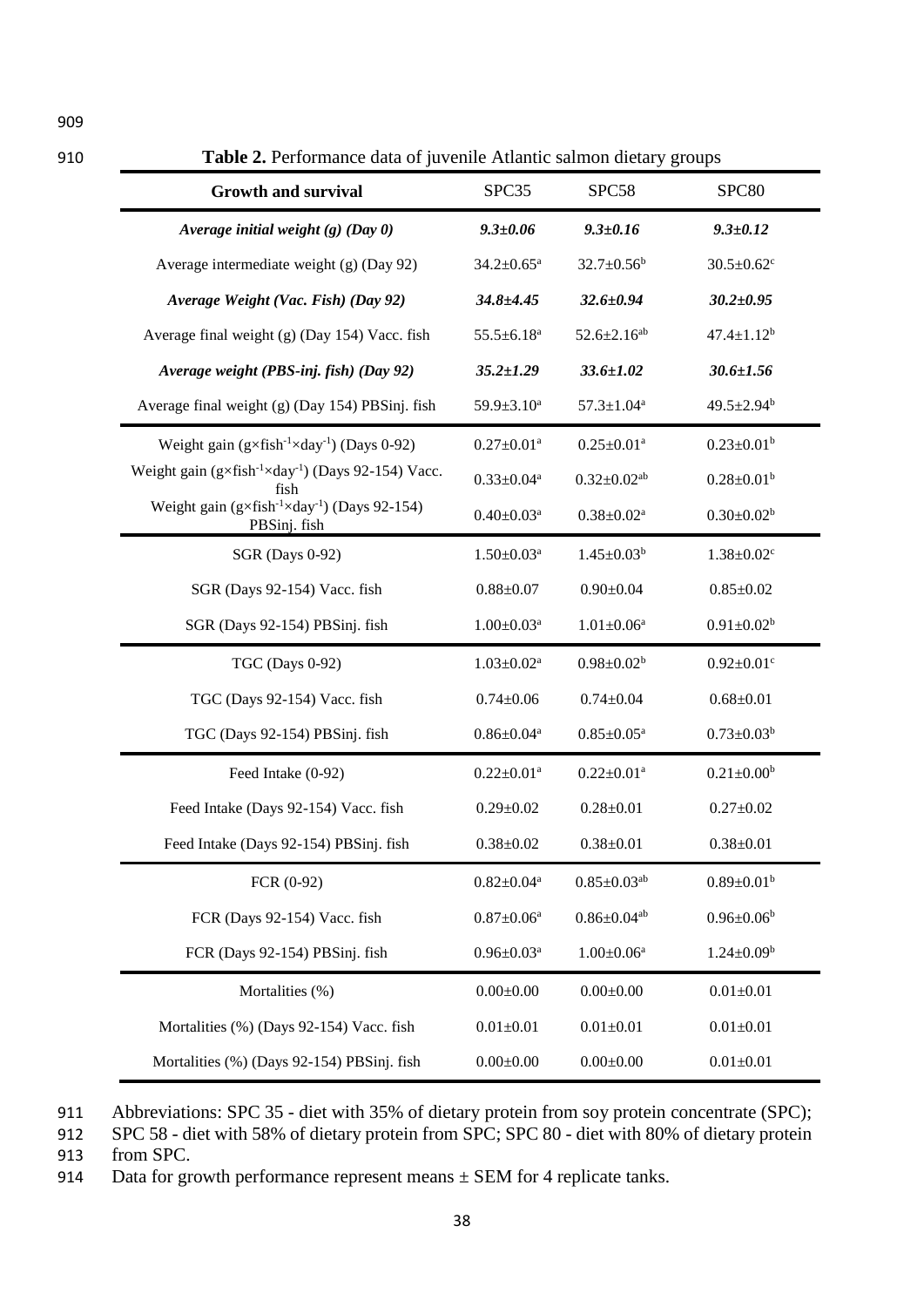- 915 Significant differences among dietary groups at each timepoint are given with different 916 superscript letters within each row.
- 917 *\*Weight gain (WG)*  $(g \times fish^{-1} \times day^{-1})$  = (Final Biomass-Initial Biomass)/ (N  $\times$  t)
- 918

919  $SGR = [(\ln W1 - \ln W0)/t] \times 100$ 

- 920  $TGC = \int (\sqrt[3]{W} \sqrt[3]{W} \sqrt{V} \sqrt{V} \times T) \times 1000$
- 921 *Feed Intake (FI) (g*  $\times$  *fish<sup>-1</sup>* $\times$  *day<sup>-1</sup>)* = (W<sub>fg</sub> W<sub>fc</sub>)/ (N  $\times$  t)
- 922  $FCR = (W_{fg} W_{fc})/(WI W0)$
- 923 where:  $t =$  Number of days
- 924  $T =$  Average water temperature in  $\degree$  C
- 925  $N =$  Number of fish
- 926 *W1* = Average final weight (g)
- 927 *W0 =* Average initial weight (g)
- 928 *W<sub>fg</sub>* = Weight of feed given (g)
- 929 *W<sub>fc</sub>* = Cumulative weight of feed collected at the end of each feeding (g)
- 930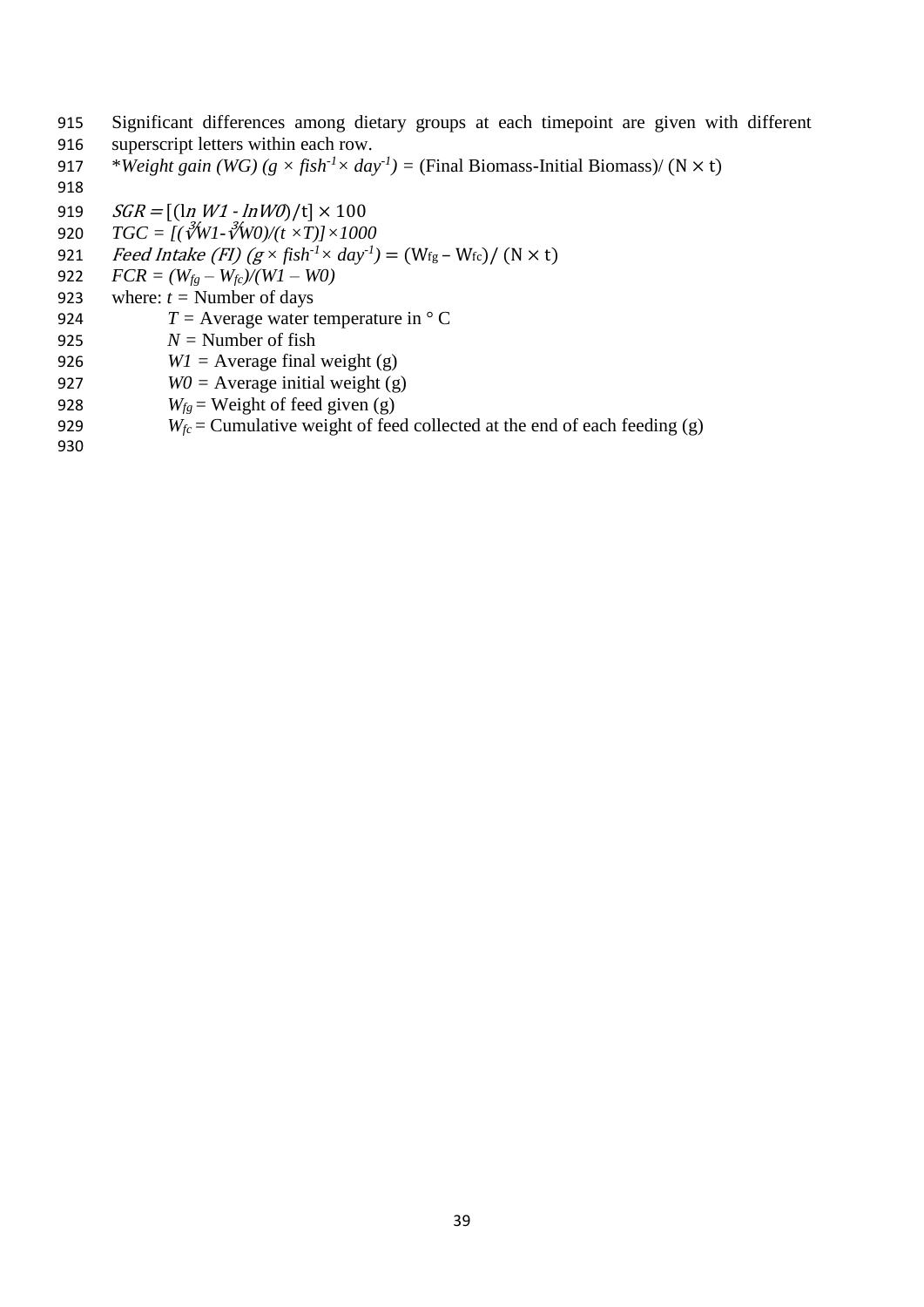| <b>Pre vaccination</b>                                                              | <b>SPC35</b>            | <b>SPC58</b>                  | <b>SPC80</b>                   |
|-------------------------------------------------------------------------------------|-------------------------|-------------------------------|--------------------------------|
| Lysozyme act. (units $\times$ min <sup>-1</sup> $\times$ ml <sup>-1</sup> of serum) | 701.9±48.7              | $656.3 \pm 60.0$              | $653.1 \pm 48.8$               |
| Alternative complement act. (units $H_{50} \times ml^{-1}$ of serum)                | $90.1 \pm 14.5$         | $78.9 \pm 11.0$               | $99.4 \pm 17.9$                |
| Classical complement act. (units $H_{50} \times ml^{-1}$ of serum)                  | $436.9 \pm 46.3^a$      | $260.9 \pm 19.3$ <sup>b</sup> | $314.0 \pm 50.0$ <sup>ab</sup> |
| Total complement act. (units $H_{50} \times ml^{-1}$ of serum)                      | 527.0±49.8 <sup>a</sup> | 339.7 $\pm$ 18.2 <sup>b</sup> | 413.4 $\pm$ 53.5 <sup>ab</sup> |
| HKMs resp. burst (NBT) (OD for 10 <sup>5</sup> nuclei)                              | $0.5 + 0.1$             | $0.7 + 0.1$                   | $0.6 + 0.1$                    |
| Stimulated HKMs resp. burst (OD for 10 <sup>5</sup> nuclei)                         | $0.6 + 0.4$             | $0.8 + 0.1$                   | $0.7 + 0.2$                    |
| Phagocytic Index                                                                    | $1.8 + 0.0$             | $1.9 \pm 0.3$                 | $1.4 + 0.2$                    |
| Phagocytosis (% of HKMs performing phagocytosis)                                    | $49.1 \pm 4.2$          | $52.9 + 9.9$                  | $46.3 \pm 4.6$                 |
| Total serum protein ( $mg \times ml^{-1}$ of serum)                                 | $33.1 \pm 2.9$          | $30.0 \pm 3.2$                | $30.9 \pm 2.2$                 |
| Serum glucose (mmol $\times$ ml <sup>-1</sup> of serum)                             | $6.8 + 0.3$             | $6.5 \pm 0.2$                 | $6.3 \pm 0.3$                  |
| Total serum IgM ( $mg \times ml^{-1}$ of serum)                                     | $2.8 + 1.6$             | $1.7 + 0.5$                   | $1.2 \pm 0.3$                  |
| 2 days post vaccination                                                             |                         |                               |                                |
| Lysozyme act. (units $\times$ min <sup>-1</sup> $\times$ ml <sup>-1</sup> of serum) | $728.1 \pm 30.9$        | 775.6±56.9                    | 735.0±16.7                     |
| Alternative complement act. (units $H_{50} \times ml^{-1}$ of serum)                | $95.7 \pm 8.1^a$        | $52.3 \pm 15.4^b$             | $52.0 \pm 8.6^b$               |
| Classical complement act. (units $H_{50} \times ml^{-1}$ of serum)                  | $240.2 \pm 52.7$        | $260.7 \pm 59.6$              | $328.1 \pm 74.9$               |
| Total complement act. (units $H_{50} \times ml^{-1}$ of serum)                      | 335.9±52.9              | $313.0 \pm 63.1$              | $380.2 \pm 74.1$               |
| HKMs resp. burst (NBT) (OD for 10 <sup>5</sup> nuclei)                              | $0.7 \pm 0.1$           | $0.8 + 0.1$                   | $0.8 + 0.1$                    |
| Stimulated HKMs resp. burst (OD for 10 <sup>5</sup> nuclei)                         | $1.1 \pm 0.1$           | $1.1 \pm 0.1$                 | $1.3 + 0.2$                    |
| Phagocytic Index                                                                    | $5.9 \pm 0.3$           | $6.5 \pm 0.4$                 | $7.0 \pm 0.9$                  |
| Phagocytosis (% of HKMs performing phagocytosis)                                    | $76.8 + 3.5$            | $75.4 + 2.6$                  | $79.4 \pm 3.1$                 |
| Total serum protein ( $mg \times ml^{-1}$ of serum)                                 | $24.4 + 5.8$            | $26.6 \pm 3.5$                | $21.3 \pm 2.2$                 |
| Serum glucose (mmol $\times$ ml <sup>-1</sup> of serum)                             | $9.1 \pm 0.8$           | $11.1 \pm 1.7$                | $9.7 \pm 0.7$                  |
| Total serum IgM ( $mg \times ml^{-1}$ of serum)                                     | $0.6 + 0.3$             | $1.2 \pm 0.4$                 | $0.7 + 0.3$                    |
| 2 days post PBS-injection                                                           |                         |                               |                                |
| Lysozyme act. (units $\times$ min <sup>-1</sup> $\times$ ml <sup>-1</sup> of serum) |                         |                               |                                |
| Alternative complement act. (units $H_{50} \times ml^{-1}$ of serum)                |                         |                               |                                |
| Classical complement act. (units $H_{50} \times ml^{-1}$ of serum)                  |                         |                               |                                |
| Total complement act. (units $H_{50} \times ml^{-1}$ of serum)                      |                         |                               |                                |
| HKMs resp. burst (NBT) (OD for 10 <sup>5</sup> nuclei)                              | $0.6 + 0.1$             | $0.8 + 0.1$                   | $0.8 + 0.1$                    |
| Stimulated HKMs resp. burst (OD for 10 <sup>5</sup> nuclei)                         | $1.0 + 0.2$             | $1.1 \pm 0.1$                 | $1.0 + 0.2$                    |
| Phagocytic Index                                                                    | $4.8 + 0.4$             | $4.5 \pm 0.5$                 | $5.3 \pm 0.3$                  |
| Phagocytosis (% of HKMs performing phagocytosis)                                    | $68.3 \pm 1.6$          | $70.8 + 1.9$                  | $72.3 \pm 2.1$                 |
| Total serum protein ( $mg \times ml^{-1}$ of serum)                                 |                         |                               |                                |
| Serum glucose (mmol $\times$ ml <sup>-1</sup> of serum)                             |                         |                               |                                |
| Total serum IgM ( $mg \times ml^{-1}$ of serum)                                     |                         |                               |                                |
| 62 days post vaccination                                                            |                         |                               |                                |
| Lysozyme act. (units $\times$ min <sup>-1</sup> $\times$ ml <sup>-1</sup> of serum) | $867.5 \pm 30.2$        | $810.0 \pm 113.8$             | $811.9 \pm 77.5$               |
| Alternative complement act. (units $H_{50} \times ml^{-1}$ of serum)                | $82.3 \pm 8.5^{\rm a}$  | $69.3 \pm 11.5^{ab}$          | $47.4 \pm 17.5^{\rm b}$        |
| Classical complement act. (units $H_{50} \times ml^{-1}$ of serum)                  | $303.9 \pm 35.1$        | $334.2 \pm 77.8$              | 513.8±107.8                    |
| Total complement act. (units $H_{50} \times ml^{-1}$ of serum)                      | $386.2 \pm 32.1$        | $403.5 \pm 83.3$              | $561.2 \pm 107.3$              |
| HKMs resp. burst (NBT) (OD for 10 <sup>5</sup> nuclei)                              | $0.5 \pm 0.1$           | $0.3 + 0.1$                   | $0.3 \pm 0.1$                  |

931 **Table 3.** Immune responses of the dietary groups of salmon parr at different timepoints/states